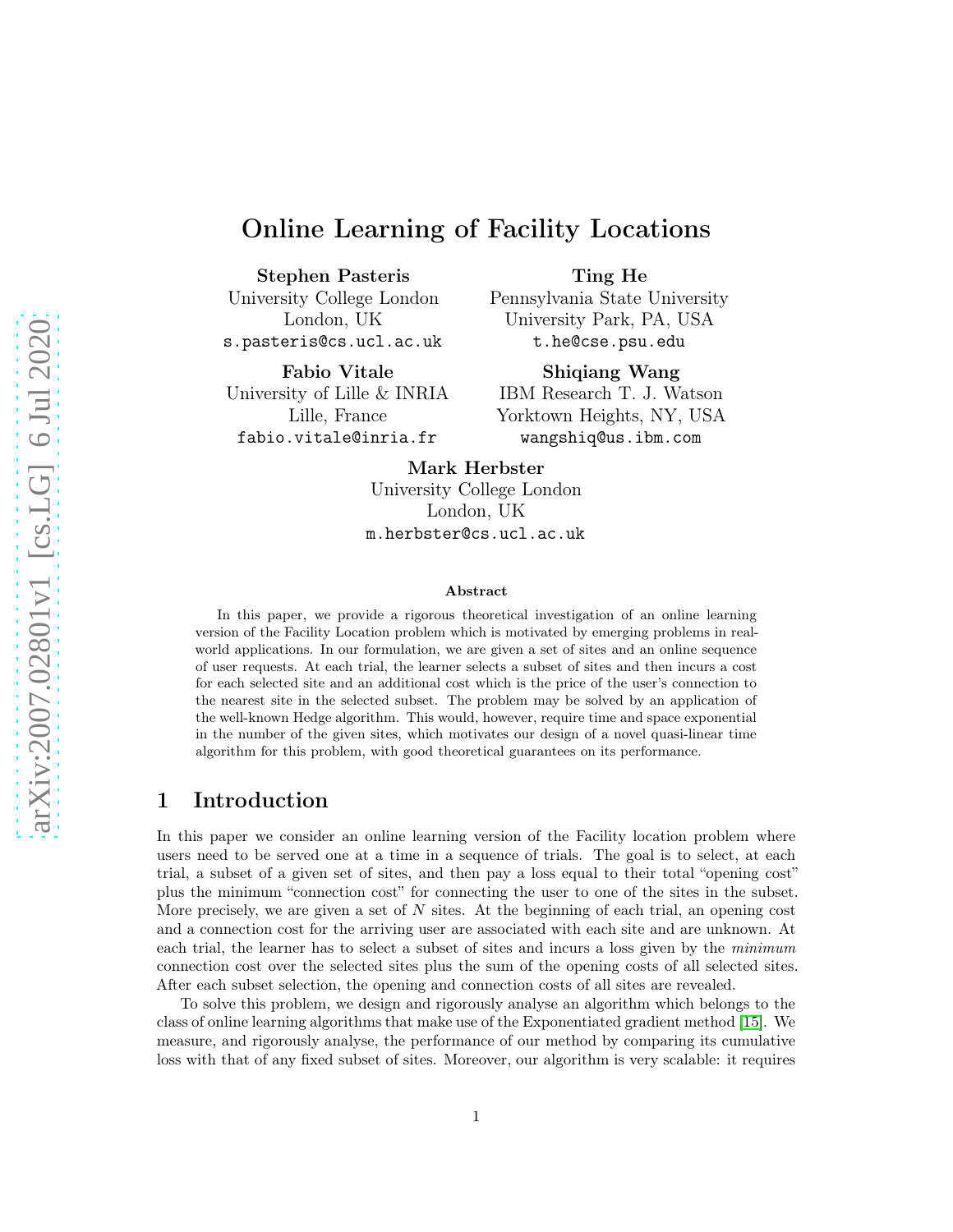a per-trial time quasi-linear in N and logarithmic in the number of trials, and requires a total space linear in N.

The Facility location problem is one of the most well-studied problems in the Operations Research literature [\[4,](#page-10-1) [17,](#page-10-2) [23\]](#page-11-0). In this work we focus on an online version of this problem, which encompasses problems where both the opening and connection costs of the sites change over time. As far as we are aware, this is the first investigation of this online learning version of the Facility location problem. Our formulation is general and very natural, and can model several real-world applications. In the *mobile edge computing* context, computing capabilities are pushed from the centralised cloud to the network edge [\[24,](#page-11-1) [25,](#page-11-2) [26\]](#page-11-3). The users that need to be served move dynamically and the main challenge consists in reducing the user-perceived latency. In our problem formulation, the connection cost of the sites and can be interpreted as the transmission cost. The opening costs can be viewed as arising from the cost incurred by the resource contention among different service entities. It is natural to assume that this cost grows proportionally to its demand and that it commonly cannot be deduced from information available before having to select the subset of sites.

Concrete problems like selecting and matchmaking groups of players with low latency to each other in *online multiplayer gaming* can also be cast into this framework. This is a very challenging problem because of the real-time interaction required for online computer games, the difficulties in predicting user request locations and the lack of guarantees of timely delivery and network capacity, which in turn can be viewed as related to the connection costs of the sites in our formulation. Another example is represented by *robo-taxis (self-driving taxis) services* which are being piloted in a number of major metropolitan areas. In this example, the connection cost of each site can be viewed again as depending on several unpredictable variables which will be typically revealed after the service is used. Furthermore, the opening cost, i.e., the cost of activating a service, can be viewed, for instance, as arising by different services competing for the same resources.

More generally, the connection cost for each site can be viewed as defined by the fixed location of the site (e.g., an edge server [\[26\]](#page-11-3)) and the location of the current service request (e.g., the edge server directly covering the requesting user). Then, each trial corresponds to the service of one request, which is assumed to be delay-sensitive and needs to be served immediately (e.g., matchmaking requests for multi-player online games). This interpretation implies that our formulation models a discrete event-driven system, where each trial starts with the placement of the service and ends with the arrival of a new request, not necessarily from the same user. This justifies the assumption of arbitrarily changing connection costs, although the location of a real user will have a temporal correlation. Switching from one service placement to another generally incurs some operation cost and some delay. In this work, we assume that the service is stateless (i.e., no migration needed) so that the operation cost is mainly the cost of activating the service at the newly selected sites. Furthermore, we assume that the inter-arrival time between consecutive requests is relatively large compared to the service switching time, so that the switching delay can be ignored (we leave the consideration of switching cost/delay to future work).

We point out that our problem formulation is not restricted to two-dimensional (geographic) distances, nor even metric spaces. Our formulation captures opening and connection cost models that are very general. More specifically, the connection costs in our model are not required to be metric-conforming.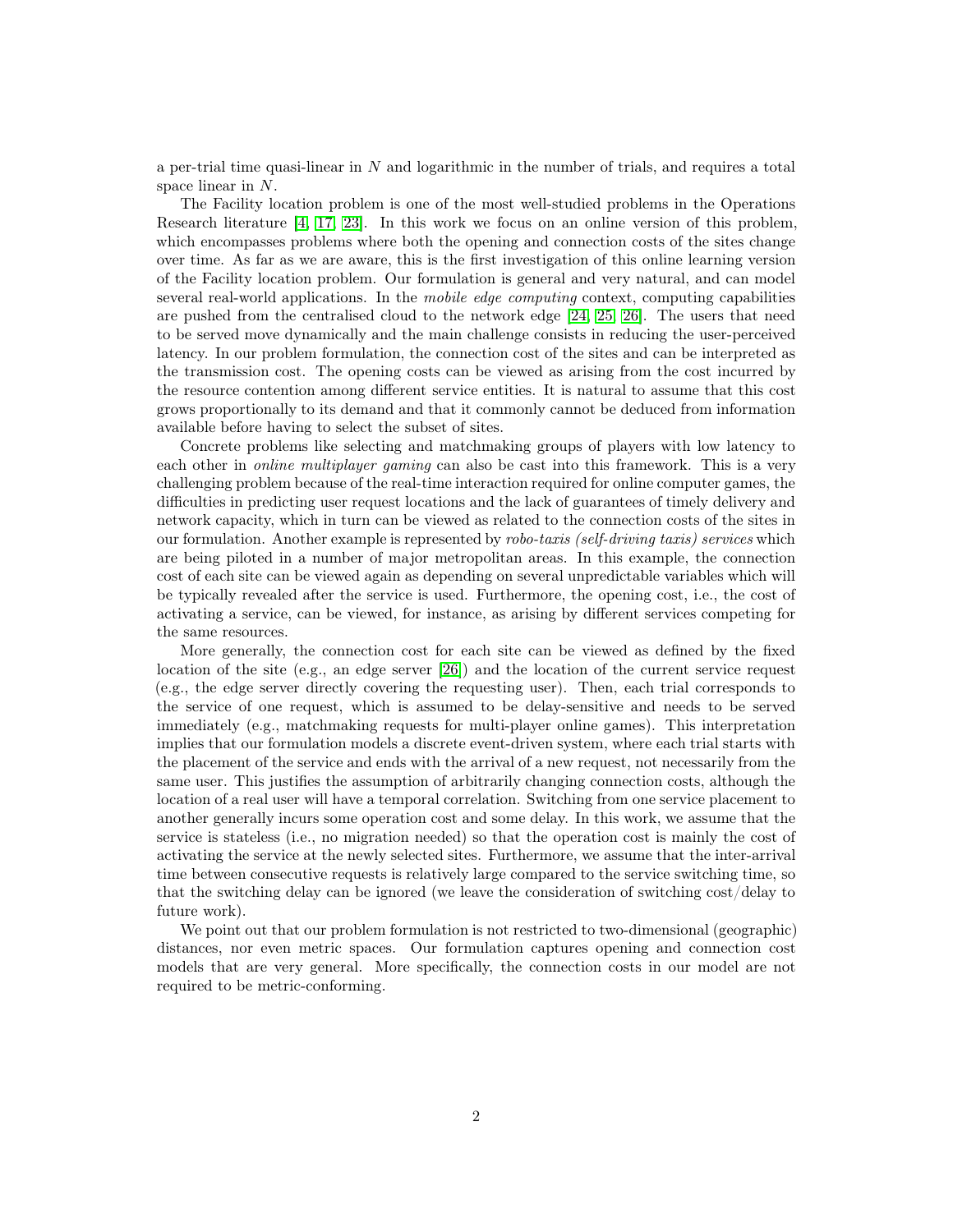#### 1.1 Related Work

Our problem is an online learning version of the classic "(Uncapacitated) Facility location problem" (FLP)  $[4, 17, 23]$  $[4, 17, 23]$  $[4, 17, 23]$  in which all costs and all T users are given a-priori and the aim is to select a set of sites that approximately minimises the sum of the "opening costs" of those sites plus the sum of the minimum "connection cost" from each user to the selected sites. With no other assumptions it has been shown that, by reduction of the "Weighted Set Cover problem"  $[3]$  to FLP, it is impossible (unless P=NP) to get a polynomial-time algorithm that obtains an approximation ratio better than logarithmic in T in general [\[27\]](#page-11-4).

FLP reduces to the Weighted Set Cover (WSC) problem, in which the greedy algorithm for set cover can give an approximation ratio that is logarithmic in  $T$ . In the reduction, each subset of users appears N times: each time with a corresponding site. Given a subset of users and a site, the weight of that instance of the subset is the opening cost of the site plus the sum of the connection costs (to that site) of the users in the subset. Although the size (i.e., the number of given subsets) of the equivalent WSC problem is exponential in  $T$ , the greedy algorithm will, on each iteration, only select a subset from one of  $NT$  known subsets (where  $N$  is the number of possible sites) and will hence run in polynomial time.

Algorithms have been developed for online linear optimisation where the set of allowed vectors is in an arbitrary compact subset of  $\mathbb{R}^m$  [\[8,](#page-10-4) [12,](#page-10-5) [14,](#page-10-6) [28\]](#page-11-5). These algorithms utilise an  $\alpha$ -approximation algorithm for the offline linear optimisation problem. The online learning of a Weighted Set Cover (OWSC) is such a problem and the greedy algorithm is a  $(\log(T) + 1)$ approximation algorithm. Hence, due to the reduction of FLP to WSC, it would appear that this could solve our problem. Hence, we will now argue that our problem does not reduce to OWSC in the way that FLP reduces to WSC (albeit with a number of sets exponential in  $T$ ). On each trial we have a single user so the base set of WSC in the reduction contains only the single user. This means that all sets in the reduction cover the base set. Since every set in the cover corresponds to a single site, and the set covers the base set, the weight of that set must be equal to the sum of the opening and connection costs of that site. The sum of the weights of two sets therefore does not necessarily equal the loss incurred by selecting both those sites (in our problem), which is equal to the sum of the opening costs of the sites plus the minimum (not the sum) of their connection costs. Hence, OWSC does not correspond to our problem.

When the distances satisfy the requirement of a metric (which is not enforced in our problem), then constant approximation ratio algorithms for FLP are known [\[2,](#page-10-7) [9,](#page-10-8) [11\]](#page-10-9). We will now discuss using such algorithms with the well known "Follow the Leader" (FTL) strategy. FTL is perhaps the most simple online learning algorithm: the action we choose on any trial is that which would minimise the sum of the losses of the previous trials if it had been selected on all those trials (we call this action "the leader"). Due to the NP-hardness of FLP we cannot expect to be able to do FTL exactly (with an efficient algorithm) but we could use the greedy algorithm (or constant factor approximation algorithms for metric cases) to approximate the leader, and then use the approximate leader instead. However, doing this results in a deterministic algorithm and we prove, in Appendix [G,](#page-41-0) that no deterministic algorithm can achieve the (expected) loss bound of our algorithm. FTL hence does not have the performance guarantee of our algorithm, even if the actual leader could be found. Also, FTL with the greedy strategy has a per trial time complexity of  $\Theta(nT)$  whilst that of ours is only  $\Theta(n \ln(n) \ln(T))$ .

An improvement over the FTL approach is that of "Hedge" [\[7\]](#page-10-10) which maintains a weight for each possible action and draws, on any trial, an action with probability proportional to its weight. Actions which have performed well so far have higher weights than those that have not performed well. Unlike FTL, Hedge has a non-vacuous bound for our problem. However, each subset of sites is an action so there are exponentially many, implying that Hedge has an exponential time and space complexity. The idea of Hedge has been extended to algorithms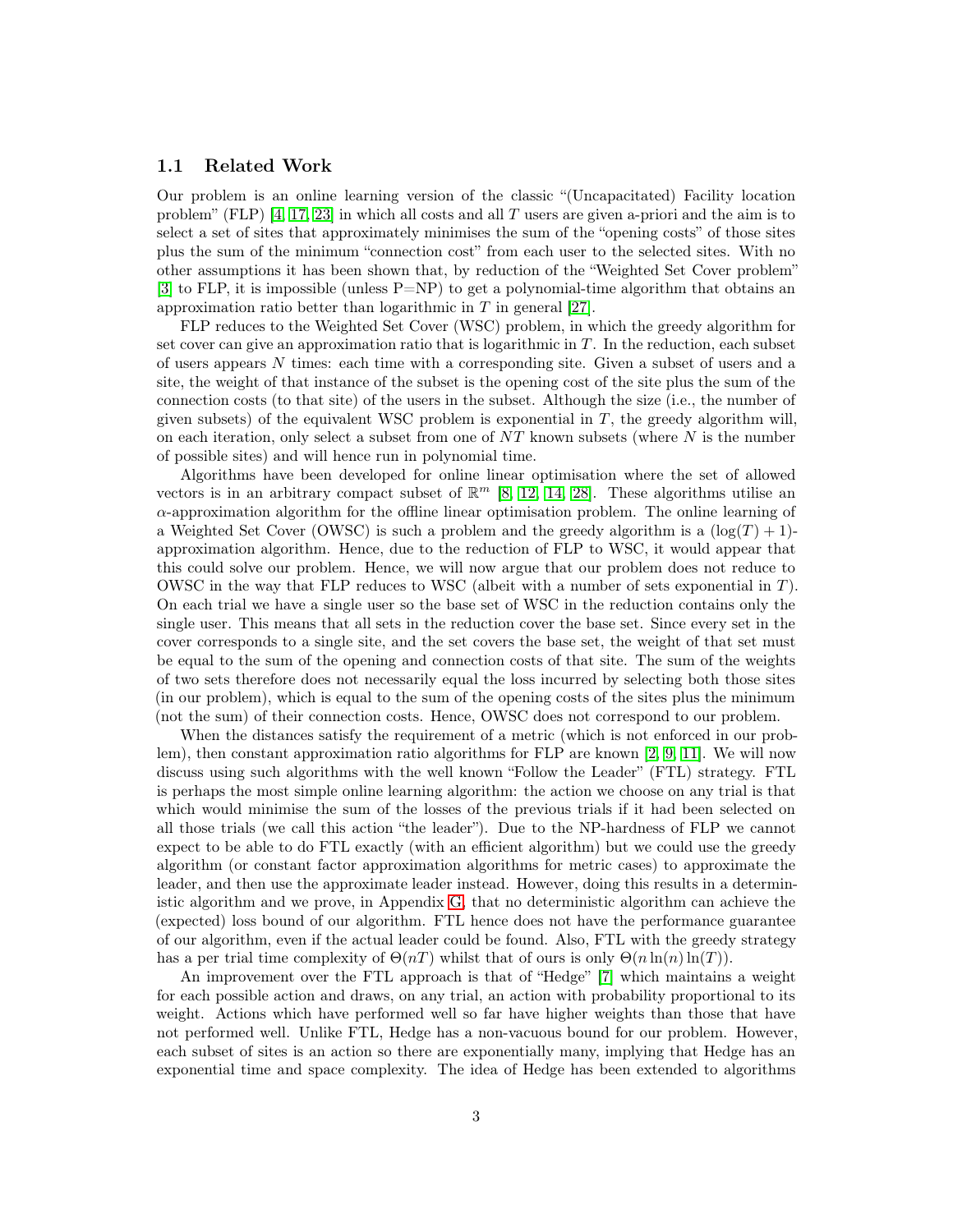such as "Component Hedge" [\[16\]](#page-10-11) where, like our problem, each action is a subset of a set of components (in our case the sites). However, Component Hedge assumes that the loss on each trial is a weighted sum of the components in the action so cannot deal with the connection cost (which is a minimisation over sites in the action). Like Hedge, our algorithm is one of a family of algorithms that use the "Exponentiated Gradient method" [\[13,](#page-10-12) [15\]](#page-10-0) to update probability distributions by using gradients.

A variant of FLP which is close in spirit to ours is the "Online Facility Location problem" (OFL) [\[6,](#page-10-13) [5,](#page-10-14) [18\]](#page-11-6) which has been extensively studied. In this problem, like in ours, the game runs over a set of trials, with a single user request on each trial. In OFL, the costs are fixed and if a site has been selected on any trial we pay its cost only once. Our problem is different in a number of ways. 1) In OFL, the location of the next user is seen before choosing a potentially new site, whilst in our problem the next user location is unknown. 2) In our problem, the opening costs vary from trial to trial, whilst in OFL, they are fixed. 3) OFL assumes the connection costs satisfy the conditions of a metric, whilst ours does not have to. The two problems are sufficiently distinct so that a methodology for one does not imply a methodology for the other.

Perhaps the closest work to ours is that of "MaxHedge" [\[19\]](#page-11-7). In the problem that Max-Hedge solves, the learner, like in our problem, picks a subset of sites, each with unknown cost, and then a user appears. The difference from our problem is that, in the problem of MaxHedge, the user gives us a reward based on its distance rather than giving us a penalty (the connection cost) based on distance. The objective is to maximise the profit which is the difference between the reward and the total cost of selecting the sites. Problems involving the maximisation of a profit are very different from those of minimising a loss, in that having an  $\alpha$ -approximation algorithm for one does not give an approximation algorithm for the other. Hence the problem of MaxHedge is very different from ours. The algorithms and analysis of MaxHedge and our algorithm are also very different, although we utilise the sorting of sites that MaxHedge does, which was in turn inspired by [\[20\]](#page-11-8).

#### 1.2 Structure of the Paper

This paper is structured as follows. In Subsection [1.3,](#page-3-0) we define the notation that is used in the main body of paper. In Section [2](#page-4-0) we introduce our problem and give the loss-bound of our algorithm. In Section [3](#page-5-0) we give our algorithm and describe its mechanics. In Appendix [A](#page-11-9) we give two subrountines in order to make the algorithm of Section [3](#page-5-0) efficient. In Appendix [B](#page-12-0) we define the notation used in the analysis of the algorithm. In Appendix [C](#page-13-0) we give the theoretical concepts that underly the analysis of the algorithm. In Appendix [D](#page-17-0) we mathematically formulate and analyse our algorithm. In Appendix [E](#page-20-0) we prove all of the theorems that were stated during the analysis of the algorithm (i.e. in appendices [A,](#page-11-9) [C](#page-13-0) and [D\)](#page-17-0). Appendix [F](#page-40-0) describes how online classification can be formulated in terms of the theory of Appendix [C](#page-13-0) and is intended as an example for the reader to familiarise themselves with the theoretical concepts. In Appendix [G](#page-41-0) we prove that no deterministic algorithm, e.g. follow the (approximate) leader, can achieve the bound on the (expected) loss that our algorithm does.

#### <span id="page-3-0"></span>1.3 Definitions

We now define the notation used in the main body of the paper. We define  $\mathbb{R}^+ := \{x \in \mathbb{R} \mid x \geq 0\}$ 0}. Given real numbers  $x, x' \in \mathbb{R}$  we define  $[x, x'] = \{y \in \mathbb{R} \mid x \le y \le x'\}$ . We define  $\mathbb N$  to be the set of positive integers. Given  $x \in \mathbb{R}^+$  we define  $\lceil x \rceil := \min\{n \in \mathbb{N} \mid n \geq x\}$ . Given  $n \in \mathbb{N}$ we define  $[n] := \{m \in \mathbb{N} : m \leq n\}$ . Given any vector  $\boldsymbol{x} \in \mathbb{R}^P$ , for some  $P \in \mathbb{N}$ , we define  $x_i$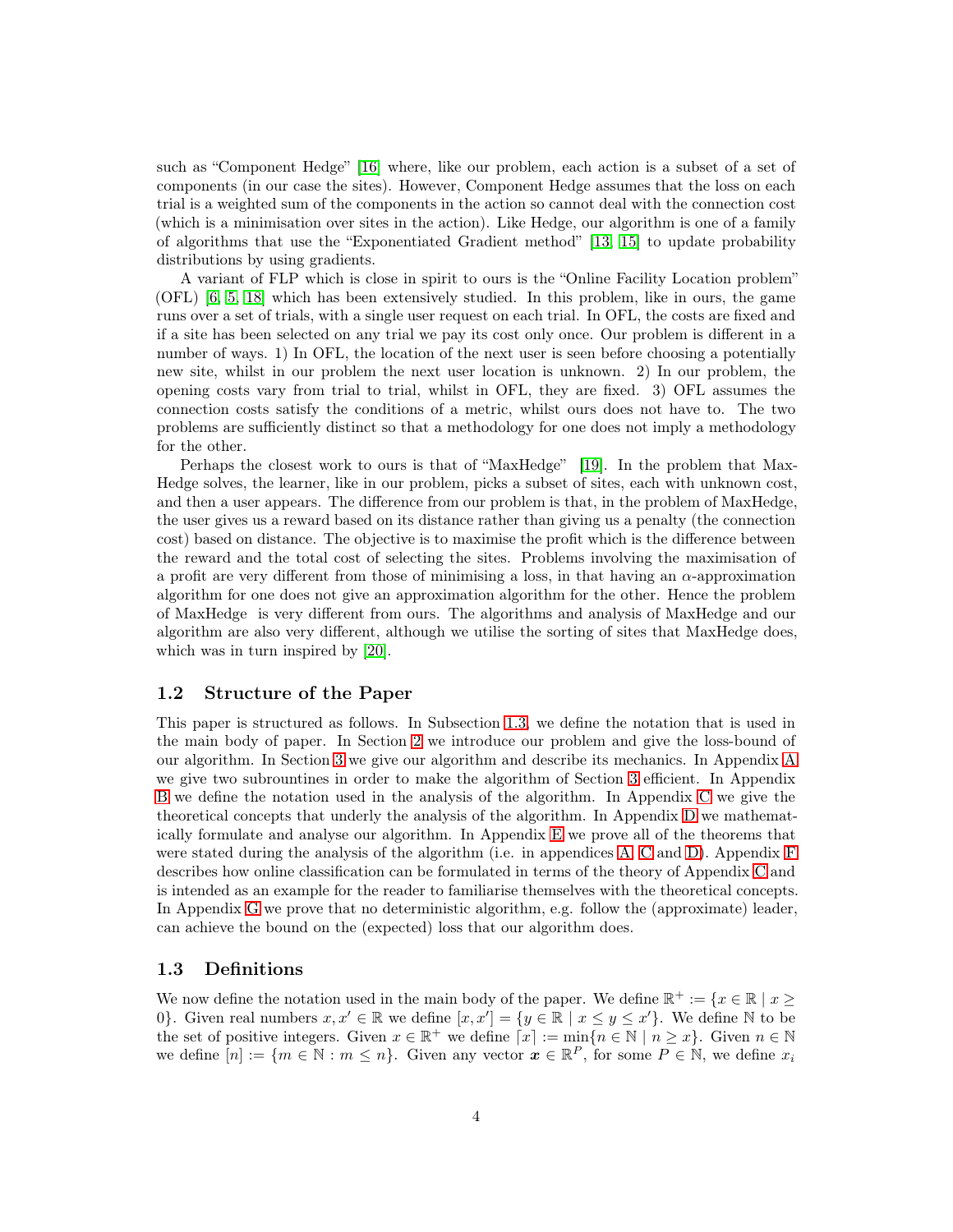to be it's *i*-th component. Given a set S we define  $\mathcal{P}(\mathcal{S})$  to be the power-set of S: that is, the set of all subsets of S. Given  $P \in \mathbb{N}$ , a subset S of  $\mathbb{R}^P$ , a differentiable function  $f : \mathcal{S} \to \mathbb{R}$ , and some  $x \in S$  we define  $\nabla f(x)$  to be the gradient of f evaluated at x. In addition we define  $\partial_i f(x)$  to be the *i*th component of  $\nabla f(x)$ . Given  $P \in \mathbb{N}$  we define  $\Delta_P$  to be the set of vectors x in  $\mathbb{R}^P$  such that  $\sum_{i\in[P]} x_i = 1$  and for all  $i \in [P]$  we have  $x_i \geq 0$ . Given a predicate  $\pi$ , we define  $\mathcal{I}(\pi)$  to be its indicator function: that is,  $\mathcal{I}(\pi) := 0$  if  $\pi$  is false and  $\mathcal{I}(\pi) := 1$  if  $\pi$  is true. Given  $P \in \mathbb{N}$  we define  $\mathbf{1}^P$  to be the vector in  $\mathbb{R}^P$  in which each component is equal to 1.

## <span id="page-4-0"></span>2 Problem Description and Result

We now introduce an online learning version of the classic "Facility location problem", which we call the "Facility location game". The Facility location game is based on the following family of functions. We have constants C and D and define  $\mathcal{X} := \mathcal{P}([N]) \setminus \{\emptyset\}$  for some given natural number N. Given  $c \in [0, C]^N$  and  $d \in [0, D]^N$  we define the function  $\ell_{c,d} : \mathcal{X} \to \mathbb{R}^+$  by:

$$
\ell_{\boldsymbol{c},\boldsymbol{d}}(X):=\sum_{i\in X}c_i+\min_{i\in X}d_i
$$

Intuitively we have N sites and a single user. Each site i has an "opening cost"  $c_i$ , which is the cost of opening a facility there, and a "connection cost"  $d_i$ , which is the cost of connecting the user to it. We open facilities on the set X of selected sites. We pay the total cost  $\sum_{i\in X} c_i$ for opening the facilities plus the cost  $\min_{i \in X} d_i$  of connecting the user to the nearest open facilility. The Facility location game is a repeated game between Learner and Nature that runs over trials  $t = 1, 2, \ldots T$ . On trial t:

- 1. Nature selects  $\boldsymbol{c}^t \in [0, C]^N$  and  $\boldsymbol{d}^t \in [0, D]^N$  but does not reveal them to Learner.
- 2. Learner chooses  $X^t \in \mathcal{X}$ .
- 3.  $c^t$  and  $d^t$  are revealed to Learner.
- 4. Learner incurs loss  $\ell_{\mathbf{c}^t, \mathbf{d}^t}(X^t)$

The goal of Learner is to choose  $X<sup>t</sup>$  in such a way that it incurs a small cumulative loss  $\sum_{t=1}^{T} \ell_{c^t, d^t}(X^t)$  in expectation (over an internal randomisation of its choices). The problem of choosing, in retrospect, the set  $X^*$  that minimises the objective function  $\sum_{t=1}^T \ell_{\mathbf{c}^t, \mathbf{d}^t}(X^*)$ is the famous "Facility location problem". We seek an efficient algorithm for Learner whose cumulative loss is bounded respect to this this objective function.

In this paper we will present an efficient algorithm for Learner in which, for any set  $X^* \in \mathcal{X}$ , we have:

<span id="page-4-1"></span>
$$
\mathbb{E}\left(\sum_{t=1}^T \ell_{\mathbf{c}^t, \mathbf{d}^t}(X^t)\right) \in \mathcal{O}\left(\ln(T) \sum_{t=1}^T \ell_{\mathbf{c}^t, \mathbf{d}^t}(X^*) + |X^*|(C+D)\ln(T)\sqrt{\ln(N)T}\right) \tag{1}
$$

The algorithm is efficient in that it runs in a time of  $\mathcal{O}(N \ln(N) \ln(T))$  per trial.

We now argue that this bound on the expected cumulative loss is good for a polynomialtime algorithm. We first consider the first term on the right hand side of Equation [\(1\)](#page-4-1). As noted above, the problem of minimising  $\sum_{t=1}^{T} \ell_{\mathbf{c}^t, \mathbf{d}^t}(X^*)$  is the facility location problem. This problem is NP-hard and it has been shown, via reduction from the set cover problem, that, unless  $P = NP$ , no polynomial time algorithm can achieve an approximation ratio better than  $(1 - \epsilon) \ln(T)$  in general, for every  $\epsilon \in \mathbb{R}^+$  [\[27\]](#page-11-4). With this negative result in hand we do not expect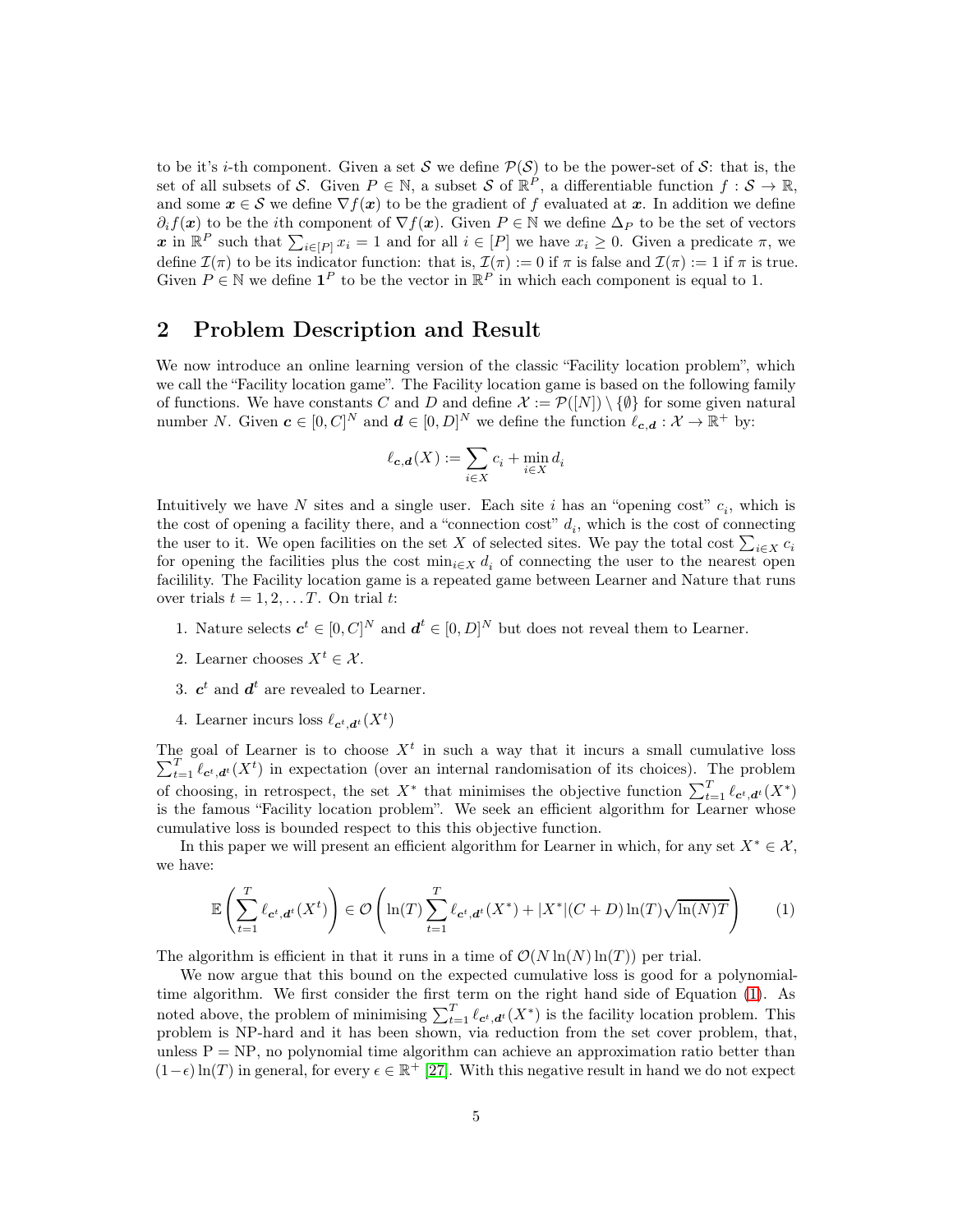to see a polynomial time algorithm for the Facility location game whose expected loss is smaller than  $\mathcal{O}\left(\ln(T)\sum_{t=1}^T \ell_{\mathbf{c}^t, \mathbf{d}^t}(X^*)\right)$  in general. We now turn to the second term in the right hand side of Equation [\(1\)](#page-4-1). Since the loss of any action (i.e. selection of set  $X$ ) is bounded above by  $NC + D$ , and there are  $2^N - 1$  possible actions, the standard analysis of the (exponential time) Hedge algorithm, leads to a regret bound of  $\mathcal{O}((NC+D)\sqrt{NT})$ . This is close to, and often outperformed by, our term  $\mathcal{O}\left(|X^*|(C+D)\ln(T)\sqrt{\ln(N)T}\right)$ .

## <span id="page-5-0"></span>3 The Algorithm

In this section we give our algorithm for Learner, when playing the facility location game. We will build up the algorithm gradually: starting from the classic exponentiated gradient algorithm [\[15\]](#page-10-0) for online convex optimisation on a simplex, and going via two intermediate algorithms for the Facility location game. Each algorithm builds on the last in that it uses the previous algorithm's methods as subroutines in its own methods. The two intermediate algorithms have a parameter  $K \in \mathbb{N}$  and have bounds on the cumulative loss, relative to a fixed set of sites, only when the fixed set of sites has cardinality equal to  $K$  and bounded above by K, respectively.

In Appendix [D](#page-17-0) we will reformulate all the algorithms in this section formally as "strategies" for instances of what we call "online optimisation games" and analyse their performance. In order to understand Appendix [D](#page-17-0) it is necessary to first read appendices [B](#page-12-0) and [C](#page-13-0) which contain the required definitions and theoretical concepts respectively. The proofs of all theorems in these appendices are to be found in Appendix [E.](#page-20-0)

All algorithms in this section have three methods: **initialise**, play and  $update(\cdot)$ . The method initialise takes no parameters and has no output, play takes no parameters but returns an output, and  $\textbf{update}(\cdot)$  takes a single parameter but has no output. For an algorithm A we will refer to its methods as **initialise**<sub>A</sub>,  $play_A$  and  $update_A(\cdot)$ , but will drop, on the subscripts, any parameters associated with A.

Each algorithm runs over trials  $t = 1, 2, \ldots, T$ . On each trial t it outputs some object  $X_t$ and then receives some input  $y_t$ . This process is given in Algorithm [1:](#page-5-1)

<span id="page-5-1"></span>

| Algorithm 1 Algorithm A              |  |  |
|--------------------------------------|--|--|
| $\bullet$ initialise.                |  |  |
| • For trials $t = 1, 2, \ldots, T$ : |  |  |
| • $X_t \leftarrow \text{play}_A$     |  |  |
| • update $(y_t)$                     |  |  |
|                                      |  |  |

The inputs to  $update_A$  are convex functions when A is the Exponentiated gradient algorithm CO, and a pair of (opening and connection cost) vectors when A is one of the algorithms for the Facility location game. For the Facility location game algorithms we define  $(c^t, d^t) := y_t$ . The outputs of  $play_A$  are vectors when A is the Exponentiated gradient algorithm and sets when A is one of the algorithms for the Facility location game.

### 3.1 The Exponentiated Gradient Method

In Algorithm [2](#page-6-0) we give the methods of our base algorithm  $CO(N, G)$ , which takes, as inputs, convex functions in  $[0, 1]^N$  and outputs vectors in  $\Delta_N$ . The parameter G is an upper bound on the magnitude of any component of the (sub)gradient of any of the input functions, anywhere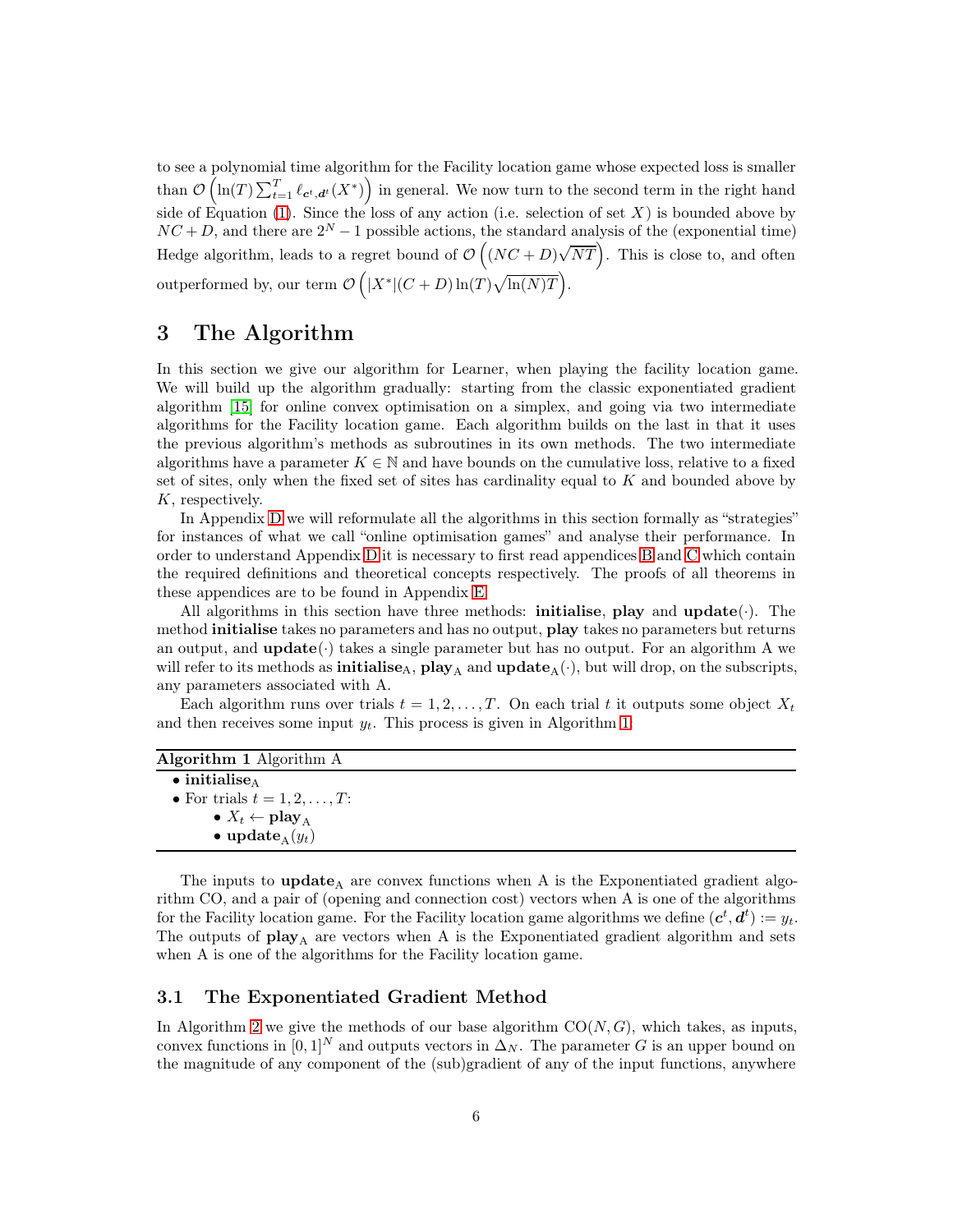on  $\Delta_N$ . The name CO stands for "Convex Optimisation" and it implements the well studied "Exponentiated gradient method". The following property is well known:

If the algorithm  $CO(N, G)$  is inputted with functions  $y_1, y_2, \dots, y_T \in [0, 1]^N$  that obey the above properties, then the output  $X_1, X_2, \cdots, X_T$  satisfies:

<span id="page-6-1"></span>
$$
\sum_{t \in [T]} y_t(X_t) - y_t(X^*) \le 2G\sqrt{\ln(N)/T} \tag{2}
$$

for any  $X^* \in \Delta_N$ . Note that the objective of the exponentiated gradient method is to minimise  $\sum_{t\in[T]} y_t(X_t).$ 

When the method **update**<sub>CO</sub> is called as a subroutine in another algorithm, the line "global  $\lambda \leftarrow f(w)$ " sets a global variable  $\lambda$  equal to  $f(w)$ . This will be used in our final algorithm FL.

<span id="page-6-0"></span>

| Algorithm 2 $CO(N, G)$                                        |  |
|---------------------------------------------------------------|--|
| initialise:                                                   |  |
| $\bullet \text{ } \textbf{w} \leftarrow \textbf{1}^N/N$       |  |
| $\bullet \eta \leftarrow \frac{1}{G} \sqrt{\frac{\ln(N)}{T}}$ |  |
| play:                                                         |  |
| $\bullet$ return $w$                                          |  |
| update(f):                                                    |  |
| • global $\lambda \leftarrow f(w)$                            |  |
| $\bullet \, g \leftarrow \nabla f(w)$                         |  |
| • For $i \in [N]$ : $u_i \leftarrow w_i \exp(-\eta g_i)$      |  |
| $\bullet$ Z $\leftarrow \sum_{i\in[N]} u_i$                   |  |
| • For $i \in [N]$ : $w_i \leftarrow u_i/Z$                    |  |
|                                                               |  |

### <span id="page-6-2"></span>3.2 An Algorithm for when the Cardinality of a Comparator Set is Known

In Algorithm [3](#page-7-0) we give the methods of our first algorithm  $FL^{\bullet}(N, C, D, K)$  for the facility location game; where  $N, C$  and  $D$  are defined as in Section [2.](#page-4-0) Note that we now also have a parameter K: we will only compare the performance of the algorithm to that of a fixed sets of sites which has cardinality K. When the method **play** is called we choose a vector  $p \in \Delta_N$  and then form the output X by drawing  $K[\ln(T)/2]$  sites with replacement from the probability distribution on  $[N]$  characterised by  $p$ . Let  $p<sup>t</sup>$  be the value of  $p$  on trial  $t$ . We will now describe how and why  $p<sup>t</sup>$  is selected:

Let  $f_{c,d}$  be the function f created in the method play $_{\text{FI},\bullet}$  when it is inputted with  $(c,d)$ . In Appendix [D](#page-17-0) we shall show that the expected value of  $\ell_{c,d}(X)$  is bounded above  $f_{c,d}(p)$ . In Appendix [D](#page-17-0) we also prove that  $f_{c,d}$  is convex and that magnitude of any component of its gradient, anywhere on  $\Delta_N$  is no more than  $(C+D)K[\ln(T)/2]$ . Since the objective is to minimise the expected cumulative loss  $\sum_{t\in[T]}\ell_{\mathbf{c}^t,\mathbf{d}^t}(X_t)$  where  $X_t$  is the output of  $\mathbf{play}_{\text{FL}}$ . on trial t, we will, instead, seek to minimise  $\sum_{t\in[T]} f_{\mathbf{c}^t, \mathbf{d}^t}(\mathbf{p}^t)$ . This is exactly the goal of the exponentiated gradient method, so we use the exponentiated gradient method with inputs  ${f_{c^t, d^t} \mid t \in [T]}$  to produce our sequence  ${p^t \mid t \in [T]}$ .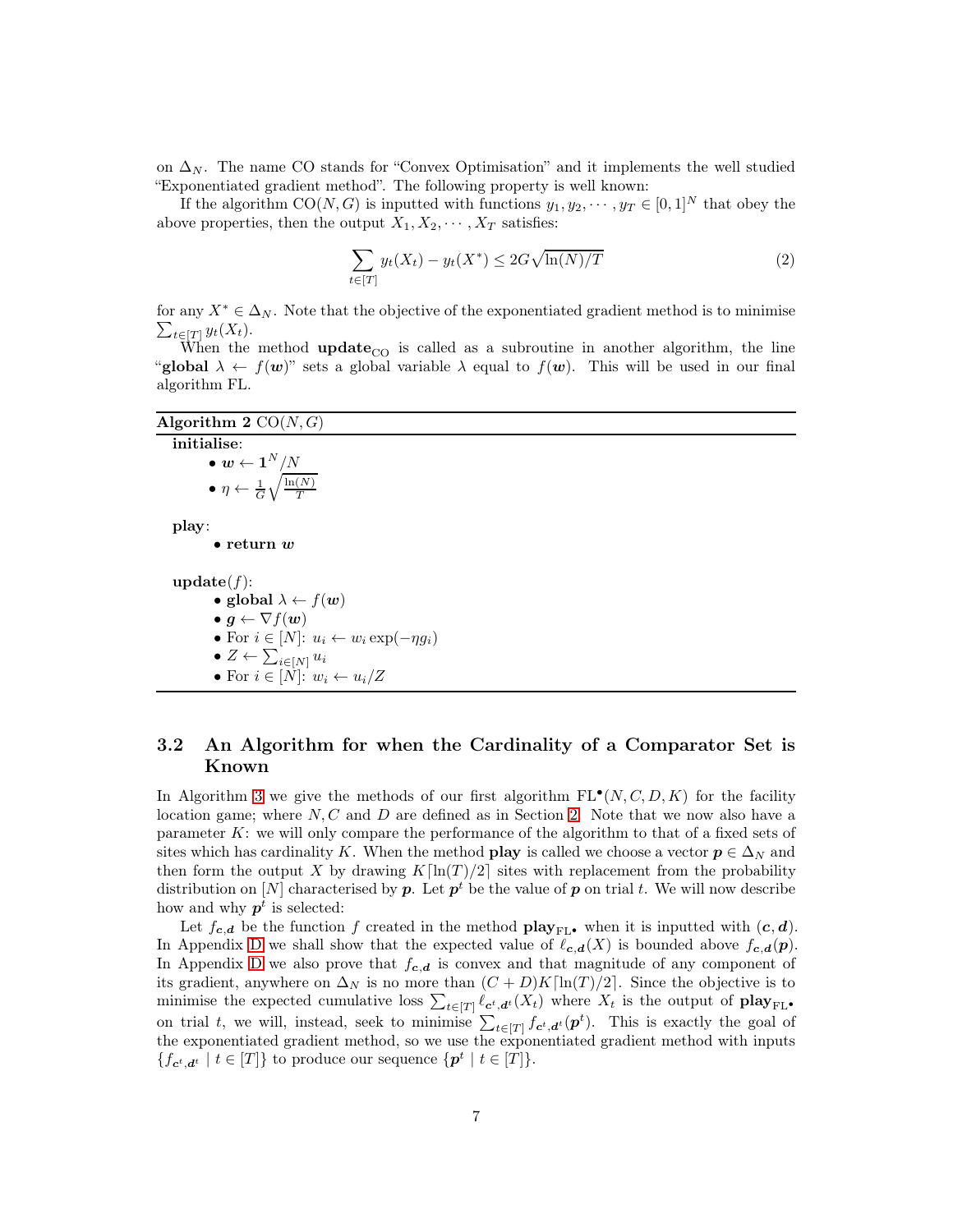In Appendix [D](#page-17-0) we bound the value of  $\sum_{t \in [T]} f_{c,d}(p^*)$ , minimised over all  $p^* \in \Delta_N$ , which, by utilising Equation [\(2\)](#page-6-1), gives us:

$$
\mathbb{E}\left(\sum_{t\in[T]}\ell_{\mathbf{c}^t,\mathbf{d}^t}(X_t)\right) \leq \lceil \ln(T)/2 \rceil \sum_{t\in[T]}\ell_{\mathbf{c}^t,\mathbf{d}^t}(X^*) + (2K(C+D)\lceil \ln(T)/2 \rceil + D)\sqrt{\ln(N)T} \tag{3}
$$

for any selection of sites  $X^*$  with cardinality  $K$ .

Of course, to run the algorithm we must sample  $K[\ln(T)/2]$  sites from a probability distribution over [N] characterised by a vector  $p \in \Delta_N$  and, during the subrountine **update**<sub>CO</sub> $(f)$ , compute the value and gradient of  $f(\mathbf{w})$ . In [A](#page-11-9)ppendix A we show how to perform each of these tasks in a time of  $\mathcal{O}(N \ln(N) \ln(T))$ .

#### <span id="page-7-0"></span>Algorithm  $3 FL^{\bullet}(N, C, D, K)$

#### initialise:

•  $\Upsilon \leftarrow K[\ln(T)/2]$ 

- $A \leftarrow CO(N, (C + D)\Upsilon)$
- $\bullet$  initialise<sub>A</sub>

play:

- $p \leftarrow play_A$ 
	- For all  $i \in [\Upsilon]$  sample some  $k_i \in [N]$  with probability  $p_{k_i}$
	- $X \leftarrow \{j \in [N] \mid \exists i \in [\Upsilon] : k_i = j\}$
- return  $X$

 $update(c, d)$ :

- Sort  $[N]$  as  $v(1), v(2), \cdots v(N)$  such that  $d_{v(i+1)} \leq d_{v(i)}$  for all  $i \in [N]$
- Define  $f: [0,1]^N \to \mathbb{R}^+$  by:

$$
f(\boldsymbol{w}) := \Upsilon \boldsymbol{c} \cdot \boldsymbol{w} + d_{v(N)} + \sum_{i \in [N-1]} (d_{v(i)} - d_{v(i+1)}) \left( \sum_{j \in [i]} w_{v(j)} \right)^{\Upsilon}
$$

• update<sub>A</sub> $(f)$ 

## 3.3 An Algorithm for when a Bound on the Cardinality of a Comparator Set is Known

In Algorithm [4](#page-8-0) we give the methods of our second algorithm  $FL<sup>o</sup>(N, C, D, K)$  for the facility location game. Instead of being able to compare against just fixed sets of sites with cardinality equal to  $K$ , we can now compare against any fixed sets of sites with cardinality bounded above by  $K$ . To do this we add  $N$  "dummy" sites, each with zero opening cost, and use the algorithm  $FL^{\bullet}(2N, C, C + D, K)$  on this extended collection of sites. When  $\mathbf{play}_{FL^{\circ}}$  is called we simply take the output from  $\mathbf{play}_{\mathbf{FL}^{\bullet}}$ , which is a subset of the 2N sites, and remove the dummy sites. Since we can't choose the empty set, if all sites in the output of  $\mathbf{play}_{\mathbf{FL}^*}$  are dummy sites then we will simply choose  $\{1\}$  as the output of play<sub>FL</sub>◦, which has a total cost of no more than  $C + D$ . Because of this we assign a connection cost of  $C + D$  to all the dummy sites. We can now compare to any fixed set  $X^*$  of sites in  $[N]$  with cardinality no greater than K: if  $|X^*| < K$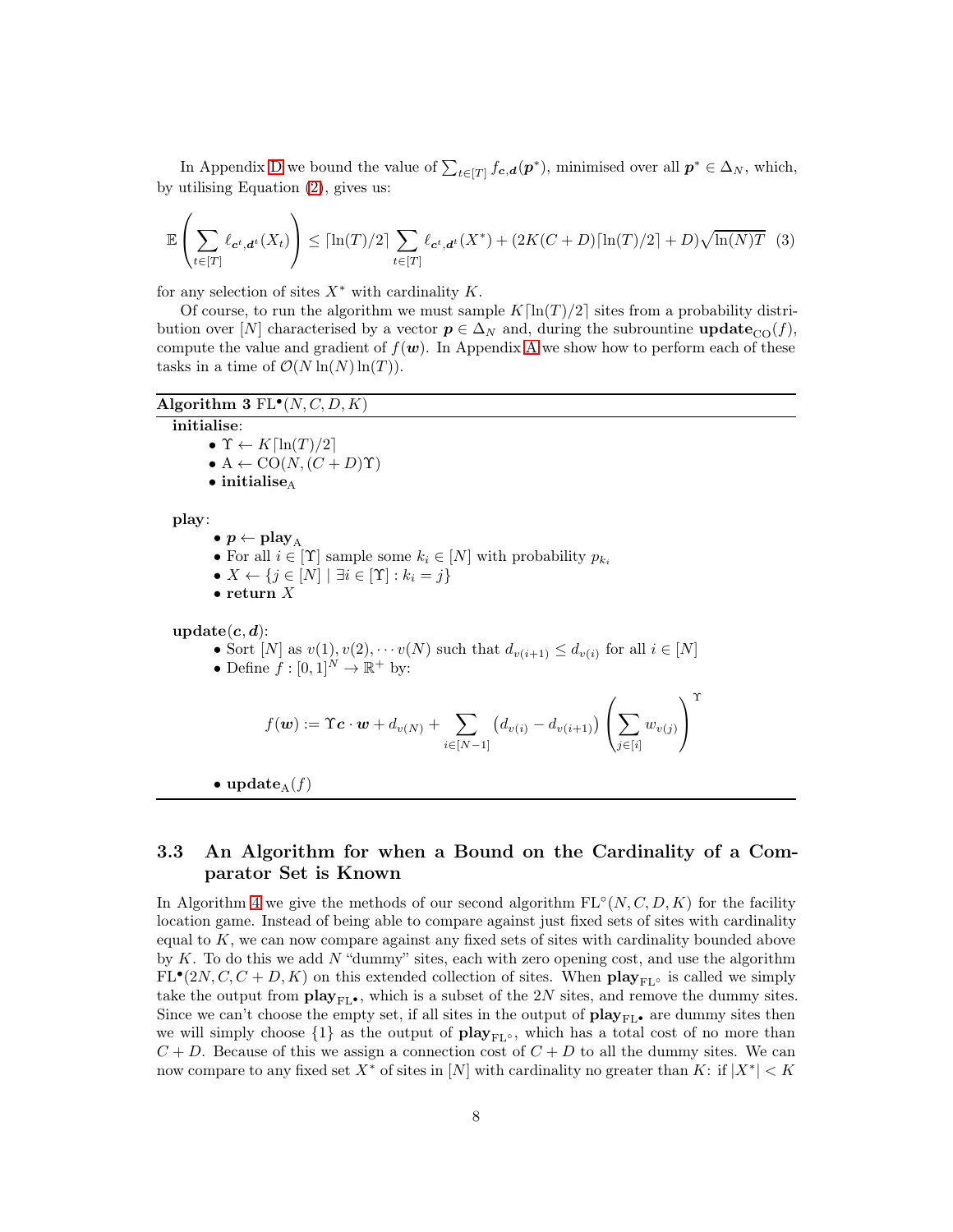<span id="page-8-1"></span>we simply add  $K - |X^*|$  dummy sites to it so the cardinality becomes K and we can use the bound of  $FL^{\bullet}(2N, C, C+D, K)$ . Our bound on the expected cumulative loss is then:

$$
\mathbb{E}\left(\sum_{t\in[T]}\ell_{\mathbf{c}^t,\mathbf{d}^t}(X_t)\right) \le \left[\frac{\ln(T)}{2}\right] \sum_{t\in[T]}\ell_{\mathbf{c}^t,\mathbf{d}^t}(X^*) + (2K(2C+D)\left[\frac{\ln(T)}{2}\right] + (C+D)\sqrt{\ln(2N)T}
$$
\n(4)

For any subset of sites  $X^*$  with cardinality no greater than  $K$ .

<span id="page-8-0"></span>Algorithm  $4 \text{ FL}°(N, C, D, K)$ 

initialise: • A  $\leftarrow$  FL $^{\bullet}$ (2*N*, *C*, *C* + *D*, *K*)  $\bullet$  initialise<sub>A</sub> play: •  $\tilde{X} \leftarrow \textbf{play}_{A}$  $\bullet\ X \leftarrow \hat{X} \cap [N]$ • If  $X = \emptyset$  then set  $X \leftarrow \{1\}$ • return  $X$  $update(c, d)$ : • For all  $i \in [N]$  set  $\hat{c}_i \leftarrow c_i$  and  $\hat{d}_i \leftarrow d_i$ • For all  $i \in [2N] \setminus [N]$  set  $\hat{c}_i \leftarrow 0$  and  $\hat{d}_i \leftarrow C + D$ • update  $(\hat{c}, d)$ 

#### <span id="page-8-2"></span>3.4 The Main Algorithm

Finally, in Algorithm [5](#page-9-0) we give the methods of our main algorithm  $FL(N, C, D)$  which works by performing a "doubling trick" with FL<sup>∘</sup>. During the method  $\mathbf{update}_{\mathrm{FL}}$ , the method  $\mathbf{update}_{\mathrm{FL} \circ}$ is called and hence so is **update**<sub>CO</sub>. During the method **update**<sub>CO</sub> a global variable  $\lambda$  is modified. Let  $\lambda_t$  be the value of  $\lambda$  at the end of trial t. We define  $a := \left[\ln(T/2)\right](4C + 2D)$ and  $b := C + D$ . The trials are divided into segments  $S_0, S_1, S_2 \cdots$ . At the start of segment  $S_i$  the algorithm  $FL°(N, C, D, [2^i(a + b) - b)/a])$  is initialised and runs until the sum of the values  $\lambda_t$  over trials t in the segment so far exceeds  $2^{i+1}(a+b)\theta\sqrt{\ln(2N)T}$ . When this happens,  $S_i$  finishes and  $S_{i+1}$  starts. In appendices [C](#page-13-0) and [D](#page-17-0) we analyse our doubling trick (Appendix [C.3](#page-15-0) defines an analyses the doubling trick in general and then Appendix [D.4](#page-20-1) applies it to the facility location game) which, combined with Equation [\(4\)](#page-8-1), gives a bound, for  $FL(N, C, D)$ , of:

$$
\mathbb{E}\left(\sum_{t=1}^{T} \ell_{\mathbf{c}^t, \mathbf{d}^t}(X^t)\right) \in \mathcal{O}\left(\ln(T) \sum_{t=1}^{T} \ell_{\mathbf{c}^t, \mathbf{d}^t}(X^*) + |X^*|(C+D)\ln(T)\sqrt{\ln(N)T}\right) \tag{5}
$$

for any non-empty set of sites  $X^*$ . By using the subroutines of [A](#page-11-9)ppendix A the time complexity of this algorithm is only  $\mathcal{O}(N \ln(N) \ln(T))$  per trial.

## 4 Conclusions and Ongoing Work

In this paper, we have proposed a novel online learning version of the classic Facility Location problem. We have proposed an algorithm for this problem and derived bounds on its expected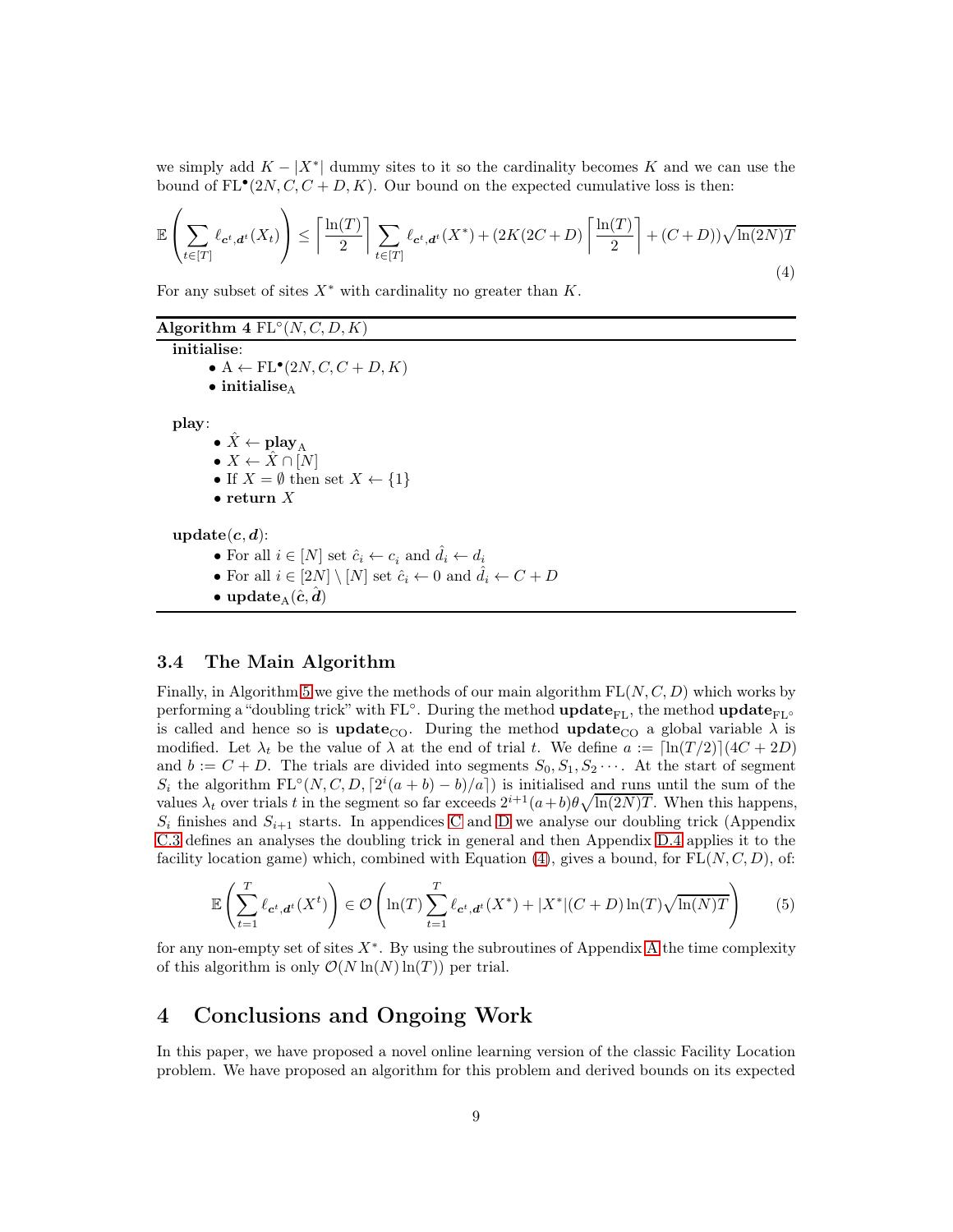<span id="page-9-0"></span>Algorithm 5  $FL(N, C, D)$ 

initialise: •  $a \leftarrow [\ln(T)/2](4C + 2D)$  $\bullet~b \leftarrow C + D$  $\bullet$   $\theta \leftarrow 1$ •  $K \leftarrow \left[ \frac{(\theta(a+b)-b)}{a} \right]$  $\bullet A \leftarrow FL^{\circ}(N, C, D, K)$  $\bullet$  initialise<sub>A</sub>  $\bullet$   $l \leftarrow 0$ play: •  $X \leftarrow \textbf{play}_A$ • return  $X$  $update(c, d)$ : • update  $(c, d)$  $l \leftarrow l + \lambda$ • if  $l \geq 2(a+b)\theta \sqrt{\ln(2N)T}$ :  $\bullet$   $\theta \leftarrow 2\theta$ •  $K \leftarrow [\theta(a+b) - b)/a]$  $\bullet A \leftarrow \textup{FL}^{\circ}(N, C, D, K)$  $\bullet$  initialise<sub>A</sub>  $\bullet$   $l \leftarrow 0$ 

loss relative to that of the any fixed set of sites. Ongoing work for this problem includes:

- Complement our study by carrying out an experimental evaluation of our algorithm on real-world datasets.
- Extend the algorithm to the bandit setting  $[1, 21]$  $[1, 21]$ , when only the total cost, or perhaps total opening cost and minimum connection cost, is revealed on each trial.
- In some real-world domains, we may have to pay a migration cost to move sites while selecting a subset of sites, or may be limited to how far we can move them. We would like to design an algorithm to handle such problems.

# 5 Acknowledgements

This research was sponsored by the U.S. Army Research Laboratory and the U.K. Ministry of Defence under Agreement Number W911NF-16-3-0001. The views and conclusions contained in this document are those of the authors and should not be interpreted as representing the official policies, either expressed or implied, of the U.S. Army Research Laboratory, the U.S. Government, the U.K. Ministry of Defence or the U.K. Government. The U.S. and U.K. Governments are authorized to reproduce and distribute reprints for Government purposes notwithstanding any copyright notation hereon.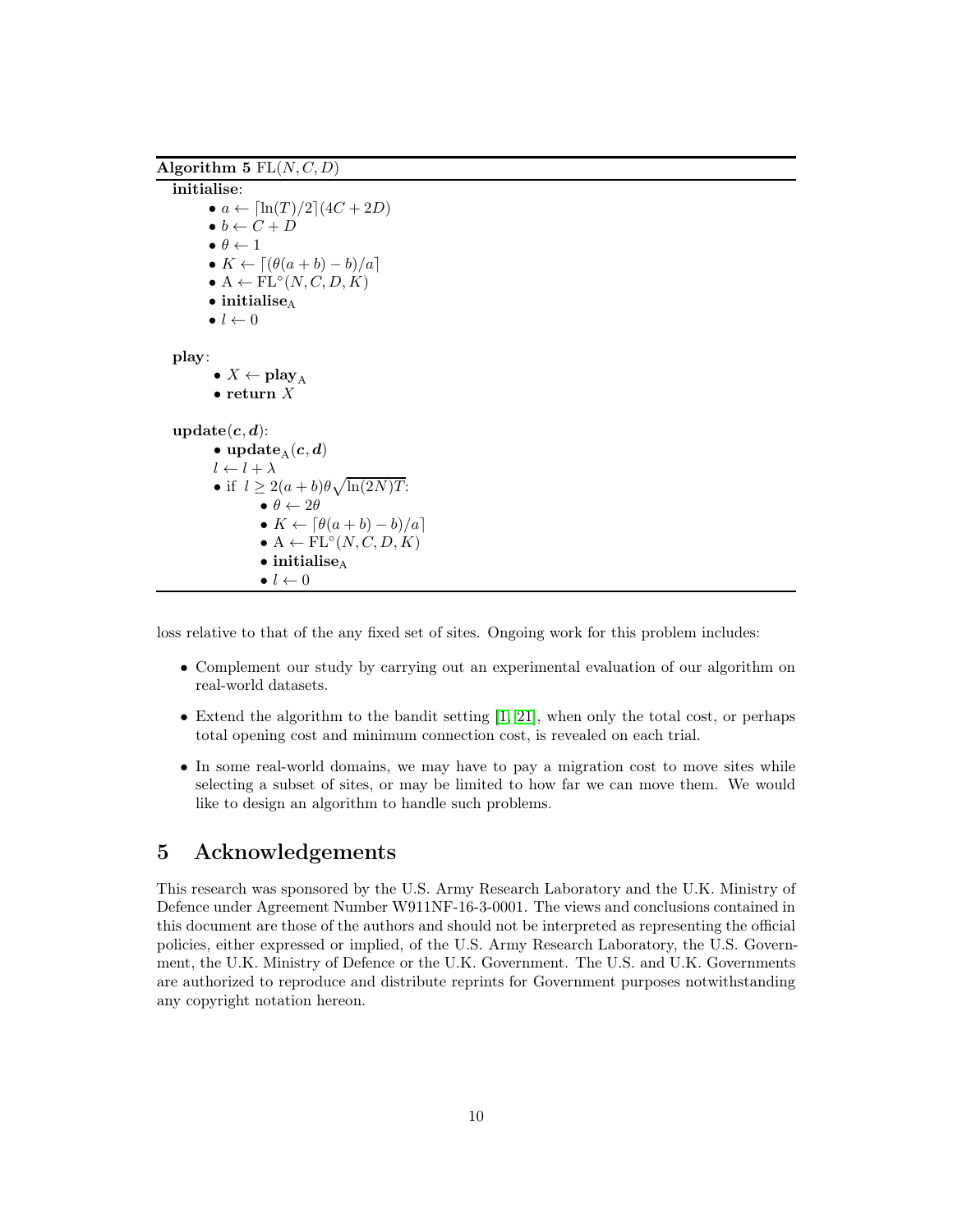## <span id="page-10-15"></span>References

- <span id="page-10-7"></span>[1] P. Auer, N. Cesa-Bianchi, Y. Freund, R. Scapire The Nonstochastic Multiarmed Bandit Problem. *SIAM Journal on Computing* 32(1): 48–77, 2002.
- <span id="page-10-3"></span>[2] M. Charikar and S. Guha. Improved combinatorial algorithms for the facility location and k–median problems. In *IEEE Foundations of Computer Science*, 378–388, 1999.
- <span id="page-10-1"></span>[3] V. Chvatal. A Greedy Heuristic for the Set-Covering Problem. *Mathematics of Operations Research*, 1979.
- [4] G. Cornuejols, G. L. Nemhauser, and L. A. Wolsey. The uncapacitated facility location problem. *Pitu B. Mirchandani and Richard L. Francis, editors, Discrete Location Theory*, 119–171. John Wiley and Son, Inc., New York, 1990.
- <span id="page-10-14"></span><span id="page-10-13"></span>[5] M. Cygan, A. Czumaj, M. Mucha, P. Sankowski. Online Facility Location with Deletions. In *Annual European Symposium on Algorithms*, ESA 2018.
- <span id="page-10-10"></span>[6] D. Fotakis. Online and Incremental Algorithms for Facility Location. In *ACM SIGACT News* 2011.
- [7] Y. Freund and R. E. Schapire. A decision-theoretic generalization of on-line learning and an application to boosting. In *Journal of Computer and System Sciences*, 55:119–139, 1997.
- <span id="page-10-4"></span>[8] T. Fujita, K. Hatano, E Takimoto. Combinatorial Online Prediction via Metarounding. In *Algorithmic Learning Theory* (2013), 68–82.
- <span id="page-10-8"></span>[9] S. Guha, S. Kuller. Greedy strikes back: Improved Facility Location Algorithms. *Journal of Algorithms*, 1999.
- [10] M. Herbster, M. Warmuth. Tracking the best linear predictor. *Journal of Machine Learning Research*, 2001.
- <span id="page-10-9"></span>[11] K. Jain and V. Vazirani. Approximation algorithms for metric facility location and k– median problems using the primal–dual schema and Lagrangian relaxation. *J. ACM*, 48(2):274–296, 2001.
- <span id="page-10-5"></span>[12] S. Kakade, A. Kalai, and K. Ligett. Playing games with approximation algorithms. In *ACM Symposium on the Theory of Computing (STOC)*, 546–555, 2007.
- <span id="page-10-12"></span><span id="page-10-6"></span>[13] S. Kakade, A. Tewari. Exponentiated gradient descent and applications of OCD. Lecture notes.
- [14] A. Kalai and S. Vempala. Efficient algorithms for online decision problems, *Journal of Computer and System Sciences*, 71(3): 291–307, 2005.
- <span id="page-10-0"></span>[15] J. Kivinen, M. Warmuth. Exponentiated Gradient versus Gradient Descent for Linear Predictors. *Information and Computation* 132(1): 1–63, 1997.
- <span id="page-10-11"></span>[16] W.M. Koolen, M.K. Warmuth, J. Kivinen. Hedging structured concepts. In *Conference on Learning Theory*, Omnipress, 239–254, 2010.
- <span id="page-10-2"></span>[17] N. Laoutaris, G. Smaragdakis, K. Oikonomou, I. Stavrakakis, A. Bestavros. Distributed Placement of Service Facilities in Large–Scale Networks. In *IEEE INFOCOM*, 2144–2152, 2007.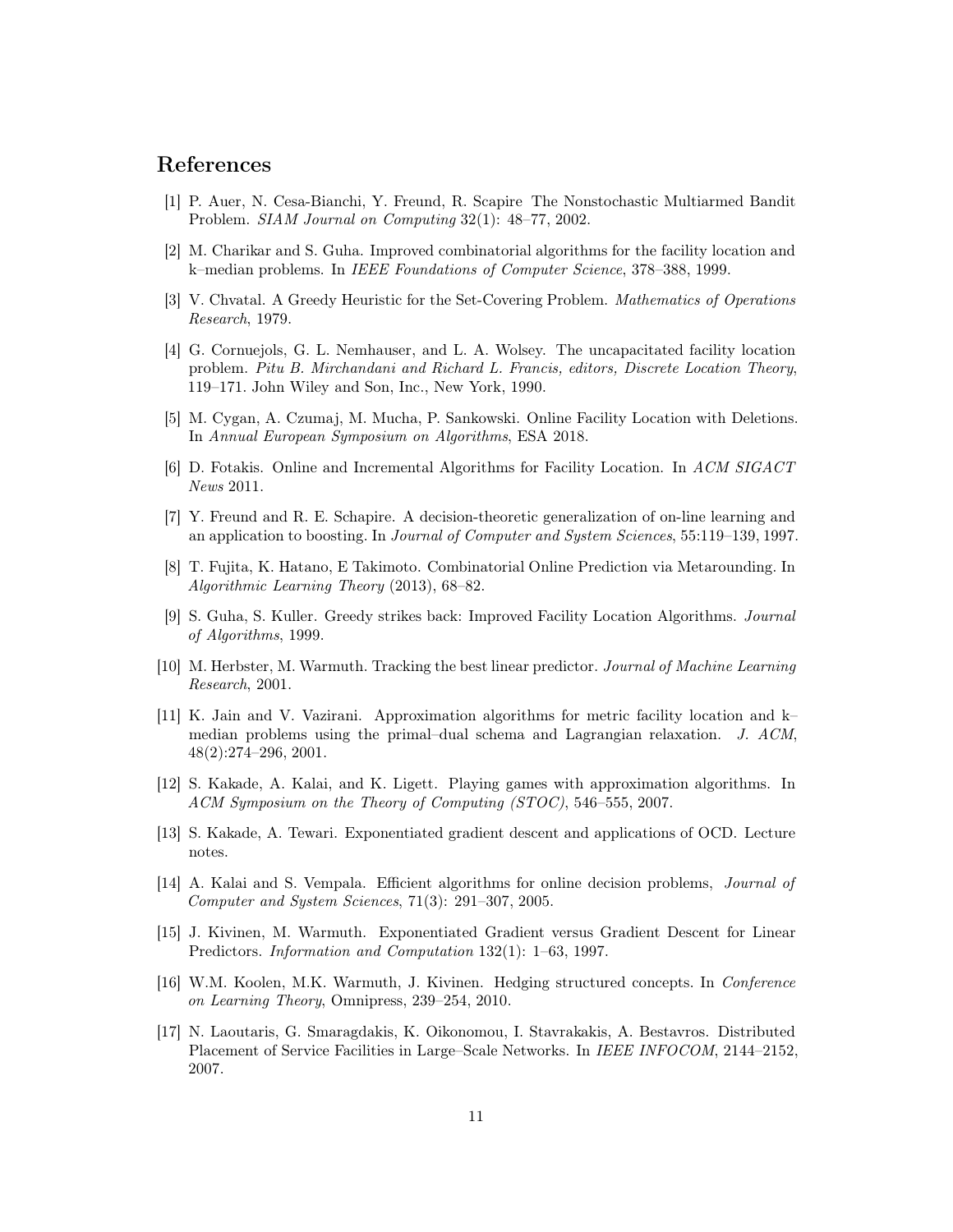- <span id="page-11-7"></span><span id="page-11-6"></span>[18] A. Meyerson. Online Facility Location. In *IEEE Symposium on Foundations of Computer Science*, FOCS 2001.
- <span id="page-11-8"></span>[19] S. Pasteris, F. Vitale, K. Chan, S. Wang, M. Herbster. MaxHedge: Maximising a Maximum Online. In *Artificial Intelligence and Statistics (AISTATS)*, 2019.
- <span id="page-11-10"></span>[20] S. Pasteris, S. Wang, M. Herbster, T. He. Service Placement with Provable Guarantees in Heterogeneous Edge Computing Systems. In *IEEE INFOCOM*, 2019.
- [21] H. Robbins. Some Aspects of the Sequential Design of Experiments. In *Bull. Amer. Math. Soc.*, 55: 527–535, 1952.
- <span id="page-11-0"></span>[22] S. Shalev-Shwartz. Online Learning and Online Convex Optimisation. *Foundations and Trends in Machine Learning*, 2012.
- [23] D. Shmoys, E. Tardos and K. Aardal. Approximation algorithms for facility location problems. In *ACM Symposium on Theory of Computing* (STOC), 265–274, ACM Press, 1997.
- <span id="page-11-2"></span><span id="page-11-1"></span>[24] L. Wang, L. Jiao, T. He, J. Li, M. Muhlhauser. Service Entity Placement for Social Virtual Reality Applications in Edge Computing. In *IEEE INFOCOM*, 468–476, 2018.
- [25] S. Wang, R. Urgaonkar, T. He, K. Chan, M. Zafer, and K. K. Leung. Dynamic service placement for mobile micro-clouds with predicted future costs. *IEEE Transactions on Parallel and Distributed Systems*, 28(4): 1002–1016, 2017.
- <span id="page-11-3"></span>[26] S. Wang, R. Urgaonkar, M. Zafer, T. He, K. Chan, K. K. Leung. Dynamic service migration in mobile edge computing based on Markov decision process, *IEEE/ACM Transactions on Networking*, 27(3): 1272–1288, 2019.
- <span id="page-11-4"></span>[27] I. Dinur, D. Steurer. Analytical approach to parallel repetition. In *ACM Symposium on Theory of Computing* (STOC), 624–633, ACM Press, 2014.
- <span id="page-11-5"></span>[28] E. Hazan, W. Hu, Y. Li, Z. Li. Online Improper Learning with an Approximation Oracle. In *Neural Information Processing Systems* (NeurIPS) 2018
- <span id="page-11-12"></span>[29] M. Herbster, S. Pasteris, M. Pontil. Mistake Bounds for Binary Matrix Completion. In *Neural Information Processing Systems* (NeurIPS) 2016

# <span id="page-11-9"></span>A Efficient Computation

In this section we give two subroutines for the algorithm of Subsection [3.2,](#page-6-2) bringing the time complexity of the algorithm of Subsection [3.4](#page-8-2) down to  $\mathcal{O}(N \ln(N) \ln(T))$  per trial. The proofs of both theorems in this section are to be found in Section [E](#page-20-0)

#### A.1 Computing  $\lambda$  and q

<span id="page-11-11"></span>When the method update<sub>CO</sub> is run as a subroutine of update<sub>FL</sub>• we have some f defined by:

$$
f(\mathbf{p}) := \Upsilon \mathbf{c} \cdot \mathbf{p} + d_{v(N)} + \sum_{i \in [N-1]} \left( d_{v(i)} - d_{v(i+1)} \right) \left( \sum_{j \in [i]} p_{v(j)} \right)^{\Upsilon}
$$
(6)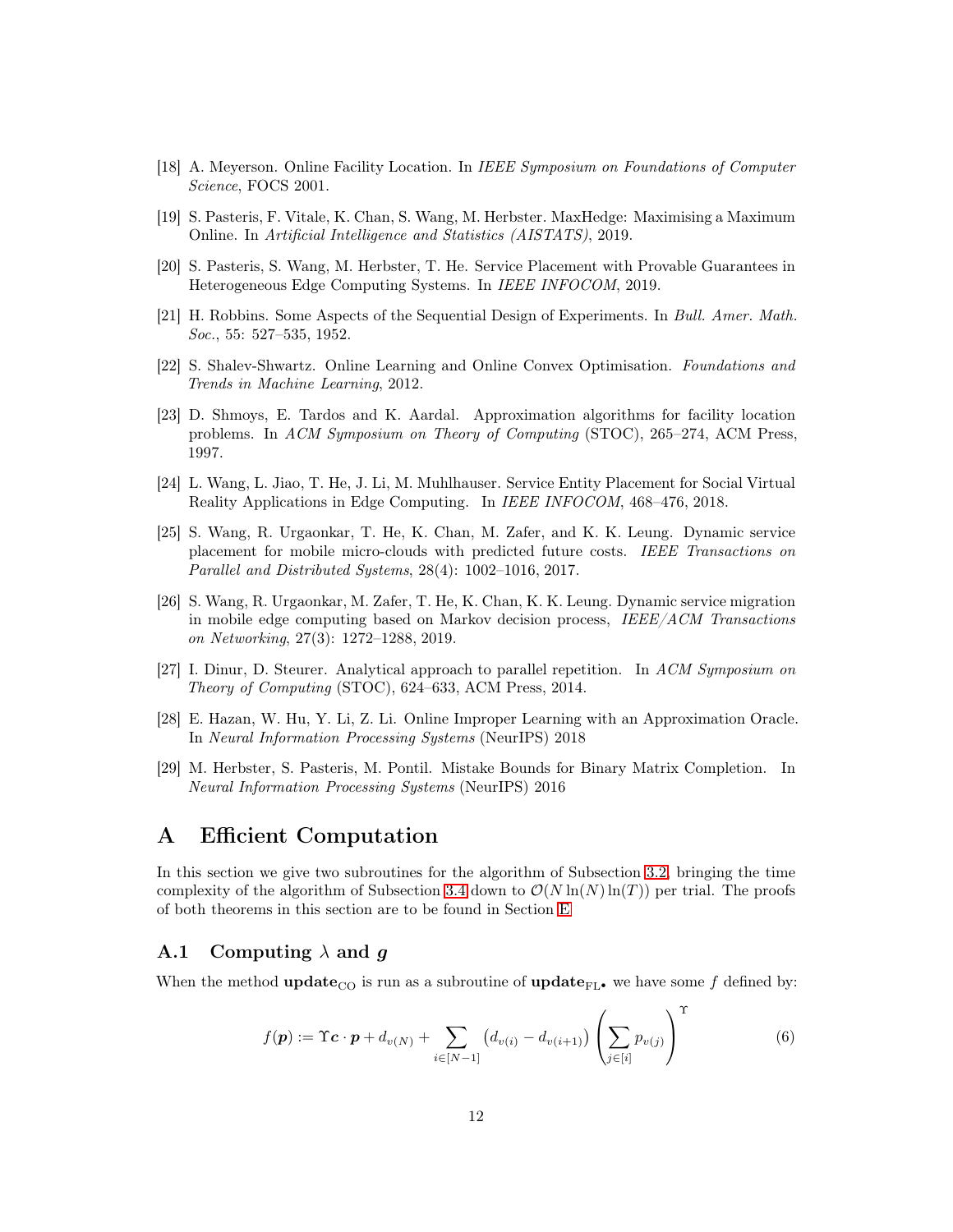and for some  $w \in \Delta_N$  we need to compute  $\lambda := f(w)$  and  $g := \nabla f(w)$ . Algorithm [6](#page-12-1) shows how to compute both of these quantities in time  $\mathcal{O}(N)$ . The following theorem asserts the correctness of Algorithm [6:](#page-12-1)

<span id="page-12-2"></span>Theorem A.1. *Given the function* f *defined in Equation* [\(6\)](#page-11-11) *and the outputs,* λ, g *of Algorithm [6](#page-12-1)* we have that  $\lambda = f(\mathbf{w})$  and  $\mathbf{q} = \nabla f(\mathbf{w})$ 

#### <span id="page-12-1"></span>**Algorithm 6** Computing  $\lambda$  and **g**

 $\bullet$  s<sub>1</sub>  $\leftarrow$   $w_{v(1)}$ • For  $i = 1, 2, \ldots N - 2$ : •  $s_{i+1} \leftarrow s_i + w_{v(i+1)}$  $\bullet\ \lambda \leftarrow \Upsilon\bm{c}\cdot\bm{w} + d_{v(N)} + \sum_{i\in[N-1]} \left( d_{v(i)} - d_{v(i+1)} \right) s_i^{\Upsilon}$ •  $s'_{N-1} \leftarrow (d_{v(N-1)} - d_{v(N)}) s_{N-1}^{T-1}$ <br>• For  $i = N - 1, N - 2, ... 2$ : •  $s'_{i-1} = s'_{i} + (d_{v(i-1)} - d_{v(i)}) s_{i-1}^{\Upsilon - 1}$ <br>• For  $i \in [N]$  set  $g_{v(i)} \leftarrow \Upsilon c_i + \Upsilon s'_i$ • return  $\lambda$ , q

#### A.2 Multiple Samples from a Finite Set

In Algorithm [7](#page-13-1) present an algorithm for the efficient sampling of many sites in [N] from a probability distribution characterised by a vector  $p \in \Delta_N$ . This algorithm is required in the method  $\mathbf{play}_{\mathbf{FL}}$ . Algorithm [7](#page-13-1) has the following notation: given an oriented full binary tree and some internal node j we define  $\triangleleft(j)$  and  $\square(j)$  to be the left and right child of j respectively. The algorithm has two methods: the method **initialsation** $(p)$  constructs the data-structure, taking a time of  $\mathcal{O}(N)$ . The method **sample** samples a single point and takes a time of  $\mathcal{O}(\ln(N))$ . The computational complexities of both methods are clear, whilst the correctness is confirmed by the following theorem:

<span id="page-12-3"></span>**Theorem A.2.** *Suppose we have some*  $i \in [N]$  *and*  $p \in \Delta_N$ *. Then, given* initialsation(p) *is run a-priori, the method* sample *returns* i *with probability* pi*.*

# <span id="page-12-0"></span>B Definitions

We now define the notation used in the analysis of the algorithm.

We let  $\omega \in \mathbb{R}^+$  be a surrogate for  $\infty$ . Throughout the paper we will always assume the limit  $\omega \to \infty$ .

Given sets S and S' we define  $\langle S, S' \rangle$  to be the set of functions from S into S'.

Given a set S and a natural number T' we define  $S^{T'}$  to be the set of sequences of elements of S of length T'. Given  $f \in S^{T'}$  we define  $f_t$  to be the t-th element of the sequence f. Given a sequence  $f \in S^{T'}$  and a function  $\beta : S \to \hat{S}$  for sets S and  $\hat{S}$ , we define  $\beta(f)$  as the sequence in  $\hat{S}^{T'}$  with  $[\beta(\boldsymbol{f})]_t := \beta(f_t)$  for all  $t \in [T']$ .

We define the maximum of the empty-set, max  $\emptyset$ , equal to 0.

#### B.1 Measures and Integrals

We note that, although the definitions in this subsection are about measures, the reader need not be proficient in measure theory to understand the paper.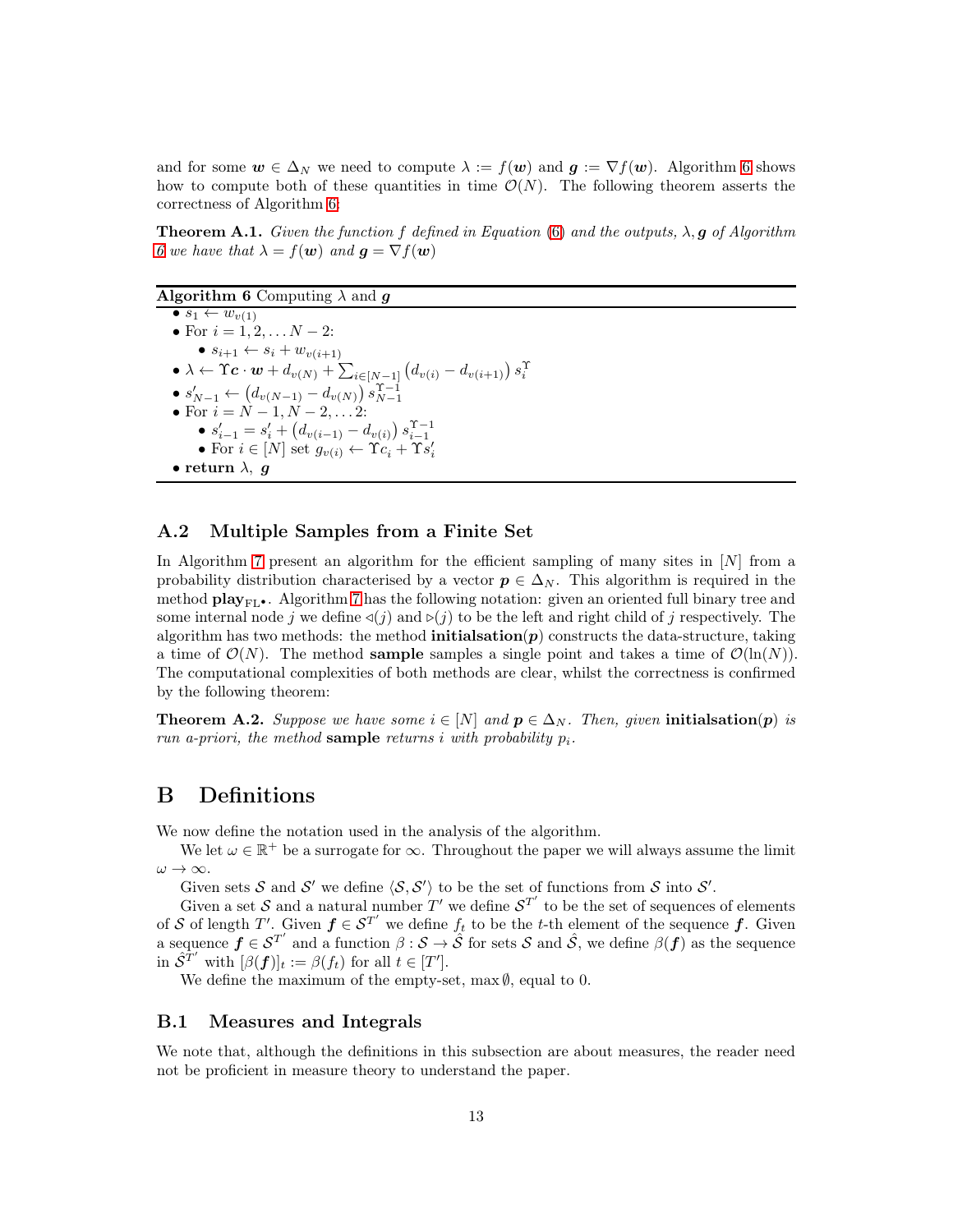#### <span id="page-13-1"></span>Algorithm 7 Sampling from a Finite Set

initialsation $(p)$ :

•  $H \leftarrow \lceil \ln(N) \rceil$ 

- $\bullet N' \leftarrow \exp(H)$
- For all  $i \in [N'] \setminus [N]$  set  $p_i \leftarrow 0$
- Construct a full, oriented and balanced binary tree  $\beta$  of height H.
- Construct an arbitrary bijection  $\tau$  from the leaves of  $\mathcal B$  into  $N'$ .
- For all leaves j, of  $\mathcal{B}$ , set  $p'_j \leftarrow p_{\tau(i)}$
- For  $\delta = H 1, H 2, \cdots$  1:
	- For all nodes  $j$  of  $\mathcal B$  at depth  $\delta$  set  $p'_j = p'_{\triangleleft(j)} + p'_{\triangleright(j)}$

sample:

• Set  $v_0$  to be the root of of the  $\beta$ .

- For  $\delta = 0, 1, \cdots H-1$ 
	- Sample a random number  $r_{\delta}$  uniformly at random from [0, 1]
- If  $r_\delta \leq p'_{\triangleleft(v_\delta)} / (p'_{\triangleleft(v_\delta)} + p'_{\triangleright(v_\delta)})$  then set  $v_{\delta+1} \leftarrow \triangleleft(v_\delta)$ . Else set  $v_{\delta+1} \leftarrow \triangleright(v_\delta)$ • return  $\tau(v_H)$

When we talk of a "set" in what follows, we implicitly assume that the set has a natural associated set of measurable subsets.

Given a measure  $\mu$  on a set S and a function  $f : S \to \mathbb{R}$  we let  $\int_{S} f[\mu]$  be the Lebesgue integral of f with respect to measure  $\mu$ . Note that if S is a finite set then  $\int_{\mathcal{S}} f(\mu)$  =  $\sum_{x\in\mathcal{S}}f(x)\mu(\lbrace x\rbrace).$ 

A measure  $\mu$  on a set S is a "probability measure" if and only if  $\int_{S} f[\mu] = 1$ , when  $f : S \to \mathbb{R}$ is such that  $f(x) = 1$  for all  $x \in S$ . We let  $\Delta_S$  be the set of all probability measures on S.

Given a set S and some  $x \in S$  we define  $\delta(x) \in \Delta_S$  such that for all measurable subsets S' of S we have  $[\delta(x)](\mathcal{S}') = \mathcal{I}(x \in \mathcal{S}')$ . Informally,  $\delta(x)$  is the probability measure in which all the probability mass in concentrated on x, so that any sample from  $\delta(x)$  is equal to x (with probability 1). For all  $f : \mathcal{S} \to \mathbb{R}$  we have  $\int_{\mathcal{S}} f[\delta(x)] = f(x)$ .

Given a measure  $\mu$  on a set S and a value  $a \in \mathbb{R}^+$  we define  $a\mu$  to be the measure on S defined by  $[a\mu](\mathcal{S}') = a\mu(\mathcal{S}')$  for all measurable subsets  $\mathcal{S}'$  of  $\mathcal{S}$ . Given, in addition, a measure  $\mu'$  on S we define  $\mu + \mu'$  to be the measure on S such that  $[\mu + \mu'](\mathcal{S}') = \mu(\mathcal{S}') + \mu'(\mathcal{S}')$  for all measurable subsets  $\mathcal{S}'$  of  $\mathcal{S}$ .

Given sets S and  $\hat{S}$ , a probability measure  $\mu \in \Delta_{\mathcal{S}}$  and a function  $f : \mathcal{S} \to \Delta_{\hat{S}}$  we define  $\int_{\mathcal{S}} f[\mu]$  to be the probability measure p on  $\hat{\mathcal{S}}$  defined by  $p(\hat{\mathcal{S}}') = \int_{\mathcal{S}} [f(\cdot)](\hat{\mathcal{S}}')[\mu]$  where  $[f(\cdot)](\hat{\mathcal{S}}')$ is the function that maps  $x \in \mathcal{S}$  to  $[f(x)](\hat{\mathcal{S}}')$ .

# <span id="page-13-0"></span>C Online Optimisation Games and the Conversion of Strategies

Here we introduce the theoretical definitions and results that underpin the development of the algorithm. First, we define the notion of an "online optimisation game" (OOG) of which many problems in the subject of online learning are instances of. As we define an online optimisation game we also define the notion of a "strategy" for Learner and its "generalised regret" which measures its performance. After defining OOGs we define two ways in which to convert a class of strategies for one class of OOG into a strategy for another: specifically via "transformations"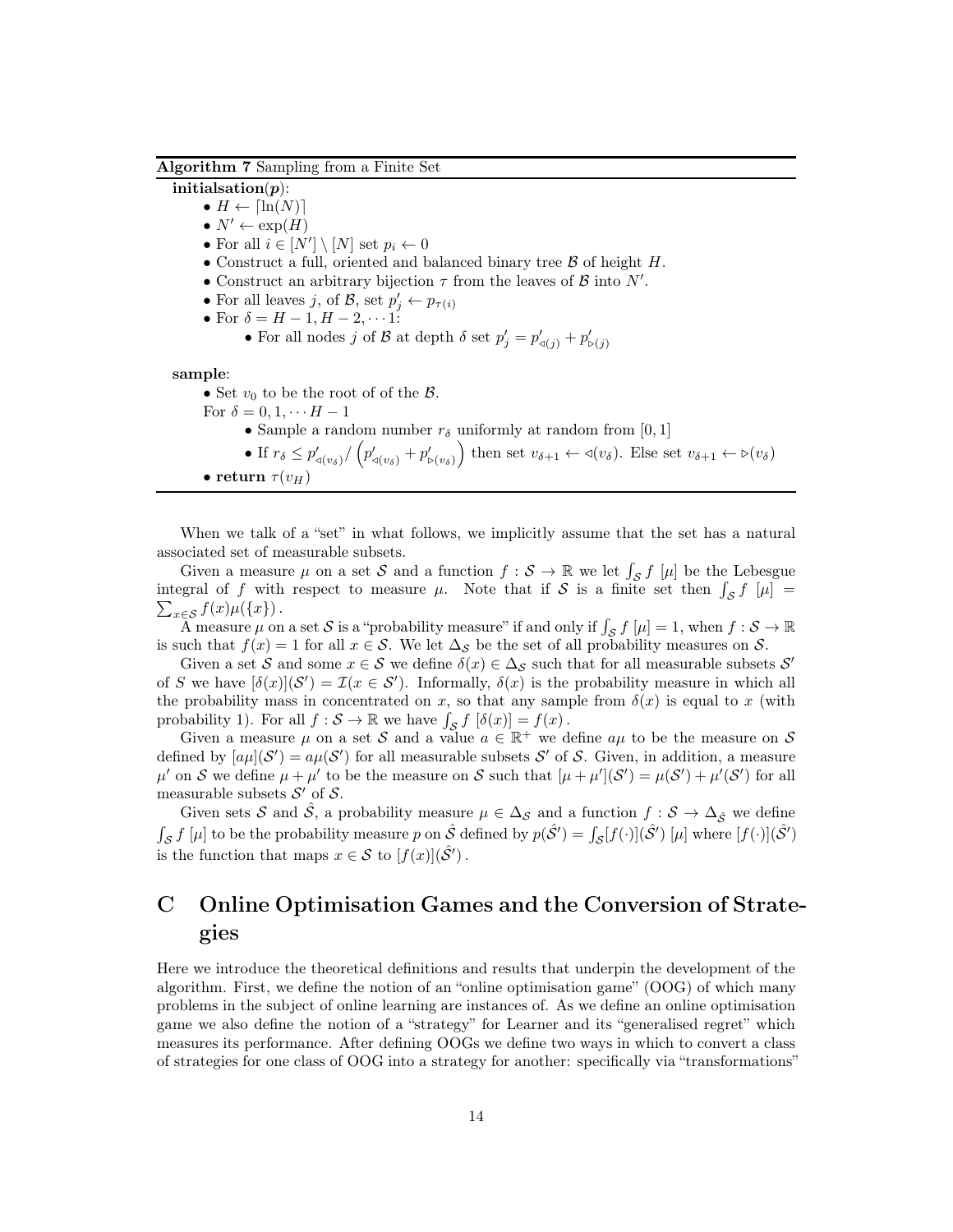and our "doubling trick". The proofs of both theorems in this section are to be found in Section [E](#page-20-0)

## C.1 Online Optimisation Games

We now define an "Online optimisation game" (OOG). An OOG  $\mathcal{G}$  is defined by the following:

- $\mathcal{X}_G$  is the set of Learner's possible actions.
- $\mathcal{F}_{\mathcal{G}}$  is a set of "loss" functions from  $\mathcal{X}_{\mathcal{G}}$  into  $\mathbb{R}^+$ .
- $\lambda_{\mathcal{G}}$  is a "complexity" function from  $\mathcal{X}_{\mathcal{G}}$  into  $\mathbb{R}^+$ . Actions that have higher complexity are in some sense less natural.
- $T_g$  is the number of trials in the game. We will assume that all OOGs  $g$  in this paper have  $T_{\mathcal{G}} := T$ .

Informally, learning proceeds in trials  $t = 1, 2, ...T$ . On trial t:

- 1. Nature chooses a loss function  $f_t \in \mathcal{F}_{\mathcal{G}}$  but does not reveal it to Learner
- 2. Learner (randomly) chooses an action  $x_t \in \mathcal{X}_{\mathcal{G}}$
- 3.  $f_t$  is revealed to Learner
- 4. Learner suffers loss  $f_t(x_t)$

Given an online optimisation game  $\mathcal G$  we make the following definitions. Note that we have dropped the subscript  $\mathcal G$  on its elements.

**Definition C.1.** *A* "strategy" is any  $\boldsymbol{\sigma} \in \left\langle \mathcal{F}^T, \Delta_{\mathcal{X}} \right\rangle^T$  in which, given  $t \in [T]$  and  $\boldsymbol{f}, \boldsymbol{f}' \in \mathcal{F}^T$ with  $f_s = f'_s$  for all  $s \in [t-1]$ , we have  $\sigma_t(f) = \sigma_t(f')$ . Let  $\Omega_g$  be the set of all strategies.

Informally, a strategy  $\sigma$  defines, on every trial t, a probability measure  $\sigma_t(f)$  from which  $x_t$  is drawn. This probability depends on all of Nature's actions  $f_{t'}$  for all  $t' < t$  (since it cant depend of Nature's future selections). Hence, we have the condition that if  $f_s = f'_s$  for all  $s \in [t-1]$ , we have  $\sigma_t(f) = \sigma_t(f')$ .

The expected average loss of a strategy  $\sigma \in \Omega_{\mathcal{G}}$  when Nature's sequence of selections is  $f$ is then:

$$
\mathcal{L}(\boldsymbol{\sigma}, \boldsymbol{f}) := \frac{1}{T} \sum_{t \in [T]} \int_{\mathcal{X}} f_t \, [\sigma_t(\boldsymbol{f})]
$$

To evaluate the performance of a strategy  $\sigma \in \Omega_{\mathcal{G}}$  we compare its expected average loss to that of a strategy  $\gamma^{x'}$  that always chooses  $x_t = x'$  for some  $x' \in \mathcal{X}$ . Specifically, we define a constant strategy:

**Definition C.2.** Given  $x \in \mathcal{X}$  we define  $\gamma^x \in \Omega_{\mathcal{G}}$  by  $\gamma_i^x(f) := \delta(x)$  for all  $t \in [T]$  and  $f \in \mathcal{F}^T$ .

and we define the "generalised regret"  $R_{\mathcal{G}}^{\sigma} : \mathbb{R}^+ \times \mathbb{R}^+ \to \mathbb{R}^+$  by:

**Definition C.3.** *Given*  $\sigma \in \Omega_{\mathcal{G}}$  *we define its "generalised regret"*  $R_{\mathcal{G}}^{\sigma} \in \langle \mathbb{R}^+ \times \mathbb{R}^+, \mathbb{R}^+ \rangle$  by:

$$
R_{\mathcal{G}}^{\sigma}(L,\Gamma) := \max \{ \mathcal{L}(\sigma, \boldsymbol{f}) \mid \boldsymbol{f} \in \mathcal{Q}(L,\Gamma) \}
$$

*where*  $Q(L, \Gamma)$  *is the set of all*  $f \in \mathcal{F}^T$  *such that there exists*  $x \in \mathcal{X}$  *with*  $\lambda(x) \leq \Gamma$  *and*  $\mathcal{L}(\boldsymbol{\gamma}^x,\boldsymbol{f})\leq L.$ 

where unambiguous we will drop the subscript and superscript from  $R_{\mathcal{G}}^{\sigma}.$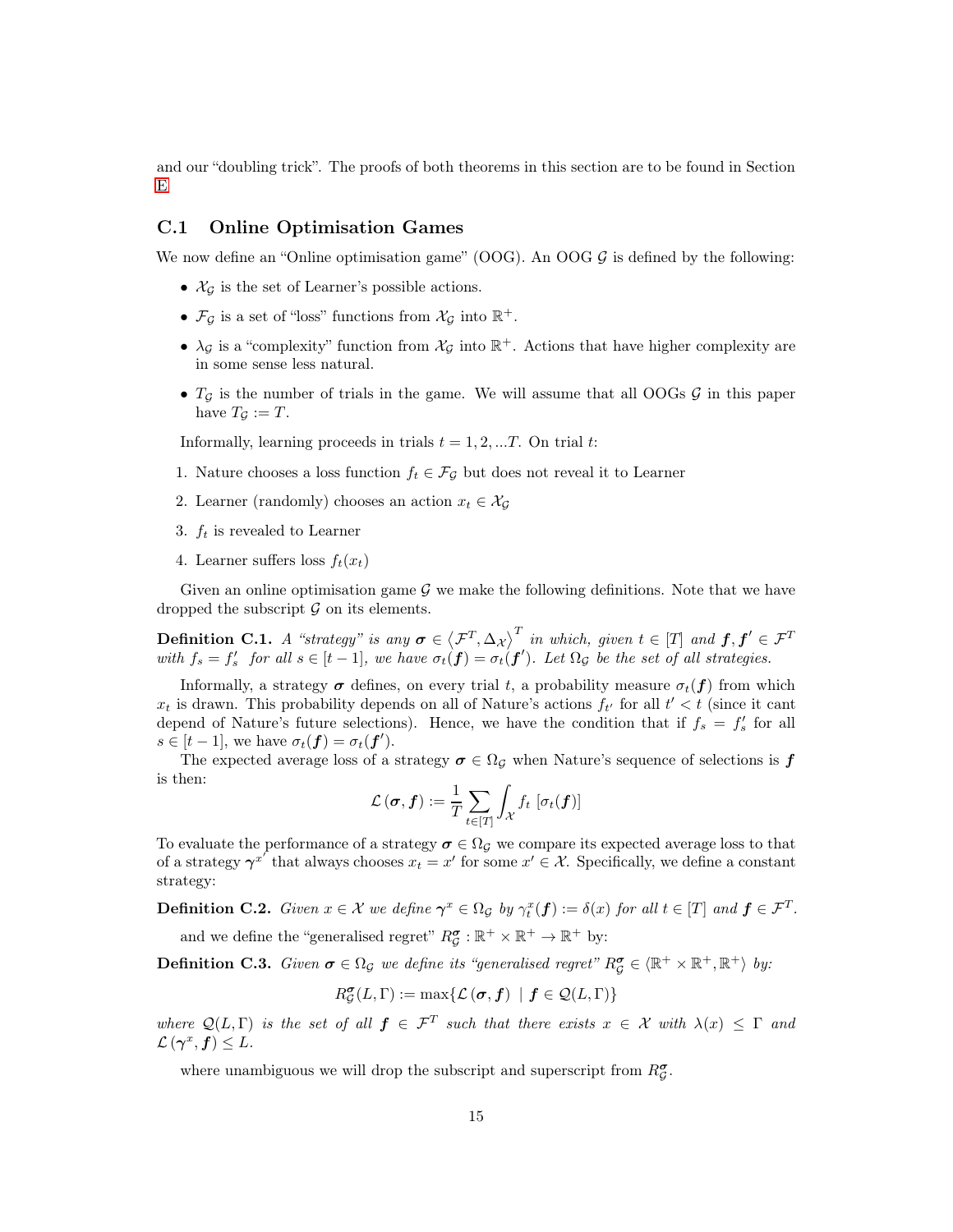#### C.2 Transformations

In this paper we will, on two occasions, transform an OOG  $G$  into a special case of an OOG  $H$ (note that this does not mean that  $G$  is itself a special case of  $H$ ). A "transformation" W from  $\mathcal G$  into  $\mathcal H$  is defined by the following:

- A function  $\psi_{\mathcal{W}} : \mathcal{X}_{\mathcal{G}} \to \mathcal{X}_{\mathcal{H}}$  with  $\lambda_{\mathcal{H}}(\psi_{\mathcal{W}}(x)) \leq \lambda_{\mathcal{G}}(x)$  for all  $x \in \mathcal{X}_{\mathcal{G}}$ .
- A function  $\alpha_{\mathcal{W}} : \mathcal{X}_{\mathcal{H}} \to \Delta_{\mathcal{X}_{\mathcal{G}}}$ .
- A function  $\beta_{\mathcal{W}} : \mathcal{F}_{\mathcal{G}} \to \mathcal{F}_{\mathcal{H}}$  such that for all  $f \in \mathcal{F}_{\mathcal{G}}$  and  $x \in \mathcal{X}_{\mathcal{H}}$  we have:

$$
[\beta_{\mathcal{W}}(f)](x) \geq \int_{\mathcal{X}_{\mathcal{G}}} f \, [\alpha_{\mathcal{W}}(x)].
$$

Now suppose we have a transformation W from G into H. We define a function  $\phi_{\mathcal{W}}$ :  $\mathbb{R}^+ \times \mathbb{R}^+ \to \mathbb{R}^+$  by:

$$
\phi_{\mathcal{W}}(L,\Gamma) := \max\{[\beta_{\mathcal{W}}(f)](\psi_{\mathcal{W}}(x)) \mid (x,f) \in \mathcal{X}_{\mathcal{G}} \times \mathcal{F}_{\mathcal{G}}, f(x) \leq L, \lambda_{\mathcal{G}}(x) \leq \Gamma\}
$$

and we define the function  $m_W : \Omega_{\mathcal{H}} \to \Omega_{\mathcal{G}}$  by:

$$
[m_{\mathcal{W}}(\boldsymbol{\sigma})]_t(\boldsymbol{f}) := \int_{\mathcal{X}_{\mathcal{H}}} \alpha_{\mathcal{W}} \, \left[ \sigma_t(\beta_{\mathcal{W}}(\boldsymbol{f})) \right]
$$

for all  $\sigma \in \Omega_{\mathcal{H}}$  and  $f \in \mathcal{F}_{\mathcal{G}}^T$ . Note that to sample x from  $[m_{\mathcal{W}}(\sigma)]_t(f)$  one simply samples x from  $\sigma_t(\beta_W(f))$  and then samples x from  $\alpha_W(\hat{x})$ . The following theorem bounds the generalised regret of  $m_W$ :

<span id="page-15-1"></span>Theorem C.4. *Suppose we have OOGs* G *and* H *and a strategy* σ *for* H*. Suppose also that we have a transformation,* W, from G *into* H *such that*  $\phi_W$  *is bounded above (pointwise) by a function*  $\hat{\phi}$  *that is concave in its first argument. We then have:* 

$$
R_{\mathcal{G}}^{m_{\mathcal{W}}}(\sigma)(L,\Gamma) \leq R_{\mathcal{H}}^{\sigma}(\hat{\phi}(L,\Gamma),\Gamma).
$$

#### <span id="page-15-0"></span>C.3 A General Doubling Trick

In this section we introduce a generalisation of doubling trick which was introduced in [\[29\]](#page-11-12). However, our analysis is sharper, giving us significantly smaller loss bounds.

This subsection deals with complexity functions that evaluate to infinity (i.e. equal to  $\omega$ ) on some actions. To get some intuition behind infinite complexities we advise the reader to first read Section [F](#page-40-0) .

In this section we consider a general OOG G with  $\min{\{\lambda_{\mathcal{G}}(x) | x \in \mathcal{X}_{\mathcal{G}}\}} = 1$  and such that there exists a function  $\zeta \in \mathcal{F}_{\mathcal{G}}$  in which  $\zeta(x) := 0$  for all  $x \in \mathcal{X}_{\mathcal{G}}$ . As stated in the definitions, we use  $\omega$  as a surrogate for infinity, taking the limit  $\omega \to \infty$ . We will also drop the subscript  $\mathcal G$ from  $\mathcal{X}_{\mathcal{G}}$  and  $\mathcal{F}_{\mathcal{G}}$ .

First, given  $\theta \in \mathbb{R}^+$  we denote by  $\lambda_{\mathcal{G}}^{\theta}$  the function from  $\mathcal{X}_{\mathcal{G}}$  into  $\mathbb{R}^+$  defined by:

$$
\lambda_{\mathcal{G}}^{\theta}(x) := \mathcal{I}(\lambda_{\mathcal{G}}(x) > \theta)\omega
$$

and we define the OOG  $\mathcal{G}^{\theta}$  by:

•  $\mathcal{X}_{G^{\theta}} := \mathcal{X}$ .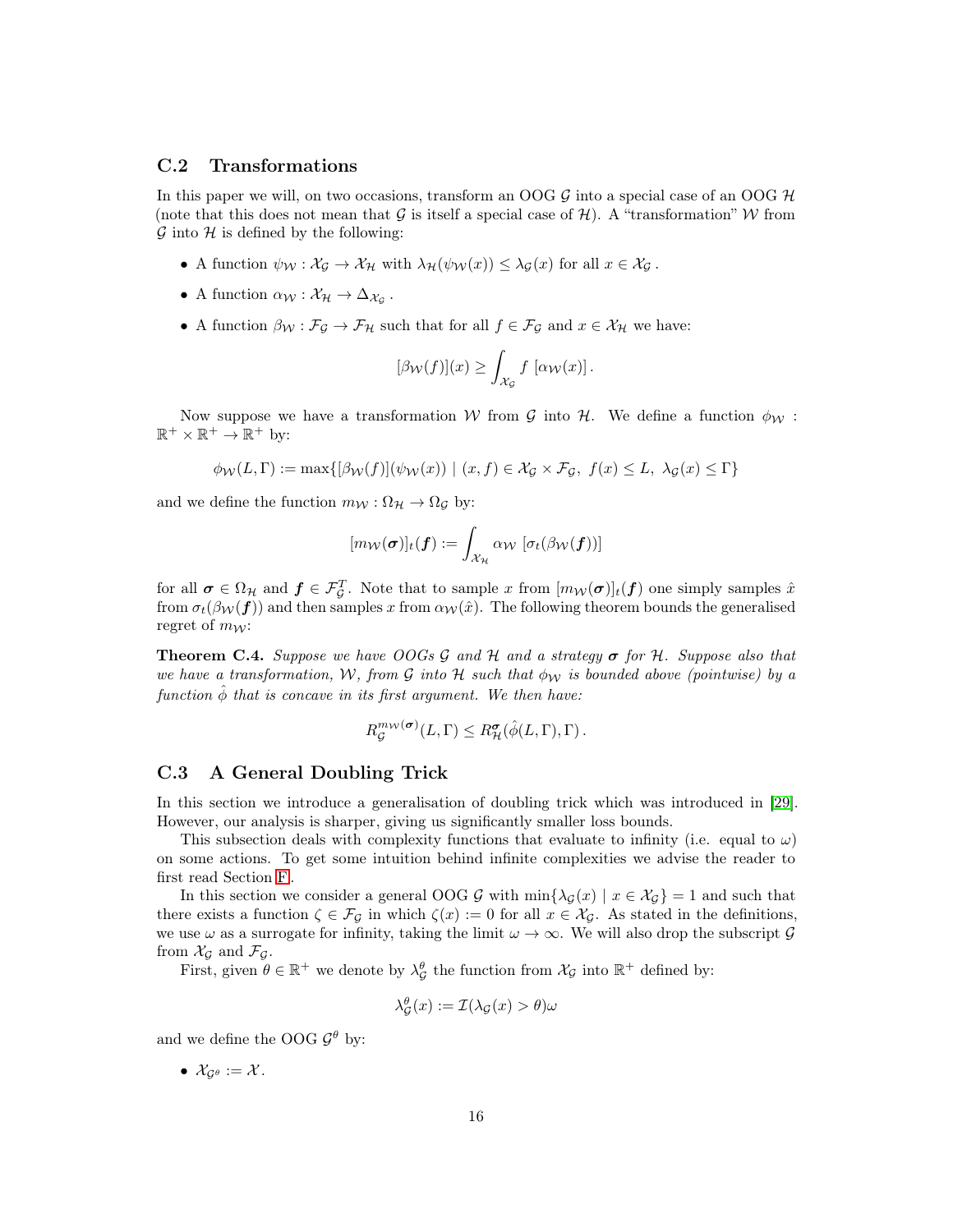- $\mathcal{F}_{G^{\theta}} := \mathcal{F}$ .
- $\bullet\ \lambda_{{\mathcal G}^\theta}:=\lambda_{\mathcal G}^\theta\,.$

Now suppose we have some  $\nu, \rho \in \mathbb{R}^+$  and, for all  $\theta \in \mathbb{R}^+$ , a strategy  $\sigma^{\theta}$  for the OOG  $\mathcal{G}^{\theta}$ which has a generalised regret of:

$$
R_{\mathcal{G}^{\theta}}^{\sigma^{\theta}}(L,\Gamma) \leq \nu L + \rho \theta + \Gamma.
$$

We will now construct a strategy  $\sigma^{DT}$  for the OOG  $\mathcal{G}$  and will bound its generalised regret. We start with the following definitions:

**Definition C.5.** *Given*  $\theta \in \mathbb{R}^+$  *we define:* 

$$
q^{\theta} := \max \left\{ \int_{\mathcal{X}} f_t[\sigma_t^{\theta}(\boldsymbol{f})] \mid \boldsymbol{f} \in \mathcal{F}^T, t \in [T] \right\}.
$$

**Definition C.6.** Given  $f \in \mathcal{F}^T$  and  $\tau, \tau' \in [T]$  with  $\tau' > \tau$  we define  $f^{[\tau,\tau']} \in \mathcal{F}^T$  by:

- $f_t^{[\tau,\tau']} := f_{t+\tau}$  for all  $t \in [\tau'-\tau]$ .
- $f_t^{[\tau,\tau']} := \zeta$  *for all*  $t \in [T]$  *with*  $t > \tau' \tau$ *.*

<span id="page-16-1"></span>We consider a fixed choice  $f \in \mathcal{F}^T$ , of Nature's selections. We now define the strategy  $\sigma^{DT}$ : **Definition C.7.** We define the strategy  $\sigma^{DT}$ , as well as sequences  $\theta, l \in \mathbb{R}^T$  and  $\tau \in \mathbb{N}^T$ , *iteratively as follows:*

- $\bullet$   $\theta_1 := 1$ .
- $\tau_1 := 0$ .

$$
\bullet \ \sigma_1^{\mathrm{DT}}(\boldsymbol{f}) := \sigma_1^{\theta_1}(\boldsymbol{f}^{[0,T]})\,.
$$

• 
$$
l_1 := \int_{\mathcal{X}} f_1 \left[ \sigma_1^{\mathrm{DT}}(\boldsymbol{f}) \right].
$$

*For all*  $t \in [T-1]$  *we define the following:* 

• *If*  $l_t < 2\theta_t \rho$  *then:* 

$$
- \theta_{t+1} := \theta_t.
$$
  
\n
$$
- \tau_{t+1} := \tau_t.
$$
  
\n
$$
- \sigma_{t+1}^{\mathsf{DT}}(\mathbf{f}) := \sigma_{t+1-\tau_t}^{\theta_t}(\mathbf{f}^{[\tau_t, T]}).
$$
  
\n
$$
- l_{t+1} := l_t + \int_{\mathcal{X}} f_{t+1} [\sigma_{t+1}^{\mathsf{DT}}(\mathbf{f})].
$$

• *If*  $l_t \geq 2\theta_t \rho$  *then:* 

$$
- \theta_{t+1} := 2\theta_t.
$$
  
-  $\tau_{t+1} := t.$   
-  $\sigma_{t+1}^{\mathcal{DT}}(\mathbf{f}) := \sigma_1^{\theta_{t+1}}(\mathbf{f}^{[t,T]}).$   
-  $l_{t+1} := \int_{\mathcal{X}} f_{t+1} [\sigma_{t+1}^{\mathcal{DT}}(\mathbf{f})].$ 

The next theorem gives bounds the general regret of the strategy  $\sigma^{DT}$ .

<span id="page-16-0"></span>**Theorem C.8.**  $\sigma^{DT}$  has a generalised regret bounded by:

$$
R_{\mathcal{G}}^{\sigma^{\mathrm{DT}}}(L,\Gamma) \leq 5\nu L + 8\rho\Gamma + \frac{1}{T}\sum_{i=1}^{\lceil \log_2(\Gamma) \rceil} q^{2^i}.
$$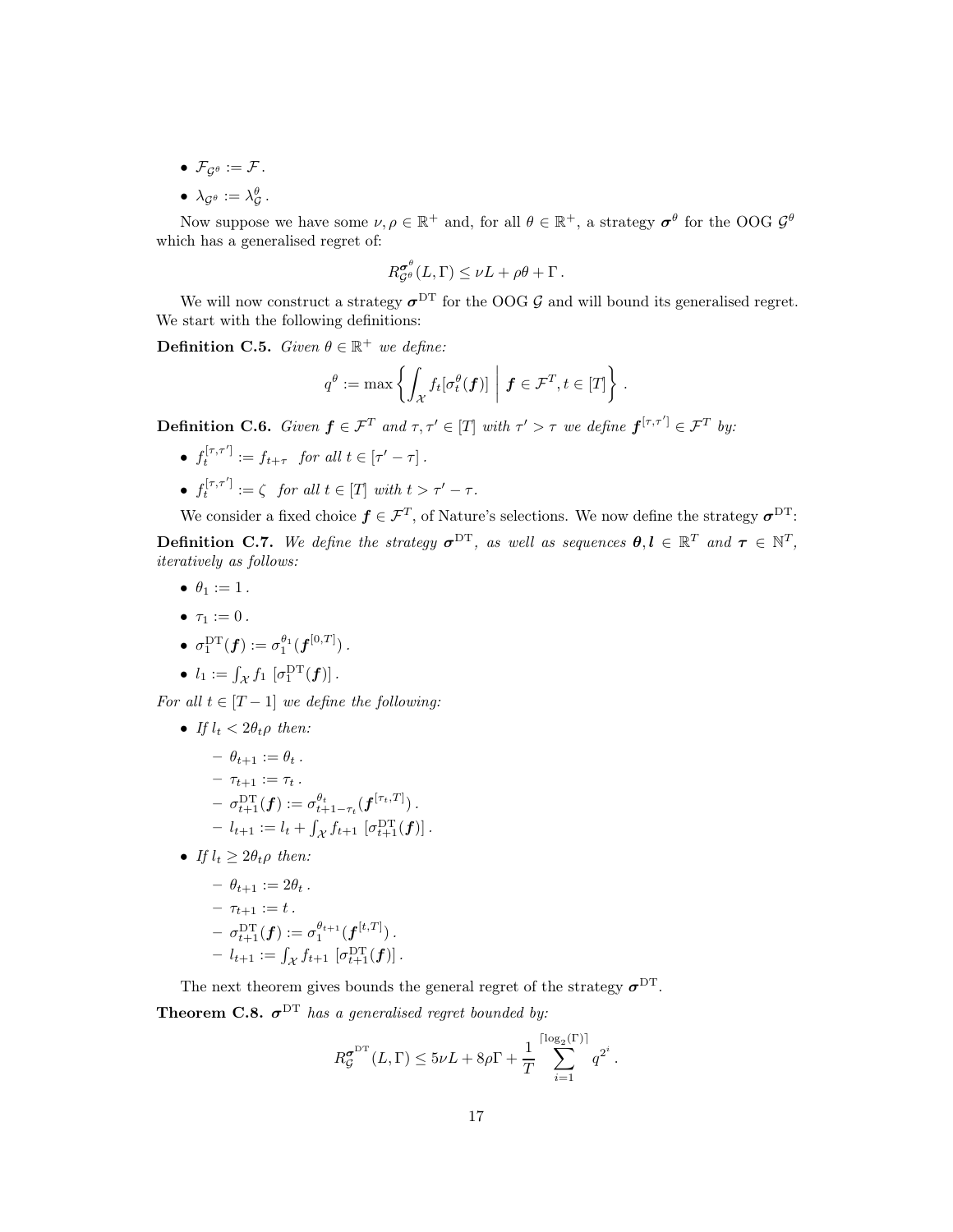## <span id="page-17-0"></span>D The Development of the Strategy

In this section we develop a strategy  $\sigma^{FL(N,C,D)}$  for the OOG  $\tilde{FL}(N, C, D)$  defined by:

- $\mathcal{X}_{\tilde{\text{FT}}} := \mathcal{P}([N]) \setminus \{\emptyset\}.$
- $\lambda_{\tilde{\mathrm{FT}}}(X) = |X|$  for all  $X \in \mathcal{X}_{\tilde{\mathrm{FT}}}$ .
- $\mathcal{F}_{\tilde{\mathrm{FL}}} := \{ \ell_{\boldsymbol{c},\boldsymbol{d}} \mid \boldsymbol{c} \in [0,C]^N \text{ and } \boldsymbol{d} \in [0,D]^N \}.$

where, for  $\mathbf{c} \in [0, C]^N$ ,  $\mathbf{d} \in [0, D]^N$  and  $X \in \mathcal{X}_{\tilde{\mathrm{FL}}}$  we have:

$$
\ell_{\mathbf{c},\mathbf{d}}(X) = \sum_{i \in X} c_i + \min_{i \in X} d_i.
$$

Our strategy has a generalised regret  $R$  bounded as:

$$
R(L,\Gamma) \in \mathcal{O}\left(L\ln(T) + \Gamma(C+D)\sqrt{\frac{\ln(N)}{T}}\right).
$$

To construct our strategy we will move between different OOGs: using the strategy of one OOG to build, via transformations or the doubling trick, a strategy for the next. The sequence of OOGs is as follows:

- 1. CO. This is the classic game of online convex optimisation over a simplex.
- 2. FL<sup> $\bullet$ </sup>. This game is the same as FL except that it has a parameter K such the complexity of a set X is  $\omega \mathcal{I}(|X| \neq K)$ .
- 3. FL<sup> $\circ$ </sup>. This game is the same as FL except that it has a parameter K such the complexity of a set X is  $\omega \mathcal{I}(|X| > K)$ .

4. FL.

For each algorithm A, described in Section [3,](#page-5-0) we will, in this section, define and analyse a strategy  $\sigma^A$ , for the above OOG  $\tilde{A}$ , which is implemented by A. The proofs of all theorems in this section are to be found in Section [E](#page-20-0) .

## D.1 The Game CO

We shall approach the facility location game via the well studied OOG  $\tilde{CO}(N, G)$  for some  $N \in \mathbb{N}$  and  $G \in \mathbb{R}^+$ . In this subsection we shall refer to  $\tilde{CO}(N, G)$  as  $\tilde{CO}$ , which is defined by:

- $\mathcal{X}_{\tilde{\mathrm{CO}}} := \Delta_N$ .
- $\mathcal{F}_{\tilde{C}}$  is the set of (differentiable) convex functions  $f : [0,1]^N \to \mathbb{R}$  in which  $\partial_i f(x) \in [0, G]$ for all  $x \in \Delta_N$  and  $i \in [N]$ .
- $\lambda_{\tilde{CO}}(x) := 0$  for all  $x \in \Delta_N$ .

We now define the Exponentiated gradient strategy  $\sigma^{\text{CO}(N,G)}$  for CO. We first define  $\eta :=$  $\frac{1}{G}\sqrt{\frac{\log(N)}{T}}$ . Given some  $f \in \mathcal{F}_{\tilde{CO}}^T$  we define  $\sigma_t^{\text{CO}(N,G)}(f)$  as follows: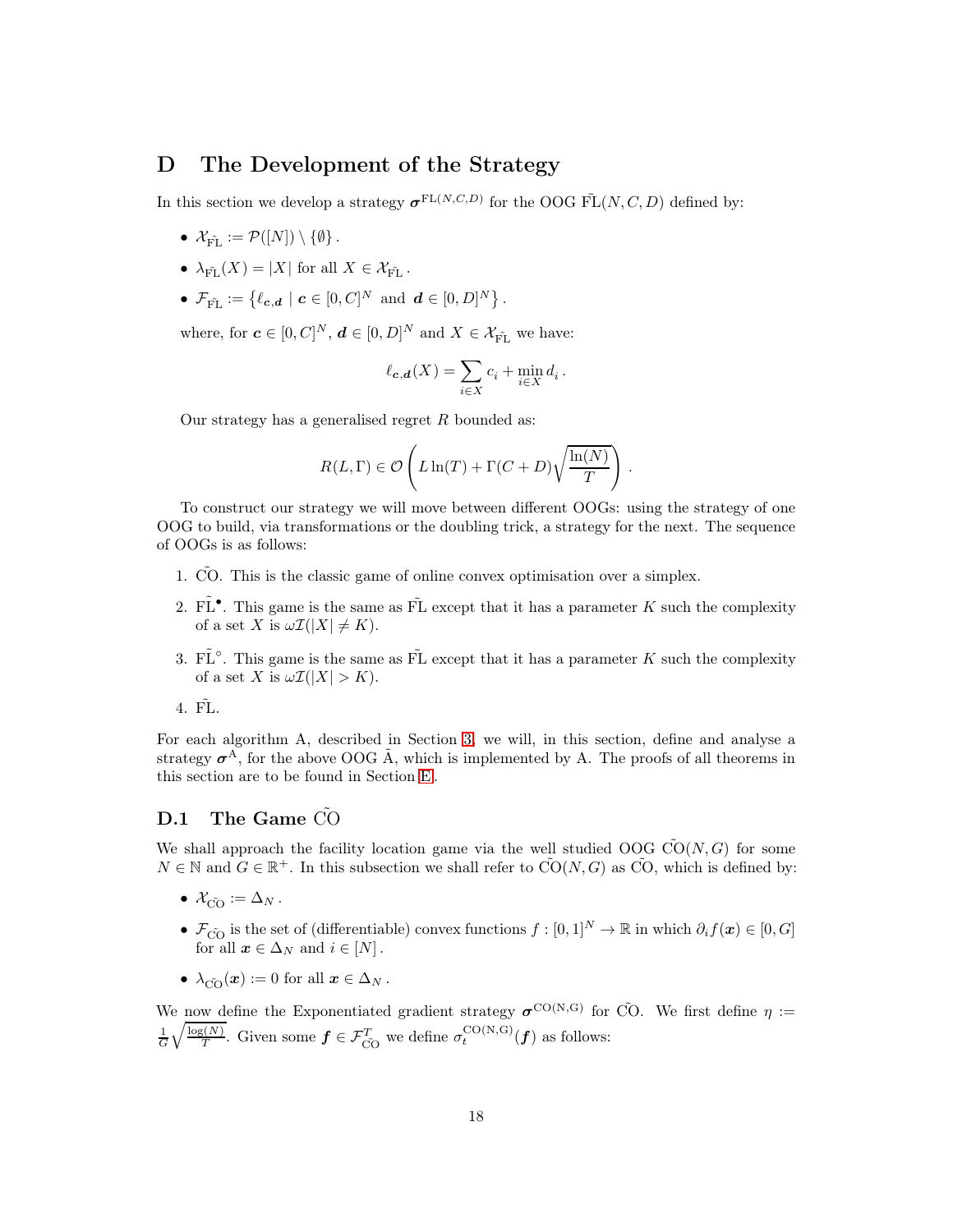Define  $\mathbf{w}^1 := \mathbf{1}/N$  and for all  $t \in [T]$  and  $i \in [N]$  define:

$$
w_i^{t+1} := \frac{w_i^t \exp(-\eta \partial_i f_t(\boldsymbol{w}^t))}{\sum_{j \in [N]} w_j^t \exp(-\eta \partial_j f_t(\boldsymbol{w}^t))}.
$$

We then define:

$$
\sigma_t^{\mathrm{CO(N,G)}}(\pmb{f}) := \delta(\pmb{w}^t)\,.
$$

The following theorem is a well known result.

<span id="page-18-0"></span>**Theorem D.1.** *The strategy*  $\sigma^{\text{CO}(N,G)}$  *has a generalised regret* R *which is bounded as:* 

$$
R(L,\Gamma) \leq L + G\sqrt{2\ln(N)/T}.
$$

# D.2 The Game  $\tilde{FL}^{\bullet}$

In this section, given some  $K \in [N]$ , we consider the OOG  $\tilde{\mathrm{FL}}^{\bullet}(N, C, D, K)$  which is identical to FL except that:

$$
\lambda_{\mathrm{F\tilde{L}^\bullet}(N,C,D,K)}(X):=\omega\mathcal{I}(|X|\neq K)
$$

for all  $X \in \mathcal{X}_{\widetilde{\mathrm{FL}}}$ . In this subsection we will refer to  $\widetilde{\mathrm{FL}}^{\bullet}(N, C, D, K)$  as  $\widetilde{\mathrm{FL}}^{\bullet}$ . Letting  $\Upsilon :=$  $K[\ln(T)/2]$  we will, in this section, create and analyse a transformation  $\mathcal{Y}$  from  $\tilde{FL}^{\bullet}$  into  $\widetilde{\mathrm{CO}}(N,(C+D)\Upsilon)$ . We first define two functions. We define a function  $v : \mathbb{R}^N \times [N] \to [N]$ such that, for all  $\mathbf{d} \in \mathbb{R}^N$ , we have:

- $\{v(\boldsymbol{d}, i) : i \in [N]\} = [N]$ .
- $d_{v(\boldsymbol{d},i+1)} \leq d_{v(\boldsymbol{d},i)}$   $\forall i \in [N-1]$ .

and we define the function  $\mu : [N]^{\Upsilon} \to \mathcal{X}_{\mathbf{F}\tilde{\mathbf{L}}^{\bullet}}$  such that for all  $s \in [N]^{\Upsilon}$  we have:

$$
\mu(\mathbf{s}) := \{ i \in [N] \mid \exists j \in [\Upsilon] : s_j = i \}.
$$

We now define the transformation  $\mathcal Y$  by:

$$
\psi_{\mathcal{Y}}(X)_i := \mathcal{I}(i \in X)/K \qquad \forall i \in [N], \ X \in \mathcal{X}_{\mathbf{F}\tilde{\mathbf{L}}^{\bullet}} : |X| = K.
$$

$$
\psi_{\mathcal{Y}}(X)_i \text{ is arbitrary} \qquad \forall i \in [N], \ X \in \mathcal{X}_{\mathbf{F}\tilde{\mathbf{L}}^{\bullet}} : |X| \neq K.
$$

$$
\alpha_{\mathcal{Y}}(\mathbf{w}) := \sum_{\mathbf{s} \in [N]^{\Upsilon}} \left(\prod_{i \in [\Upsilon]} w_{s_i}\right) \delta(\mu(\mathbf{s})).
$$

$$
[\beta_{\mathcal{Y}}(\ell_{\mathbf{c},\mathbf{d}})](\mathbf{w}) := \Upsilon \mathbf{c} \cdot \mathbf{w} + d_{\nu(\mathbf{d},N)} + \sum_{i \in [N-1]} \left(d_{\nu(\mathbf{d},i)} - d_{\nu(\mathbf{d},i+1)}\right) \left(\sum_{j \in [i]} w_{\nu(\mathbf{d},j)}\right)^{\Upsilon}
$$

.

for all  $w \in \mathcal{X}_{\tilde{CO}(N,(C+D)\Upsilon)}$  and  $(c,d) \in [0,C]^N \times [0,D]^N$ . Note that, given  $w \in \Delta_N$ , it is easy to sample from  $\alpha_{\mathcal{Y}}(w)$ : just sample  $\Upsilon$  points i uniformly at random, and with replacement, with probability  $w_i$ . The fact that  $\mathcal Y$  is a true transformation follows from the following two theorems:

<span id="page-18-1"></span>**Theorem D.2.** For all  $(c, d) \in [0, C]^N \times [0, D]^N$  we have that  $\beta_{\mathcal{Y}}(\ell_{c,d}) \in \mathcal{F}_{\text{CO}(N,(C+D)\Upsilon)}$ .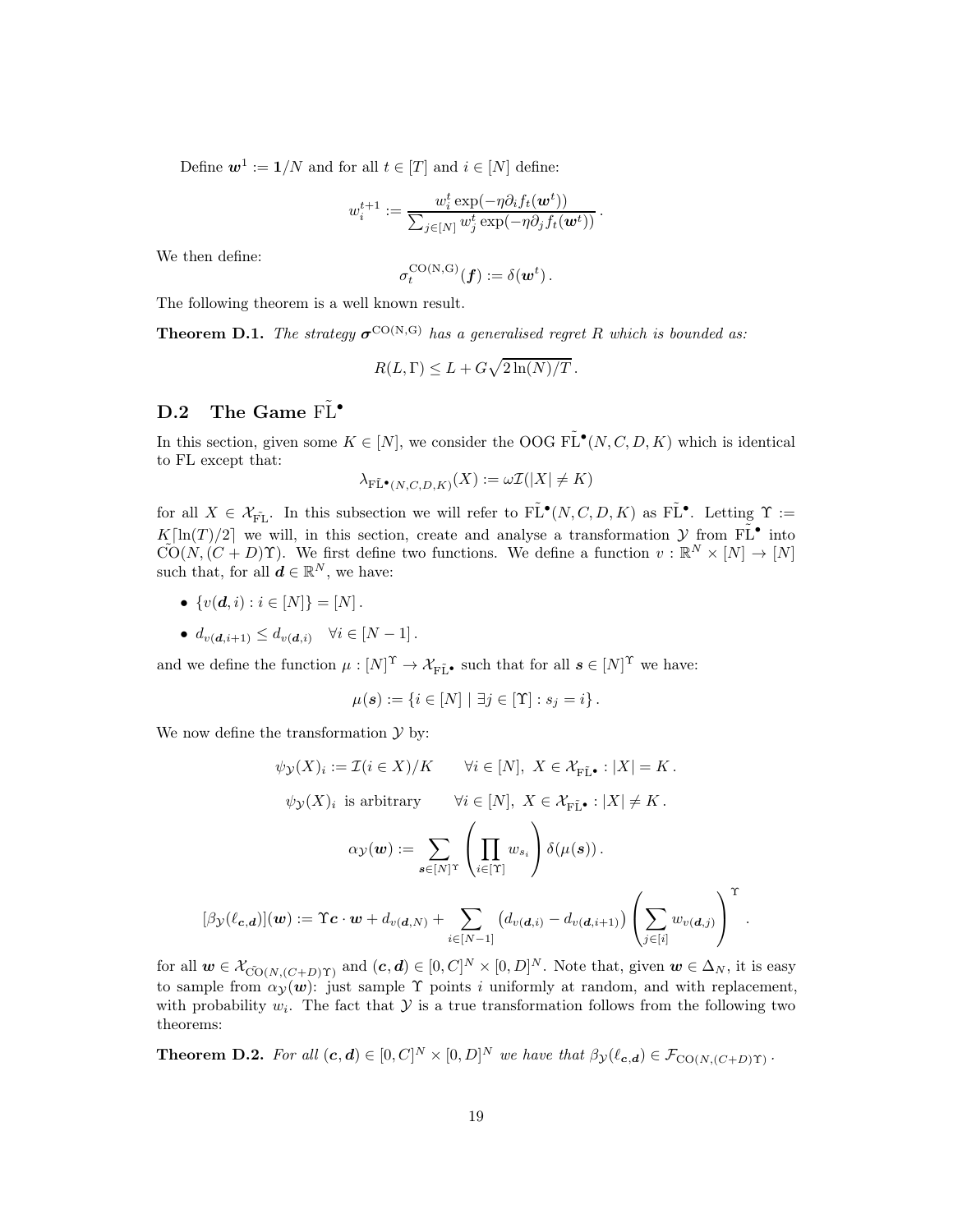<span id="page-19-4"></span>**Theorem D.3.** For all  $(c,d) \in [0,C]^N \times [0,D]^N$  and  $w \in \Delta_N$  we have:

$$
[\beta_{\mathcal{Y}}(\ell_{\boldsymbol{c},\boldsymbol{d}})](\boldsymbol{w}) \geq \int_{\mathcal{X}_{\mathrm{F}\tilde{\boldsymbol{L}}^{\bullet}}} \ell_{\boldsymbol{c},\boldsymbol{d}}\, [\alpha_{\mathcal{Y}}(\boldsymbol{w})]\,.
$$

We have the following theorem:

<span id="page-19-0"></span>**Theorem D.4.** *For all*  $L, \Gamma \in \mathbb{R}^+$  *we have*  $\phi_{\mathcal{Y}}(L, \Gamma) \leq [\ln(T)/2]L + D\sqrt{1/T} + \Gamma$ .

We define  $\sigma^{\text{FL}^{\bullet}(N,C,D,K)} := m_{\mathcal{Y}}(\sigma^{\text{CO}(N,(C+D)\Upsilon)})$ . Combining theorems [C.4,](#page-15-1) [D.1](#page-18-0) and [D.4](#page-19-0) gives us:

<span id="page-19-1"></span>**Theorem D.5.**  $\sigma^{\text{FL}^{\bullet}(N,C,D,K)}$  *has a generalised regret* R *that is bounded by:* 

$$
R(L,\Gamma) \leq \left[\ln(T)/2\right]L + \left(2K\left[\ln(T)/2\right](C+D) + D\right)\sqrt{\ln(N)/T} + \Gamma.
$$

# D.3 The Game  $\tilde{FL}^{\circ}$

In this section, given some  $K \in [N]$ , we consider the OOG  $\tilde{\mathrm{FL}}^{\circ}(N, C, D, K)$  which is identical to FL except that:

$$
\lambda_{\mathrm{F\tilde{L}}^{\circ}(N,C,D,K)}(X):=\omega\mathcal{I}(|X|>K)
$$

for all  $X \in \mathcal{X}_{\widetilde{\mathrm{FL}}}$ . In this subsection we will refer to  $\widetilde{\mathrm{FL}}^{\circ}(N, C, D, K)$  as  $\widetilde{\mathrm{FL}}^{\circ}$ . We will now analyse a transformation  $\mathcal Z$  from  $\tilde{\mathrm{FL}}^{\circ}$  into  $\tilde{\mathrm{FL}}^{\bullet}(2N, C, C+D)$  which is defined as follows:

$$
\psi_{\mathcal{Z}}(X) := X \cup \{ N + i : i \leq K - |X| \} \qquad \forall X \in \mathcal{X}_{\mathrm{F}\tilde{\mathrm{L}}^{\circ}} : |X| \leq K.
$$

$$
\psi_{\mathcal{Z}}(X) \text{ is arbitrary} \qquad \forall X \in \mathcal{X}_{\mathrm{F}\tilde{\mathrm{L}}^{\circ}} : |X| > K.
$$

$$
\alpha_{\mathcal{Z}}(X') := \delta(X' \cap [N]) \qquad \forall X' \in \mathcal{X}_{\mathrm{F}\tilde{\mathrm{L}}^{\bullet}(2N,C,C+D)} : X' \cap [N] \neq \emptyset.
$$

$$
\alpha_{\mathcal{Z}}(X') := \delta(\{1\}) \qquad \forall X' \in \mathcal{X}_{\mathrm{F}\tilde{\mathrm{L}}^{\bullet}(2N,C,C+D)} : X' \cap [N] = \emptyset.
$$

$$
\beta_{\mathcal{Z}}(\ell_{c,d}) = \ell_{\hat{c},\hat{d}} \qquad \forall c, d \in \mathbb{R}^{N}.
$$

where  $\hat{\mathbf{c}}, \hat{\mathbf{d}} \in \mathbb{R}^{2N}$  are defined so that:

$$
\hat{c}_i := c_i, \quad \hat{d}_i := d_i \qquad \forall i \in [N].
$$
  

$$
\hat{c}_i := 0, \quad \hat{d}_i := C + D \qquad \forall i \in [2N] \setminus [N].
$$

The following theorem asserts that  $\mathcal Z$  is a genuine transformation:

<span id="page-19-5"></span>**Theorem D.6.** Z is a transformation from  $\tilde{\mathrm{FL}}^{\circ}(N, C, D, K)$  into  $\tilde{\mathrm{FL}}^{\bullet}(2N, C, C + D, K)$ .

We also have the following theorem:

<span id="page-19-2"></span>**Theorem D.7.** For all  $L, \Gamma \in \mathbb{R}^+$  we have  $\phi_{\mathcal{Z}}(L, \Gamma) \leq L + \Gamma$ .

We define  $\sigma^{\text{FL}^{\circ}(N,C,D,K)} := m_{\mathcal{Z}}\left(\sigma^{\text{FL}^{\bullet}(2N,C,C+D)}\right)$ . Combining theorems [C.4,](#page-15-1) [D.5](#page-19-1) and [D.7](#page-19-2) gives us:

<span id="page-19-3"></span>**Theorem D.8.**  $\sigma^{\text{FL}^{\circ}(\text{N},\text{C},\text{D},\text{K})}$  *has a generalised regret* R *that is bounded by:* 

$$
R(L,\Gamma) \leq \left[ \ln(T)/2 \right] L + \left( 2K \left[ \ln(T)/2 \right] (2C+D) + (C+D) \right) \sqrt{\ln(2N)/T} + \Gamma.
$$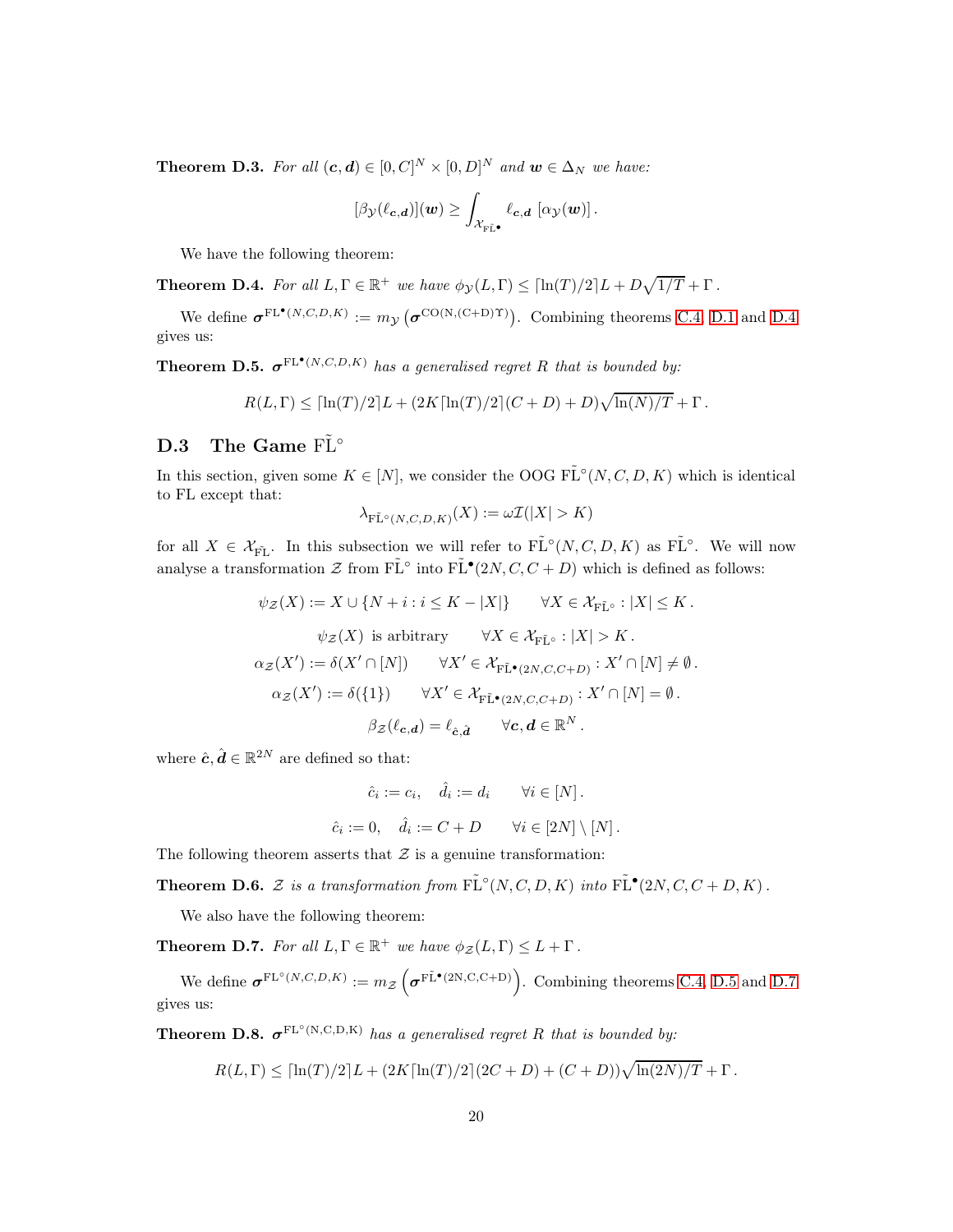## <span id="page-20-1"></span>D.4 The Game FL

In this subsection we will refer to the OOG  $\tilde{FL}(N, C, D)$  as  $\tilde{FL}$ .

By considering the game  $\tilde{\mathrm{FL}}^\circ(N, C, D, N)$  we automatically have that the strategy  $\sigma^{\mathrm{FL}^\circ(N, C, D, N)}$ gives us a generalised regret  $R$ , for the game FL, that is bounded by:

$$
R(L,\Gamma) \leq \left[ \ln(T/2) \right] L + (2N \left[ \ln(T)/2 \right] (2C+D) + (C+D) \sqrt{\ln(2N)/T}.
$$

Utilising the doubling trick of Subsection [C.3](#page-15-0) on the game  $\tilde{\mathrm{FL}}^\circ(N, C, D, K)$  gives us a strategy,  $\sigma^{\text{FL}(N,C,D)}$ , for the game  $\tilde{\text{FL}}(N, C, D)$ , with generalised regret R bounded by

$$
R(L,\Gamma) \in \mathcal{O}\left(L\ln(T) + \Gamma(C+D)\ln(T)\sqrt{\frac{\ln(N)}{T}}\right)
$$

.

Specifically, we define  $a := \left[\ln(T/2)\right](4C+2D)$ ,  $b := C + D$  and the OOG G, which appears in Subsection [C.3,](#page-15-0) the same as FL except that  $\lambda_{\mathcal{G}}(X) := (aK + b)/(a + b)$ . For all  $\theta \geq 1$  we then define the strategy  $\sigma^{\theta}$ , appearing in Subsection [C.3,](#page-15-0) as equal to  $\sigma^{\text{FL}^{\circ}(N,C,D,\lceil(\theta(a+b)-b)/a\rceil)}$ . Combining theorems [C.8](#page-16-0) and [D.8](#page-19-3) gives us the following theorem:

<span id="page-20-2"></span>**Theorem D.9.** *Define*  $a := \left[\ln(T)/2\right](4C + 2D)$ *,*  $b := C + D$ *, and the OOG G as the same*  $as \tilde{FL} except that \lambda_{\mathcal{G}}(X) := (a\lambda_{\tilde{FL}}(X) + b)/(a + b)$  *for all*  $K \in \mathcal{X}_{\tilde{FL}(N,C,D)}$ *. Also define*  $\sigma^{\theta} := \sigma^{\text{FL}^{\circ}(\text{N},\text{C},\text{D},\lceil(\theta(\text{a}+\text{b})-\text{b})/\text{a}\rceil)}$  for all  $\theta \geq 1$ . Then the strategy  $\sigma^{\text{DT}}$ , as defined in Definition *[C.7,](#page-16-1)* has a generalised regret, with respect to the OOG  $FL(N, C, D)$ , of:

$$
R_{\tilde{\mathrm{PL}}}^{\sigma^{\mathrm{DT}}}(L,\Gamma) \in \mathcal{O}\left(L\ln(T) + \Gamma(C+D)\ln(T)\sqrt{\frac{\ln(N)}{T}}\right)\,.
$$

With Theorem [D.9](#page-20-2) in hand we let our strategy  $\sigma^{\text{FL}(N,C,D)}$  be equal to  $\sigma^{\text{DT}}$ .

## <span id="page-20-0"></span>E Proofs

We now prove the theorems in sections [A,](#page-11-9) [C](#page-13-0) and [D,](#page-17-0) in order.

#### E.1 Proof of Theorem [A.1](#page-12-2)

By a simple induction we have, for all  $i \in [N-1]$ ,  $s_i = \sum_{j \in [i]} w_{v(j)}$ . This immediately gives us  $\lambda = f(\boldsymbol{w})$ . Also, this gives us, via another induction, that, for all  $i \in [N-1]$ :

$$
s'_{i} = \sum_{k=i}^{N-1} (d_{v(k)} - d_{v(k+1)}) s_{k}^{\Upsilon - 1}
$$
  
= 
$$
\sum_{k=i}^{N-1} (d_{v(k)} - d_{v(k+1)}) \left( \sum_{j \in [k]} w_{v(j)} \right)^{\Upsilon - 1}
$$

Now, the derivative of  $\left(\sum_{j\in[k]} w_{v(j)}\right)^{\Upsilon}$  with respect to  $w_{v(i)}$  is equal to 0 if  $k < i$  and equal to  $\Upsilon\left(\sum_{j\in[k]}w_{v(j)}\right)^{\Upsilon-1}$  if  $k\geq i$ . This means that  $\Upsilon s'_{i}$  is the derivative of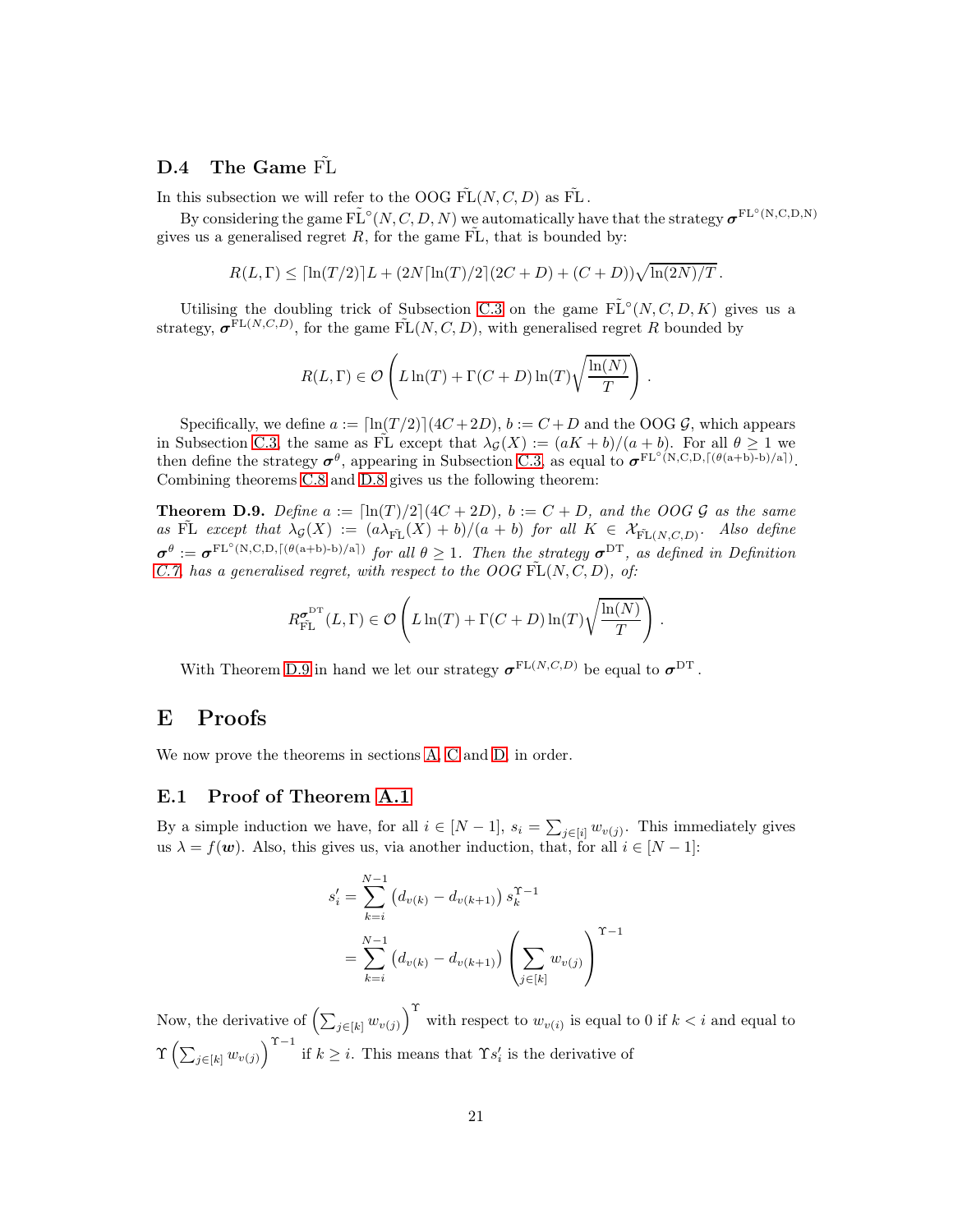$\sum_{k\in[N-1]} (d_{v(k)} - d_{v(k+1)}) \left( \sum_{j\in[k]} w_{v(j)} \right)^{\Upsilon}$  with respect to  $w_{v(i)}$ . Since  $\Upsilon_{c_i}$  is the derivative of  $c \cdot w$  with respect to  $w_{v(i)}$  we then have that  $g_{v(i)}$  is the derivative of  $f(w)$  with respect to  $w_{v(i)}$ . This completes the proof.

### E.2 Proof of Theorem [A.2](#page-12-3)

We utilise the notation defined in Algorithm [7.](#page-13-1) Given a node u, of  $\mathcal{B}$  we let  $\mathcal{L}(u)$  be the set of leaves of  $\beta$  which are descendants of  $u$ .

# <span id="page-21-1"></span>**Lemma E.1.** We have  $p'_{v_0} = 1$ .

*Proof.* We first prove, via reverse induction on  $\delta$  (i.e. from  $\delta = H$  to  $\delta = 0$ ) then for all nodes u at depth  $\delta$  we have  $p'_u = \sum_{j \in \mathcal{Y}(u)} p_{\tau(j)}$ . This is clearly the case when  $\delta = H$  because then u is a leaf so  $p'_u = p_{\tau(u)}$  and  $\psi(u) = \{u\}$  so  $\sum_{j \in \psi(u)} p_j = p_{\tau(u)}$ . Suppose the inductive hypothesis holds for  $\delta = \delta'$  (for some  $\delta' \in [H]$ ). Then, if u is at depth  $\delta' - 1$ , we have that  $\triangleleft(u)$  and  $\triangleright(u)$ are a depth  $\delta'$  so:

$$
\sum_{j \in \mathcal{J}(u)} p_{\tau(j)} = \sum_{j \in \mathcal{J}(\mathcal{A}(u) \cup \mathcal{J}(\mathcal{D}(u)))} p_{\tau(j)}
$$

$$
= \sum_{j \in \mathcal{J}(\mathcal{A}(u))} p_{\tau(j)} + \sum_{j \in \mathcal{J}(\mathcal{D}(u))} p_{\tau(j)}
$$

$$
= p'_{\mathcal{A}(u)} + p'_{\mathcal{D}(u)}
$$

$$
= p'_{u}
$$

so the inductive hypothesis holds for  $\delta = \delta - 1$ . This proves the inductive hypothesis and hence that:

$$
p'_{v_0} = \sum_{j \in \mathbb{U}(v_0)} p_{\tau(j)}
$$

$$
= \sum_{k \in [N']} p_k
$$

$$
= \sum_{k \in [N]} p_k
$$

$$
= 1
$$

 $\Box$ 

■

Now let  $l := \tau^{-1}(i)$  where i is as in the theorem statement. For all  $\delta \in \{0\} \cup [H]$ , let  $a_{\delta}$  be the ancestor of  $l$  at depth  $\delta$ . We have the following lemma:

<span id="page-21-0"></span>Lemma E.2. *We have:*

$$
\mathbb{P}(l = v_H \mid v_\delta = a_\delta) = \frac{p_i}{p_{a_\delta}'}
$$

*Proof.* We prove, via reverse induction on  $\delta$  (i.e. from  $\delta = H$  to  $\delta = 0$ ) When  $\delta = H$  we have  $a_{\delta} = l$  so:

$$
\mathbb{P}(l = v_H \mid v_\delta = a_\delta) = \mathcal{P}(l = v_H \mid v_H = l)
$$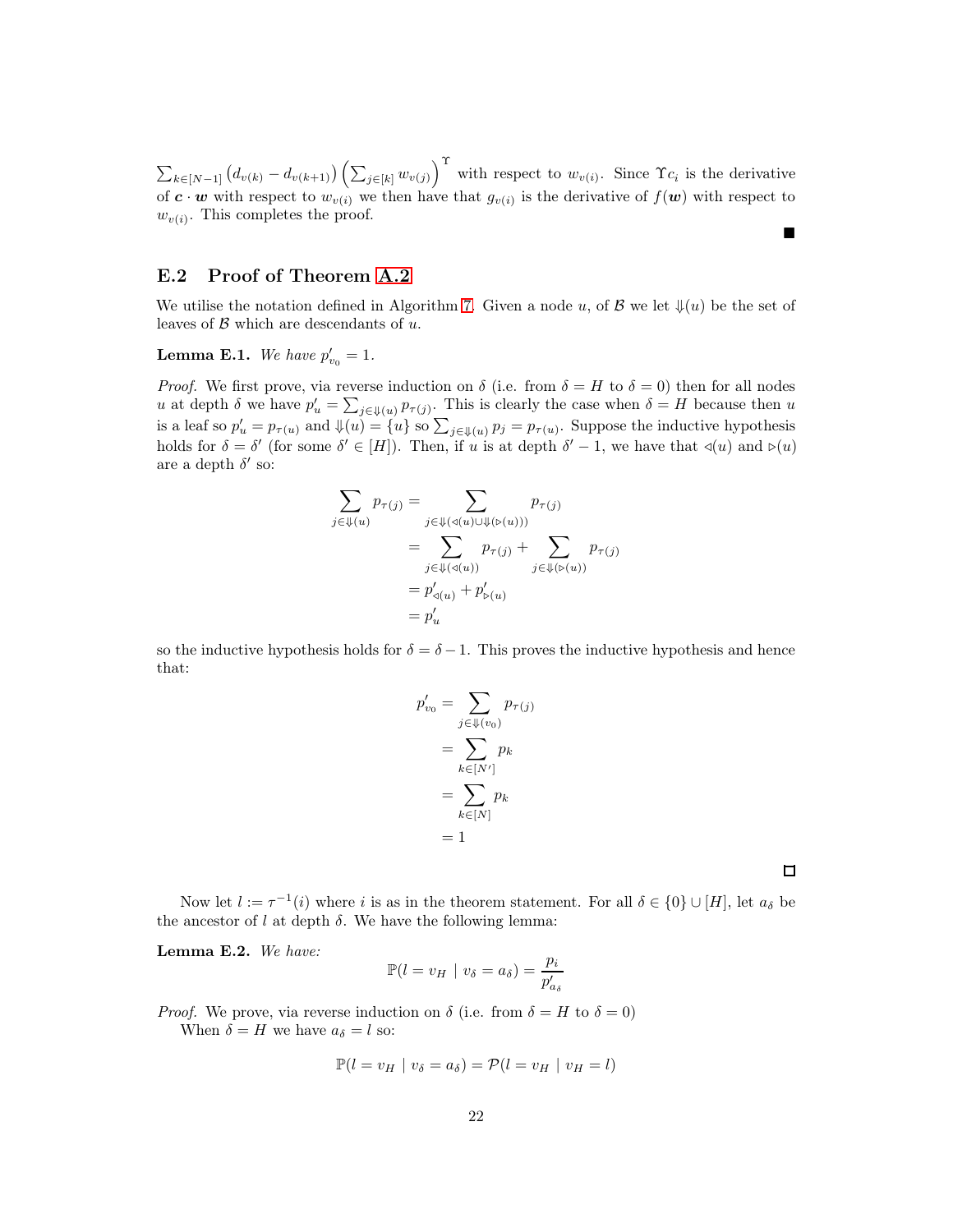$$
= 1
$$
  
= 
$$
\frac{p_i}{p_{\tau(l)}}
$$
  
= 
$$
\frac{p_i}{p'_l}
$$
  
= 
$$
\frac{p_i}{p'_{a_{\delta}}}
$$

so the inductive hypothesis holds for  $\delta = H$ . Now suppose the inductive hypothesis holds for  $\delta = \delta'$  (for some  $\delta' \in [H]$ ). We now show that it holds for  $\delta = \delta' - 1$ . Firstly, if  $a_{\delta'} = \triangleleft (a_{\delta'-1})$ , we have:

$$
\mathbb{P}(v_{\delta'} = a_{\delta'} \mid v_{\delta'-1} = a_{\delta'-1}) = \mathbb{P}\left(r_{\delta'-1} \le \frac{p'_{\triangleleft(v_{\delta'-1})}}{p'_{\triangleleft(v_{\delta'-1})} + p'_{\triangleright(v_{\delta'-1})}}\right)\n= \frac{p'_{\triangleleft(v_{\delta'-1})}}{p'_{\triangleleft(v_{\delta'-1})} + p'_{\triangleright(v_{\delta'-1})}}\n= \frac{p'_{\triangleleft(v_{\delta'-1})}}{p'_{\triangleleft(v_{\delta'-1})} + p'_{\triangleright(v_{\delta'-1})}}
$$

and if  $a_{\delta'} = \succeq (a_{\delta'-1})$ , we have:

$$
\mathbb{P}(v_{\delta'} = a_{\delta'} \mid v_{\delta'-1} = a_{\delta'-1}) = \mathbb{P}\left(r_{\delta'-1} > \frac{p'_{\triangleleft(v_{\delta'-1})}}{p'_{\triangleleft(v_{\delta'-1})} + p'_{\triangleright(v_{\delta'-1})}}\right)\n= 1 - \frac{p'_{\triangleleft(v_{\delta'-1})}}{p'_{\triangleleft(v_{\delta'-1})} + p'_{\triangleright(v_{\delta'-1})}}\n= \frac{p'_{\triangleright(v_{\delta'-1})}}{p'_{\triangleleft(v_{\delta'-1})} + p'_{\triangleright(v_{\delta'-1})}}\n= \frac{p'_{\triangleleft(v_{\delta'-1})}}{p'_{\triangleleft(v_{\delta'-1})} + p'_{\triangleright(v_{\delta'-1})}}
$$

so in either case we have:

$$
\mathbb{P}(v_{\delta'} = a_{\delta'} \mid v_{\delta'-1} = a_{\delta'-1}) = \frac{p'_{a_{\delta'}}}{p'_{a(v_{\delta'-1})} + p'_{b(v_{\delta'-1})}}
$$

$$
= \frac{p'_{a_{\delta'}}}{p'_{a_{\delta'}}}
$$

$$
= \frac{p'_{a_{\delta'}}}{p'_{a_{\delta'-1}}}
$$

and hence, by the inductive hypothesis we have:

$$
\mathbb{P}(l = v_H | v_{\delta'-1} = a_{\delta'-1})
$$
  
=  $\mathbb{P}(l = v_H | v_{\delta'} = a_{\delta'} \land v_{\delta'-1} = a_{\delta'-1}) \mathbb{P}(v_{\delta'} = a_{\delta'} | v_{\delta'-1} = a_{\delta'-1})$   
=  $\mathbb{P}(l = v_H | v_{\delta'} = a_{\delta'}) \mathbb{P}(v_{\delta'} = a_{\delta'} | v_{\delta'-1} = a_{\delta'-1})$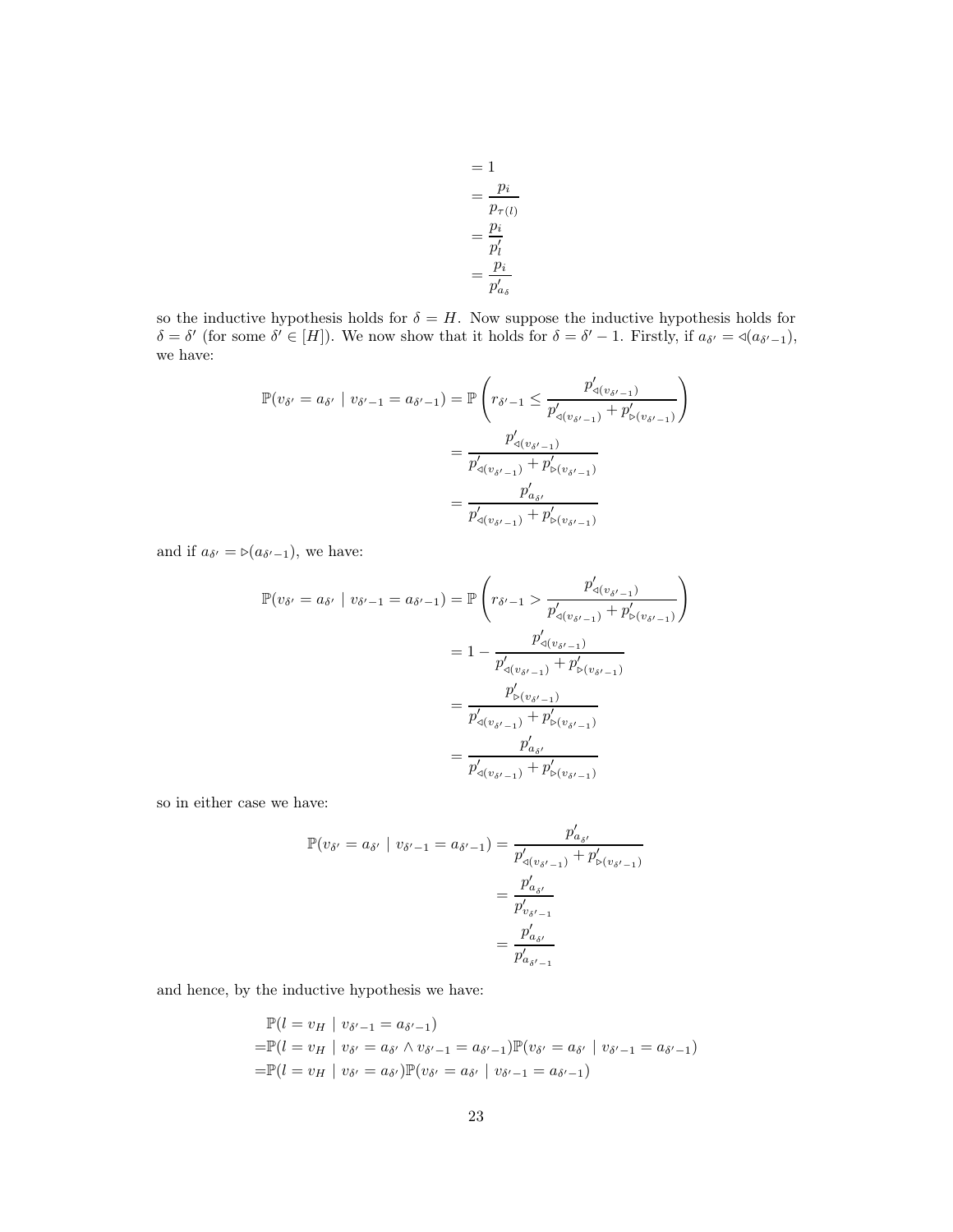$$
= \frac{p_i}{p'_{a_{\delta}}} \mathbb{P}(v_{\delta'} = a_{\delta'} | v_{\delta'-1} = a_{\delta'-1})
$$
  
= 
$$
\frac{p_i}{p'_{a_{\delta}}} \frac{p'_{a_{\delta'}}}{p'_{a_{\delta'-1}}}
$$
  
= 
$$
\frac{p_i}{p'_{a_{\delta'-1}}}
$$

so the inductive hypothesis holds for  $\delta = \delta' - 1$  and hence holds for all  $\delta$ .

Taking  $\delta := 0$  in Lemma [E.2,](#page-21-0) and noting that the algorithm returns i if and only it  $v_H = l$ then gives us that the probability of returning  $i$  is:

$$
\mathbb{P}(l = v_H) = \mathbb{P}(l = v_H \mid v_0 = a_0)
$$

$$
= \frac{p_i}{p'_{a_0}}
$$

$$
= \frac{p_i}{p'_{v_0}}
$$

$$
= p_i \tag{7}
$$

<span id="page-23-0"></span> $\blacksquare$ 

 $\Box$ 

where Equation [\(7\)](#page-23-0) comes from Lemma [E.1.](#page-21-1)

# E.3 Proof of Theorem [C.4](#page-15-1)

Given  $f \in \mathcal{F}_{\mathcal{G}}^T$  we have:

$$
\mathcal{L}(m_{W}(\sigma), \mathbf{f}) = \frac{1}{T} \sum_{t \in [T]} \int_{\mathcal{X}_{\mathcal{G}}} f_{t} \left[ [m_{W}(\sigma)]_{t}(\mathbf{f}) \right]
$$
\n
$$
= \frac{1}{T} \sum_{t \in [T]} \int_{\mathcal{X}_{\mathcal{G}}} f_{t} \left[ \int_{\mathcal{X}_{\mathcal{H}}} \alpha_{W} \left[ \sigma_{t}(\beta_{W}(\mathbf{f})) \right] \right]
$$
\n
$$
= \frac{1}{T} \sum_{t \in [T]} \int_{\mathcal{X}_{\mathcal{G}}} f_{t} \int_{\mathcal{X}_{\mathcal{H}}} \left[ \alpha_{W} \right] \left[ \sigma_{t}(\beta_{W}(\mathbf{f})) \right]
$$
\n
$$
= \frac{1}{T} \sum_{t \in [T]} \int_{\mathcal{X}_{\mathcal{G}}} \int_{\mathcal{X}_{\mathcal{H}}} f_{t} \left[ \alpha_{W} \right] \left[ \sigma_{t}(\beta_{W}(\mathbf{f})) \right]
$$
\n
$$
= \frac{1}{T} \sum_{t \in [T]} \int_{\mathcal{X}_{\mathcal{H}}} \int_{\mathcal{X}_{\mathcal{G}}} f_{t} \left[ \alpha_{W} \right] \left[ \sigma_{t}(\beta_{W}(\mathbf{f})) \right]
$$
\n
$$
= \frac{1}{T} \sum_{t \in [T]} \int_{\mathcal{X}_{\mathcal{H}}} \left( \int_{\mathcal{X}_{\mathcal{G}}} f_{t} \left[ \alpha_{W} \right] \right) \left[ \sigma_{t}(\beta_{W}(\mathbf{f})) \right]
$$
\n
$$
\leq \frac{1}{T} \sum_{t \in [T]} \int_{\mathcal{X}_{\mathcal{H}}} \beta_{W}(f_{t}) \left[ \sigma_{t}(\beta_{W}(\mathbf{f})) \right]
$$
\n
$$
= \mathcal{L}(\sigma, \beta_{W}(\mathbf{f}))
$$

Now suppose we have  $L, \Gamma \in \mathbb{R}^+$ . Let:

$$
\bar{\pmb{f}} := \mathop{\mathrm{argmax}}_{\pmb{f} \in \mathcal{Q}(L,\Gamma)} \{\mathcal{L}\left(m_{\mathcal{W}}(\pmb{\sigma}), \pmb{f}\right)\}
$$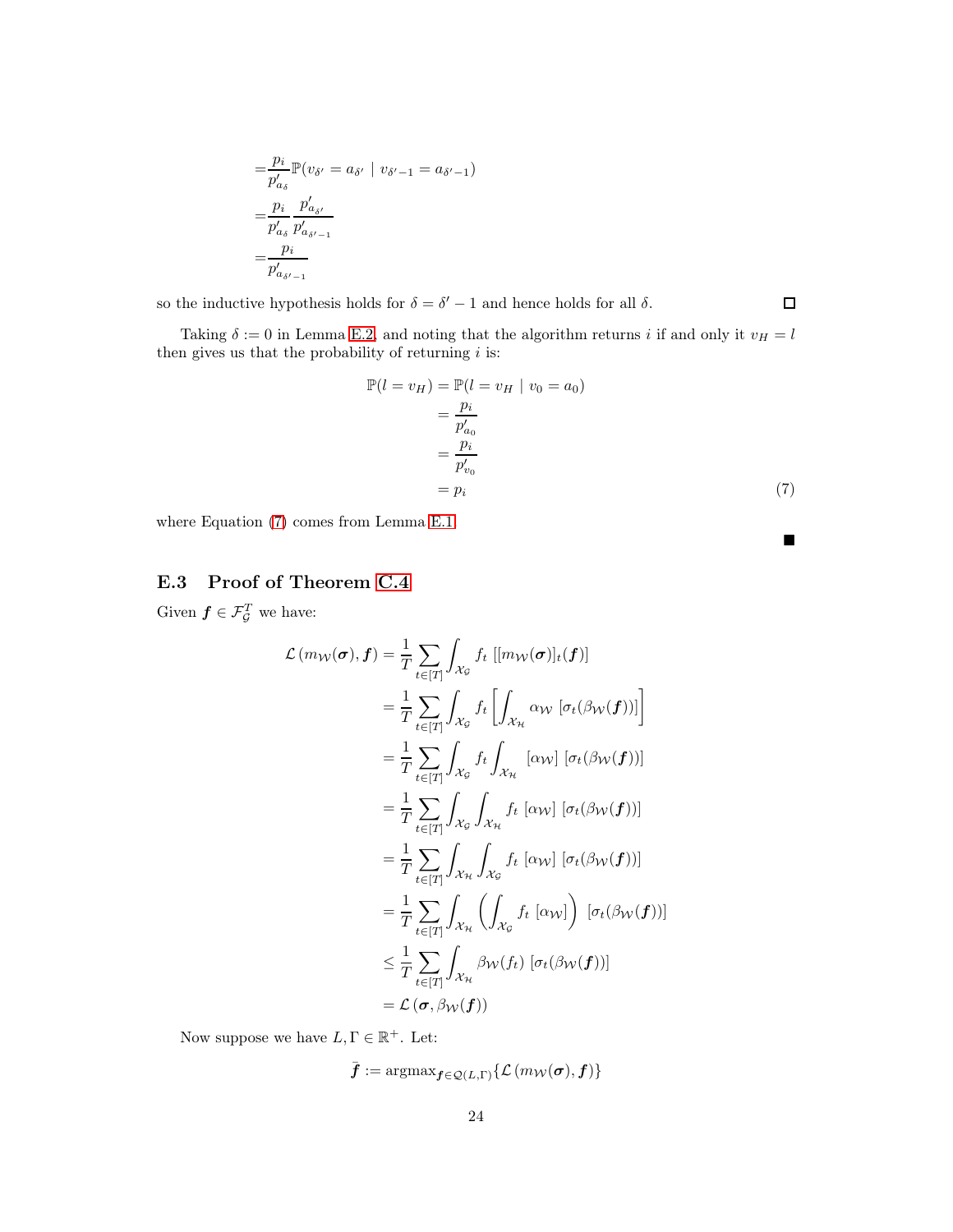where  $Q(L, \Gamma)$  is the set of all  $f \in \mathcal{F}^T$  such that there exists  $x \in \mathcal{X}$  with  $\lambda_{\mathcal{G}}(x) \leq \Gamma$  and  $\mathcal{L}(\gamma^x, \mathbf{f}) \leq L$ . Note that by the definition of generalised regret, and the above inequaltiy, we have:

$$
R_{\mathcal{G}}^{m_{\mathcal{W}}}(\boldsymbol{\sigma})(L,\Gamma)=\mathcal{L}\left(m_{\mathcal{W}}(\boldsymbol{\sigma}),\bar{\boldsymbol{f}}\right)\leq\mathcal{L}\left(\boldsymbol{\sigma},\beta_{\mathcal{W}}(\bar{\boldsymbol{f}})\right)
$$

Since  $\bar{\boldsymbol{f}} \in \mathcal{Q}(L, \Gamma)$  choose  $x \in \mathcal{X}_{\mathcal{G}}$  such that with  $\lambda_{\mathcal{G}}(x) \leq \Gamma$  and  $\mathcal{L}(\boldsymbol{\gamma}^x, \boldsymbol{f}) \leq L$ . Since  $\lambda_{\mathcal{G}}(x) \leq \Gamma$ we have, by definition of a transformation, that  $\lambda_{\mathcal{H}}(\psi_{\mathcal{W}}(x)) \leq \Gamma$ . By definition of  $\phi_{\mathcal{W}}(L, \Gamma)$ and the fact that  $\hat{\phi}$  is non-negative and concave in its first argument, we have:

$$
\mathcal{L}\left(\gamma^{\psi_{\mathcal{W}}(x)}, \beta_{\mathcal{W}}(\bar{f})\right) = \frac{1}{T} \sum_{t \in [T]} [\beta_{\mathcal{W}}(\bar{f}_{t})](\psi_{\mathcal{W}}(x))
$$
  
\n
$$
\leq \frac{1}{T} \sum_{t \in [T]} \phi_{\mathcal{W}}(f_t(x), \Gamma)
$$
  
\n
$$
\leq \frac{1}{T} \sum_{t \in [T]} \hat{\phi}(f_t(x), \Gamma)
$$
  
\n
$$
\leq \hat{\phi}\left(\frac{1}{T} \sum_{t \in [T]} f_t(x), \Gamma\right)
$$
  
\n
$$
= \hat{\phi}\left(\mathcal{L}\left(\gamma^x, f\right), \Gamma\right)
$$
  
\n
$$
\leq \hat{\phi}(L, \Gamma)
$$

So we have  $\psi_{\mathcal{W}}(x) \in \mathcal{X}_{\mathcal{H}}$  such that  $\mathcal{L}(\gamma^{\psi_{\mathcal{W}}(x)}, \beta_{\mathcal{W}}(\bar{f})) \leq \hat{\phi}(L, \Gamma)$  and  $\lambda_{\mathcal{H}}(\psi_{\mathcal{W}}(x)) \leq \Gamma$ . By definition of generalised regret, we then have:

$$
\mathcal{L}\left(\pmb{\sigma},\beta_{\mathcal{W}}(\bar{\pmb{f}})\right)\leq R_{\mathcal{H}}^{\pmb{\sigma}}(\hat{\phi}(L,\Gamma),\Gamma)
$$

Combining with the above inequality that  $R_{\mathcal{G}}^{m_{\mathcal{W}}}(\sigma)(L,\Gamma) \leq \mathcal{L}(\sigma, \beta_{\mathcal{W}}(\bar{f}))$  gives us the result.  $\blacksquare$ 

### E.4 Proof of Theorem [C.8](#page-16-0)

We now analyse the strategy  $\sigma^{DT}$ . First, let j be such that  $\theta_{T+1} = \rho 2^j$  and let x be an arbitrary element of X. For all  $i \in [j] \cup \{0\}$  let  $s_i$  be the first trial t on which  $\theta_t = 2^i$ . We define  $s_{i+1} := T + 1$  Note that, for all  $i \in [j] \cup \{0\}$ , we have that:

$$
\{t \in T \mid \theta_t = 2^i\} = \{t \in T \mid s_i \le t < s_{i+1}\}
$$

and for all  $t' \in \{t \in T \mid \theta_t = 2^i\}$  we have  $\tau_{t'} = s_i - 1$ . We start with the following lemma:

<span id="page-24-0"></span>**Lemma E.3.** For all  $i \leq j$  we have:

$$
\sum_{t=s_i}^{s_{i+1}-1} \int_{\mathcal{X}} f_t \, \left[ \sigma_t^{\mathrm{DT}}(\boldsymbol{f}) \right] \leq T \mathcal{L} \left( \boldsymbol{\sigma}^{2^i}, \boldsymbol{f}^{[s_i-1, s_{i+1}-1]} \right)
$$

*Proof.*

$$
\sum_{t=s_i}^{s_{i+1}-1} \int_{\mathcal{X}} f_t \left[ \sigma_t^{\mathrm{DT}}(\boldsymbol{f}) \right] = \sum_{t=s_i}^{s_{i+1}-1} \int_{\mathcal{X}} f_t \left[ \sigma_{t+1-\tau_t}^{\theta_t}(\boldsymbol{f}^{[\tau_t,T]}) \right]
$$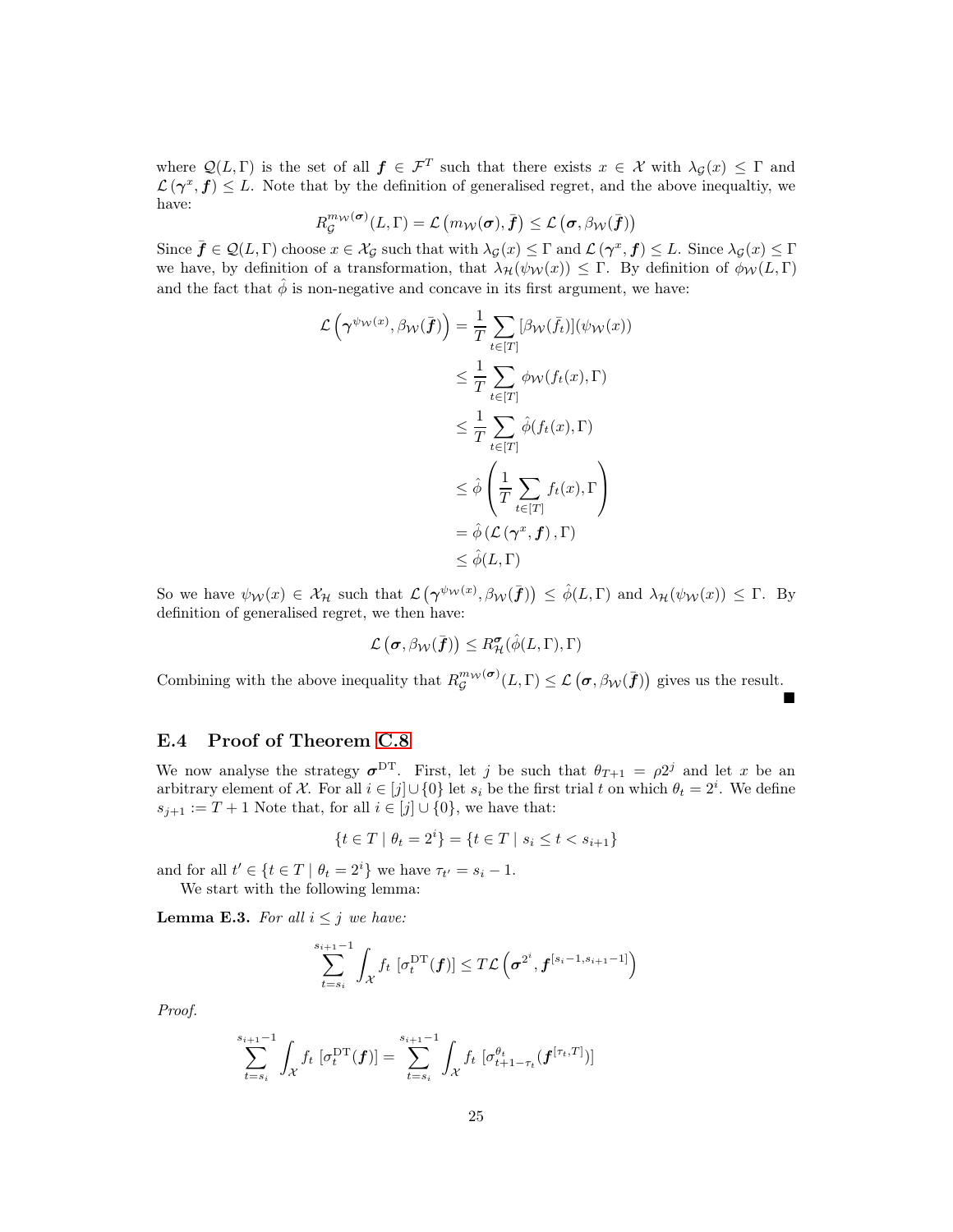<span id="page-25-0"></span>
$$
= \sum_{t=s_{i}}^{s_{i+1}-1} \int_{\mathcal{X}} f_{t} \left[ \sigma_{t-s_{i}}^{\theta_{t}}(f^{[s_{i}-1, T]}) \right]
$$
\n
$$
= \sum_{t=s_{i}}^{s_{i+1}-1} \int_{\mathcal{X}} f_{t} \left[ \sigma_{t-s_{i}}^{\theta_{t}}(f^{[s_{i}-1, s_{i+1}-1]}) \right]
$$
\n
$$
= \sum_{t=s_{i}}^{s_{i+1}-1} \int_{\mathcal{X}} f^{[s_{i}-1, T]}_{t-s_{i}+1} \left[ \sigma_{t-s_{i}}^{\theta_{t}}(f^{[s_{i}-1, s_{i+1}-1]}) \right]
$$
\n
$$
= \sum_{t=s_{i}}^{s_{i+1}-1} \int_{\mathcal{X}} f^{[s_{i}-1, s_{i+1}-1]}_{t-s_{i}+1} \left[ \sigma_{t-s_{i}}^{\theta_{t}}(f^{[s_{i}-1, s_{i+1}-1]}) \right]
$$
\n
$$
\leq \sum_{t=s_{i}}^{T} \int_{\mathcal{X}} f^{[s_{i}-1, s_{i+1}-1]}_{t-s_{i}+1} \left[ \sigma_{t-s_{i}}^{\theta_{t}}(f^{[s_{i}-1, s_{i+1}-1]}) \right]
$$
\n
$$
\leq \sum_{t=s_{i}}^{T+s_{i}-1} \int_{\mathcal{X}} f^{[s_{i}-1, s_{i+1}-1]}_{t-s_{i}+1} \left[ \sigma_{t-s_{i}}^{\theta_{t}}(f^{[s_{i}-1, s_{i+1}-1]}) \right]
$$
\n
$$
= \sum_{t'=1}^{T} \int_{\mathcal{X}} f^{[s_{i}-1, s_{i+1}-1]}_{t} \left[ \sigma_{t'}^{\theta_{t}}(f^{[s_{i}-1, s_{i+1}-1]}) \right]
$$
\n
$$
= \sum_{t'=1}^{T} \int_{\mathcal{X}} f^{[s_{i}-1, s_{i+1}-1]}_{t} \left[ \sigma_{t'}^{\theta_{t}}(f^{[s_{i}-1, s_{i+1}-1]}) \right]
$$
\n
$$
= TL \left( \sigma^{2^{i}}, f^{[s_{i}-1, s_{i+1}-1]} \right)
$$

We Equation [\(8\)](#page-25-0) comes from the fact that  $\sigma_t^{\theta_t}(\boldsymbol{f}')$  is independent of  $f'_{t''}$  for all  $t'' > t'$  (for any  $t' \in T$  and  $f \in \mathcal{F}^T$ ).

<span id="page-25-1"></span>**Lemma E.4.** *Given i is such that*  $i \leq j$  *and*  $\lambda_{\mathcal{G}}(x) \leq 2^{i}$ *, we have:* 

$$
T\mathcal{L}\left(\sigma^{2^i}, \mathbf{f}^{[s_i-1, s_{i+1}-1]}\right) \leq \rho 2^i T + \nu \sum_{t'=s_i}^{s_{i+1}-1} f_{t'}(x)
$$

*Proof.* We have  $\lambda_{\mathcal{G}^{2^i}}(x) = \lambda_{\mathcal{G}}^{2^i}$  $g^{2^i}(x) = 0$  so, by the generalised regret of  $\sigma^{2^i}$  we have:

$$
T\mathcal{L}\left(\sigma^{2^{i}}, f^{[s_{i}-1,s_{i+1}-1]}\right)
$$
  
\n
$$
\leq T R_{\mathcal{G}^{2^{i}}}^{\sigma^{2^{i}}} \left(\mathcal{L}\left(\gamma^{x}, f^{[s_{i}-1,s_{i+1}-1]}\right), 0\right)
$$
  
\n
$$
\leq T \nu \mathcal{L}\left(\gamma^{x}, f^{[s_{i}-1,s_{i+1}-1]}\right) + T \rho 2^{i}
$$
  
\n
$$
= T \rho 2^{i} + \nu \sum_{t=1}^{T} \int_{\mathcal{X}} f_{t}^{[s_{i}-1,s_{i+1}-1]} \left[\delta(x)\right]
$$
  
\n
$$
= T \rho 2^{i} + \nu \sum_{t=1}^{T} f_{t}^{[s_{i}-1,s_{i+1}-1]}(x)
$$
  
\n
$$
= T \rho 2^{i} + \nu \sum_{t=1}^{(s_{i+1}-1)-(s_{i}-1)} f_{t}^{[s_{i}-1,s_{i+1}-1]}(x) + \nu \sum_{t=(s_{i+1}-1)-(s_{i}-1)+1}^{T} f_{t}^{[s_{i}-1,s_{i+1}-1]}(x)
$$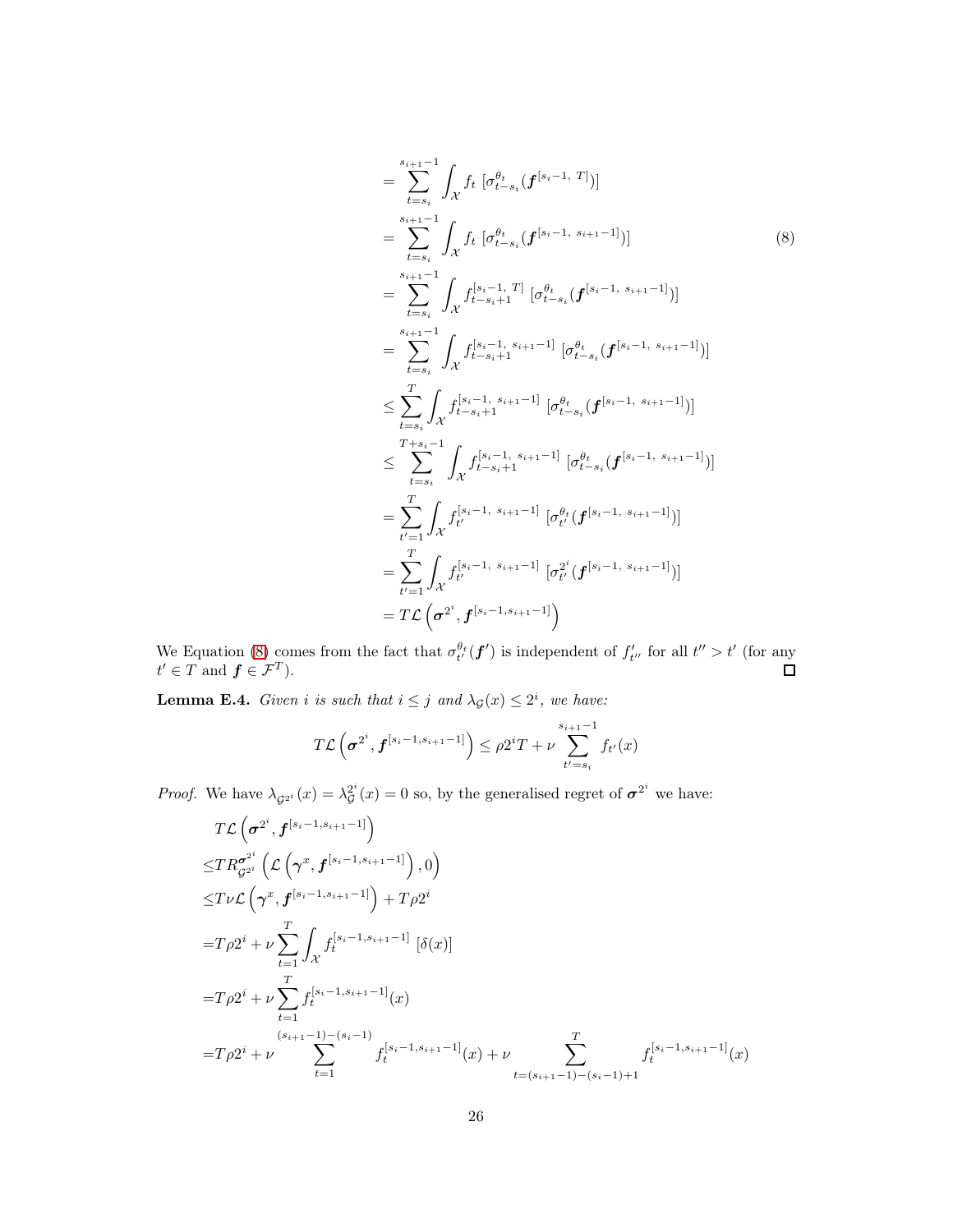$$
=T\rho 2^{i} + \nu \sum_{t=1}^{s_{i+1}-s_{i}} f_{t}^{[s_{i-1},s_{i+1}-1]}(x) + \nu \sum_{t=(s_{i+1}-1)-(s_{i-1})+1}^{T} f_{t}^{[s_{i-1},s_{i+1}-1]}(x)
$$
  
\n
$$
=T\rho 2^{i} + \nu \sum_{t=1}^{s_{i+1}-s_{i}} f_{t}^{[s_{i-1},s_{i+1}-1]}(x) + \nu \sum_{t=T-(s_{i+1}-1)-(s_{i-1})+1}^{T} \zeta(x)
$$
  
\n
$$
=T\rho 2^{i} + \nu \sum_{t=1}^{s_{i+1}-s_{i}} f_{t}^{[s_{i-1},s_{i+1}-1]}(x)
$$
  
\n
$$
=T\rho 2^{i} + \nu \sum_{t=1}^{s_{i+1}-s_{i}} f_{t+s_{i-1}}(x)
$$
  
\n
$$
=T\rho 2^{i} + \nu \sum_{t'=s_{i}}^{s_{i+1}-1} f_{t'}(x)
$$

Combining lemmas [E.3](#page-24-0) and [E.4](#page-25-1) gives us the following lemma:

#### <span id="page-26-1"></span>Lemma E.5. *We have:*

$$
\sum_{t=s_i}^{s_{i+1}-1} \int_{\mathcal{X}} f_t \, [\sigma_t^{\mathrm{DT}}(\boldsymbol{f})] \le \rho 2^i T + \nu \sum_{t=s_i}^{s_{i+1}-1} f_t(x)
$$

*for all*  $i \in \mathbb{N}$  *with*  $2^{i} \geq \lambda_{\mathcal{G}^{\theta}}(x)$  *and*  $i \leq j$ *.* 

*Proof.* Direct from lemmas [E.3](#page-24-0) and [E.4](#page-25-1)

<span id="page-26-2"></span>**Lemma E.6.** For any  $k \leq j$  with  $2^k \geq \lambda_{\mathcal{G}^\theta}(x)$  we have:

$$
\sum_{t=s_k}^{T} \int_{\mathcal{X}} f_t \, \left[ \sigma_t^{\mathrm{DT}}(\boldsymbol{f}) \right] \leq \rho(2^{j+1} - 2^k) T + \nu T \mathcal{L}(\boldsymbol{\gamma}^x, \boldsymbol{f})
$$

*Proof.*

$$
\sum_{t=s_k}^{T} \int_{\mathcal{X}} f_t \left[ \sigma_t^{\text{DT}}(f) \right] = \sum_{i=k}^{j} \sum_{t=s_i}^{s_{i+1}-1} \int_{\mathcal{X}} f_t \left[ \sigma_t^{\text{DT}}(f) \right]
$$
\n
$$
= \sum_{i=k}^{j} \left( \rho 2^i T + \nu \sum_{t=s_i}^{s_{i+1}-1} f_t(x) \right) \tag{9}
$$
\n
$$
= \rho (2^{j+1} - 2^k) T + \nu \sum_{i=k}^{j} \sum_{t=s_i}^{s_{i+1}-1} f_t(x)
$$
\n
$$
= \rho (2^{j+1} - 2^k) T + \nu \sum_{t=s_k}^{T} f_t(x)
$$
\n
$$
\leq \rho (2^{j+1} - 2^k) T + \nu \sum_{t=1}^{T} f_t(x)
$$
\n
$$
= \rho (2^{j+1} - 2^k) T + \nu T \mathcal{L} (\gamma^x, f)
$$

where Equation [\(9\)](#page-26-0) comes from Lemma [E.5](#page-26-1)

 $\Box$ 

 $\Box$ 

<span id="page-26-0"></span> $\Box$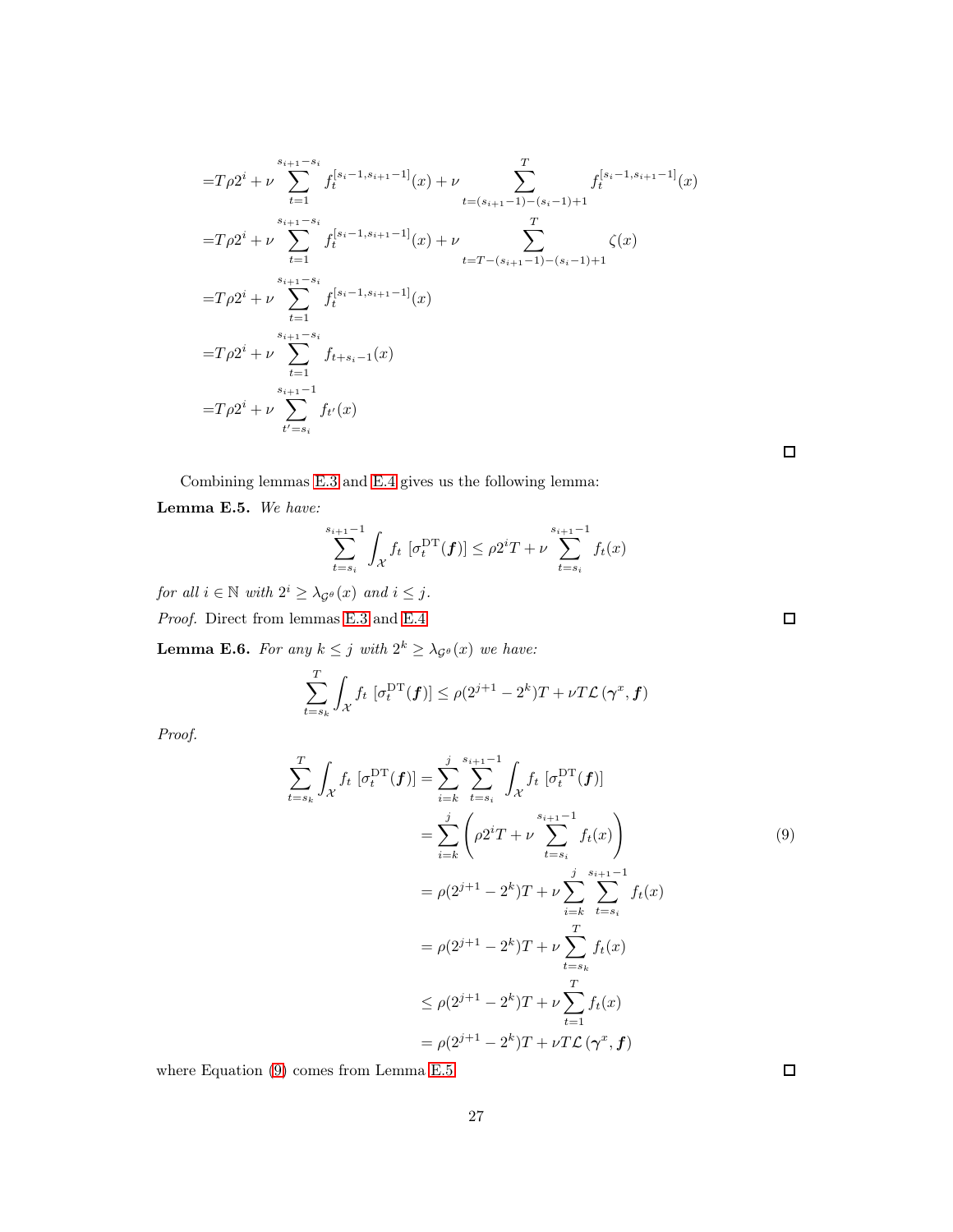<span id="page-27-0"></span>**Lemma E.7.** *For all*  $i \leq j$  *we have:* 

$$
l_{s_{i+1}-1} = \sum_{t=s_i}^{s_{i+1}-1} \int_{\mathcal{X}} f_t \, [\sigma_t^{\mathrm{DT}}(\bm{f})]
$$

*where*  $l_{s_{i+1}-1}$  *is as in Definition [C.7.](#page-16-1)* 

*Proof.* From Definition [C.7](#page-16-1) we have  $l_{s_i} = \int_{\mathcal{X}} f_{s_i} \left[ \sigma_{s_i}^{\text{DT}}(\boldsymbol{f}) \right]$  and for all  $t \in [T]$  with  $s_i \leq t < s_{i+1}$ we have  $l_{t+1} := l_t + \int_{\mathcal{X}} f_{t+1} \left[ \sigma_{t+1}^{\text{DT}}(f) \right]$  so by induction we have the result.

<span id="page-27-1"></span>**Lemma E.8.** For any  $k \leq j+1$  We have:

$$
\sum_{t=1}^{s_k-1} \int_{\mathcal{X}} f_t \, [\sigma_t^{\mathrm{DT}}(\boldsymbol{f})] \le 2\rho 2^k T + \sum_{i=1}^{k-1} q^{2^i}
$$

*Proof.* Let i be an arbitrary number such that  $i < k$ . Since, by Definition [C.7,](#page-16-1) we must have that  $l_{s_{i+1}-2} < 2\rho\theta_{s_{i+1}-2}T = 2\rho 2^{i}T$  we must have:

$$
l_{s_{i+1}-1} < 2\rho 2^{i}T + \int_{\mathcal{X}} f_t \left[ \sigma_{s_{i+1}-1}^{\mathbf{DT}}(\mathbf{f}) \right]
$$
  
=  $2\rho 2^{i}T + \int_{\mathcal{X}} f_t \sigma_{s_{i+1}-1-\tau_t}^{2^{i}}(\mathbf{f}^{[s_{i+1}-1-\tau_t,T]})$   
 $\leq 2\rho 2^{i}T + q^{2^{i}}$ 

Substituting into the equality of Lemma [E.7](#page-27-0) gives us:

$$
\sum_{t=s_i}^{s_{i+1}-1} \int_{\mathcal{X}} f_t \, [\sigma_t^{\mathrm{DT}}(\bm{f})] < 2\rho 2^i T + q^{2^i}
$$

so:

$$
\sum_{t=1}^{s_k-1} \int_{\mathcal{X}} f_t \left[ \sigma_t^{\text{DT}}(f) \right] = \sum_{i=1}^{k-1} \sum_{t=s_i}^{s_{i+1}-1} \int_{\mathcal{X}} f_t \left[ \sigma_{s_{i+1}-1}^{\text{DT}}(f) \right]
$$

$$
= \sum_{i=1}^{k-1} \left( 2\rho 2^i T + q^{2^i} \right)
$$

$$
\leq 2\rho 2^k T + \sum_{i=1}^{k-1} q^{2^i}
$$

 $\Box$ 

<span id="page-27-2"></span>**Lemma E.9.** *If*  $\lambda_{\mathcal{G}}(x) \leq 2^{j-1}$  *We have:* 

$$
\rho 2^{j-1} \leq \nu \mathcal{L} \left( \boldsymbol{\gamma}^x, \boldsymbol{f} \right)
$$

*Proof.* From Definition [C.7](#page-16-1) we have  $l_{s_j-1} \geq 2 \cdot 2^{j-1} \rho T$  so, by lemmas [E.5](#page-26-1) and [E.7](#page-27-0) we have:

$$
2^j \rho T \le l_{s_j-1}
$$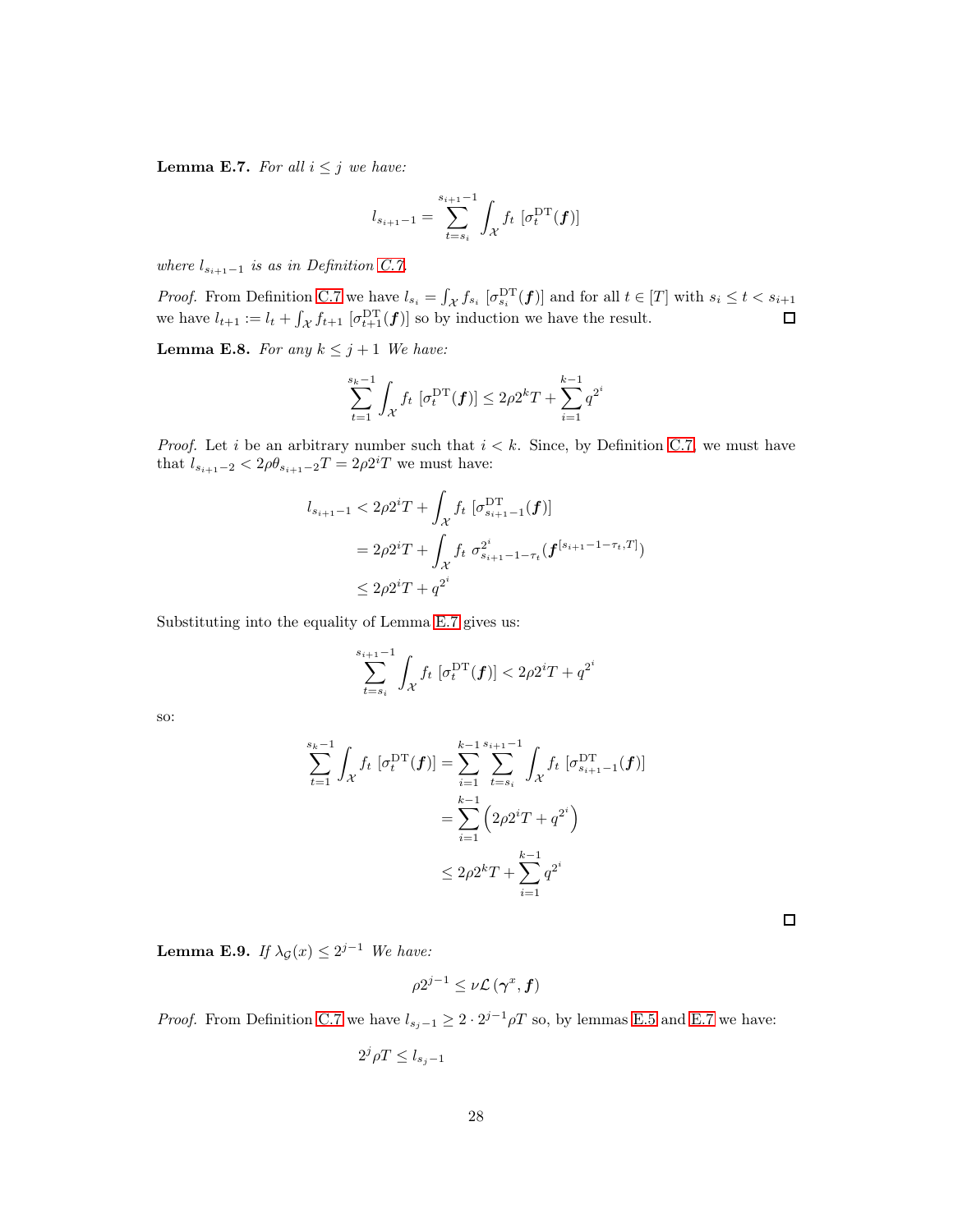$$
= \sum_{t=s_{j-1}}^{s_j-1} \int_{\mathcal{X}} f_t \left[ \sigma_t^{\mathrm{DT}}(f) \right]
$$
  
\n
$$
\leq \rho 2^{j-1} T + \nu \sum_{t=s_{j-1}}^{s_j-1} f_t(x)
$$
  
\n
$$
\leq \rho 2^{j-1} T + \nu \sum_{t=1}^T f_t(x)
$$
  
\n
$$
= \rho 2^{j-1} T + \nu \sum_{t=1}^T \int_{\mathcal{X}} f_t \left[ \delta(x) \right]
$$
  
\n
$$
= \rho 2^{j-1} T + \nu T \mathcal{L}(\gamma^x, f)
$$

so  $\rho 2^{j-1} = (2-1)\rho 2^{j-1} = \rho 2^j - \rho 2^{j-1} \le \nu \mathcal{L}(\gamma^x, \mathbf{f})$ 

<span id="page-28-0"></span>**Lemma E.10.** *If*  $\lambda_{\mathcal{G}}(x) \leq 2^{j-1}$  *then:* 

$$
\mathcal{L}\left(\boldsymbol{\sigma}^{\mathrm{DT}},\boldsymbol{f}\right) \leq 5\nu\mathcal{L}\left(\boldsymbol{\gamma}^{x},\boldsymbol{f}\right) + 2\rho\lambda_{\mathcal{G}}(x) + \frac{1}{T}\sum_{i=1}^{k-1}q^{2^{i}}
$$

*where*  $k := \min\{k \leq j \mid \lambda_{\mathcal{G}}(x) \leq 2^k\}$ 

*Proof.* Combining lemmas [E.6,](#page-26-2) [E.8](#page-27-1) and [E.9](#page-27-2) gives us:

$$
\mathcal{L}(\sigma^{\text{DT}}, \mathbf{f}) = \frac{1}{T} \sum_{t=1}^{T} \int_{\mathcal{X}} f_t \left[ \sigma_t^{\text{DT}}(\mathbf{f}) \right]
$$
  
\n
$$
= \frac{1}{T} \sum_{t=1}^{s_k - 1} \int_{\mathcal{X}} f_t \left[ \sigma_t^{\text{DT}}(\mathbf{f}) \right] + \frac{1}{T} \sum_{s_k}^{T} \int_{\mathcal{X}} f_t \left[ \sigma_t^{\text{DT}}(\mathbf{f}) \right]
$$
  
\n
$$
\leq 2\rho 2^k + \frac{1}{T} \sum_{i=1}^{k-1} q^{2^i} + \rho ((2^{j+1} - 2^k) + \nu \mathcal{L}(\gamma^x, \mathbf{f}))
$$
  
\n
$$
= \nu \mathcal{L}(\gamma^x, \mathbf{f}) + \rho 2^k + \rho 2^{j+1} + \frac{1}{T} \sum_{i=1}^{k-1} q^{2^i}
$$
  
\n
$$
\leq \nu \mathcal{L}(\gamma^x, \mathbf{f}) + \rho 2^k + 4\nu \mathcal{L}(\gamma^x, \mathbf{f}) + \frac{1}{T} \sum_{i=1}^{k-1} q^{2^i}
$$

which, since  $2^{k-1} < \lambda_{\mathcal{G}}(x)$ , is bounded above by:

$$
5\nu\mathcal{L}\left(\boldsymbol{\gamma}^{x},\boldsymbol{f}\right)+2\rho\lambda_{\mathcal{G}}(x)+\frac{1}{T}\sum_{i=1}^{k-1}q^{2^{i}}
$$

<span id="page-28-1"></span>Lemma E.11. *If*  $\lambda_{\mathcal{G}}(x) > 2^{j-1}$  *then:* 

$$
\mathcal{L}\left(\boldsymbol{\sigma}^{\mathrm{DT}},\boldsymbol{f}\right) < 8\rho\lambda_{\mathcal{G}}(x) + \frac{1}{T} \sum_{i=1}^{j} q^{2^{i}}
$$

 $\Box$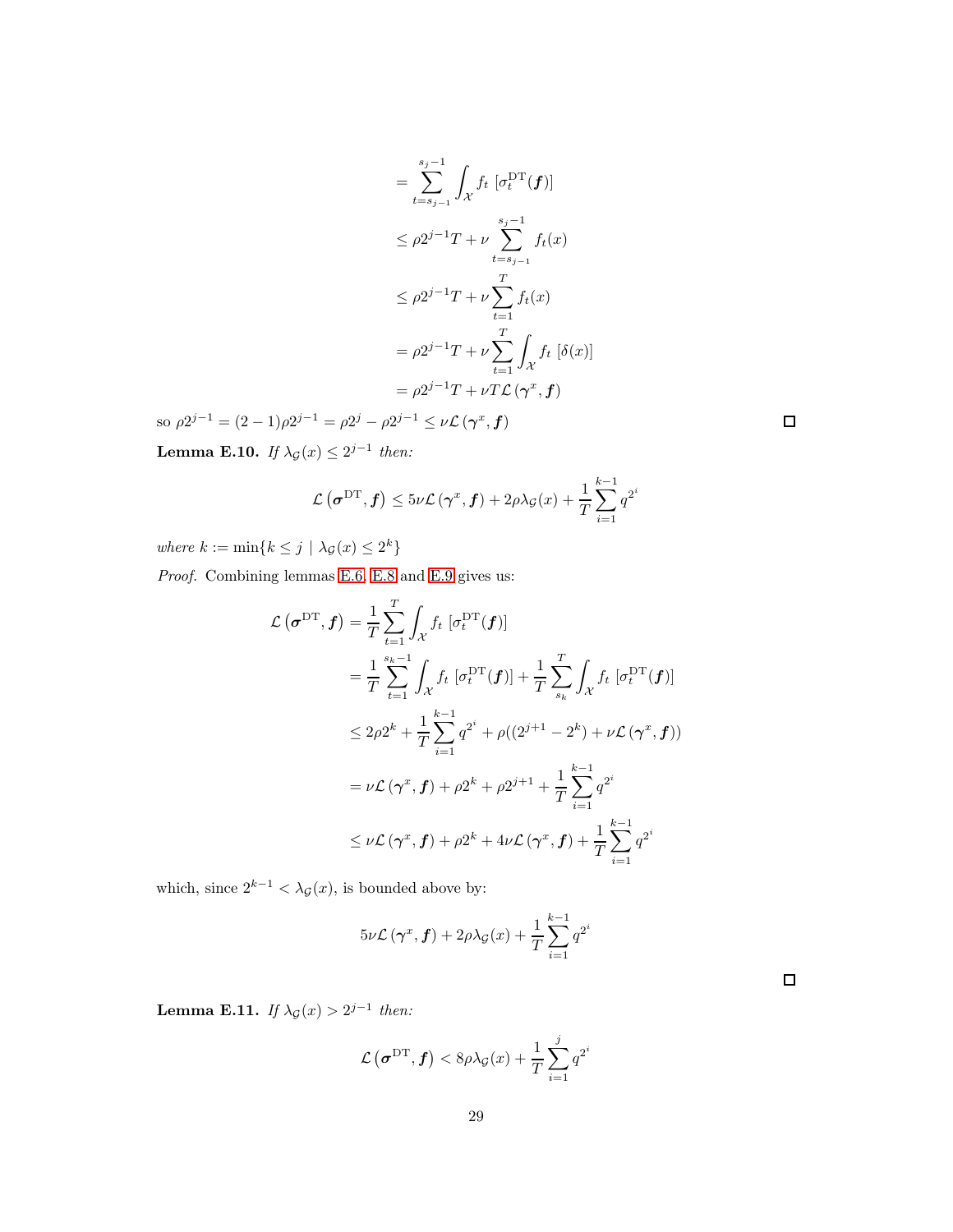*Proof.* By Lemma [E.8](#page-27-1) we have:

$$
\mathcal{L}\left(\boldsymbol{\sigma}^{\mathrm{DT}},\boldsymbol{f}\right) = \frac{1}{T} \sum_{t=1}^{T} \int_{\mathcal{X}} f_t \left[\sigma_t^{\mathrm{DT}}(\boldsymbol{f})\right]
$$
  
\n
$$
= \frac{1}{T} \sum_{t=1}^{s_{j+1}-1} \int_{\mathcal{X}} f_t \left[\sigma_t^{\mathrm{DT}}(\boldsymbol{f})\right]
$$
  
\n
$$
\leq 2\rho 2^{j+1} + \frac{1}{T} \sum_{i=1}^{j} q^{2^i}
$$
  
\n
$$
= 8\rho 2^{j-1} + \frac{1}{T} \sum_{i=1}^{j} q^{2^i}
$$
  
\n
$$
< 8\rho \lambda_{\mathcal{G}}(x) + \frac{1}{T} \sum_{i=1}^{j} q^{2^i}
$$

 $\Box$ 

 $\Box$ 

 $\blacksquare$ 

Lemma E.12. *We have:*

$$
\mathcal{L}\left(\boldsymbol{\sigma}^{\mathrm{DT}},\boldsymbol{f}\right) \leq 5\nu\mathcal{L}\left(\boldsymbol{\gamma}^{x},\boldsymbol{f}\right) + 8\rho\lambda_{\mathcal{G}}(x) + \frac{1}{T}\sum_{i=1}^{\lceil \log_{2}(\lambda_{\mathcal{G}}(x)) \rceil}q^{2^{i}}
$$

*Proof.* Direct from lemmas [E.10](#page-28-0) and [E.11](#page-28-1)

So we have shown that for any  $x \in \mathcal{X}$  and  $f \in \mathcal{F}^T$  we have:

$$
\mathcal{L}\left(\boldsymbol{\sigma}^{\mathrm{DT}},\boldsymbol{f}\right) \leq 5\nu\mathcal{L}\left(\boldsymbol{\gamma}^{x},\boldsymbol{f}\right) + 8\rho\lambda_{\mathcal{G}}(x) + \frac{1}{T}\sum_{i=1}^{\lceil \log_{2}(\lambda_{\mathcal{G}}(x)) \rceil}q^{2^{i}}
$$

Theorem [C.8](#page-16-0) follows.

## E.5 Proof of Theorem [D.1](#page-18-0)

Given vectors  $a, b \in \Delta_N$  we let  $\mathcal{D}(a, b)$  be the relative entropy between a and b. That is:

$$
\mathcal{D}(\boldsymbol{a},\boldsymbol{b})=\sum_{i\in[N]}a_i\ln\left(\frac{a_i}{b_i}\right)
$$

It is a standard result that  $\mathcal{D}(\boldsymbol{a}, \boldsymbol{b}) \geq 0$ .

Suppose now that we have some  $f \in \mathcal{F}_{\text{CO}}^T$ . Let  $u$  be an arbitrary vector in  $\Delta_N$  and for all  $t \in T$  let  $w^t$  be as defined in the algorithm (with respect to  $f$ ).

Since  $f_t$  is convex we have, by definition of a convex function:

<span id="page-29-0"></span>
$$
f_t(\boldsymbol{w}^t) - f_t(\boldsymbol{u}) \leq (\nabla f_t(\boldsymbol{w}^t)) \cdot (\boldsymbol{w}^t - \boldsymbol{u})
$$

so, by letting  $g^t = \nabla f_t(\boldsymbol{w}^t)$  we have:

$$
\sum_{t \in T} (f_t(\boldsymbol{w}^t) - f_t(\boldsymbol{u})) \le \sum_{t \in T} (\boldsymbol{g}^t \cdot \boldsymbol{w}^t - \boldsymbol{g}^t \cdot \boldsymbol{u}) \tag{10}
$$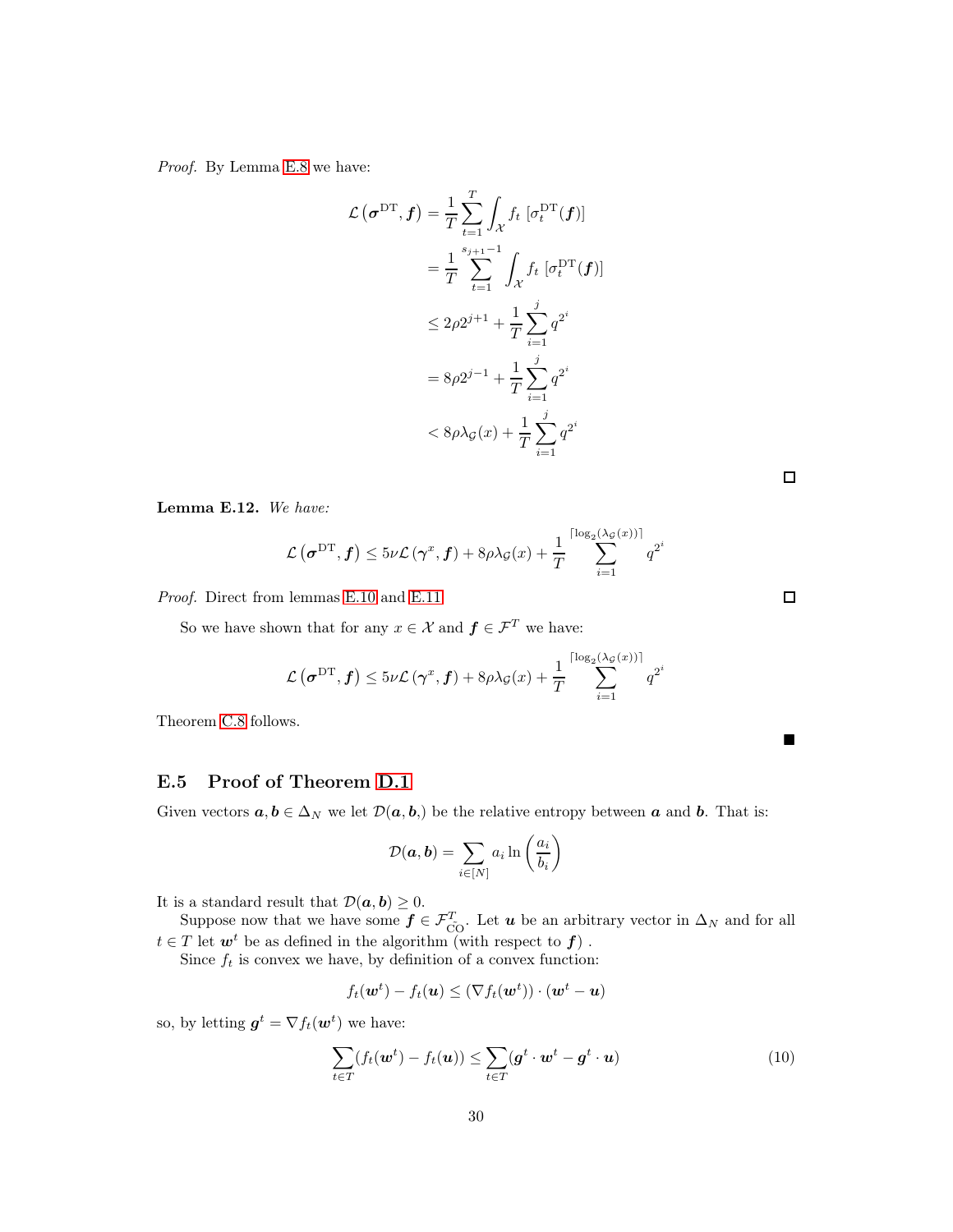Let:

<span id="page-30-0"></span>
$$
Z_t := \sum_{i \in [N]} w_i^t \exp(-\eta g_i^t)
$$

Since, for all  $t \in [T-1]$ , we have  $w_i^{t+1} = w_i^t \exp(-\eta g_i^t)/Z_t$  we obtain:

$$
\mathcal{D}(\mathbf{u}, \mathbf{w}^{t}) - \mathcal{D}(\mathbf{u}, \mathbf{w}^{t+1}) = \sum_{i \in [N]} u_i \ln \left( \frac{w_i^{t+1}}{w_i^t} \right)
$$
  
\n
$$
= \sum_{i \in [N]} u_i \ln \left( \frac{\exp(-\eta g_i^t)}{Z_t} \right)
$$
  
\n
$$
= -\eta \sum_{i \in [N]} u_i g_i^t - \sum_{i \in [N]} u_i \ln(Z_t)
$$
  
\n
$$
= -\eta \mathbf{u} \cdot \mathbf{g}^t - \ln(Z_t)
$$
  
\n
$$
= -\eta \mathbf{u} \cdot \mathbf{g}^t - \ln \left( \sum_{i \in [N]} w_i^t \exp(-\eta g_i^t) \right)
$$
  
\n
$$
\geq -\eta \mathbf{u} \cdot \mathbf{g}^t - \ln \left( \sum_{i \in [N]} w_i^t \left( 1 - \eta g_i^t + \frac{1}{2} \eta^2 (g_i^t)^2 \right) \right)
$$
  
\n
$$
= -\eta \mathbf{u} \cdot \mathbf{g}^t - \ln \left( 1 - \eta \mathbf{w}^t \cdot \mathbf{g}^t + \frac{1}{2} \eta^2 \sum_{i \in [N]} w_i^t (g_i^t)^2 \right)
$$
  
\n
$$
= -\eta (\mathbf{u} \cdot \mathbf{g}^t - \mathbf{w}^t \cdot \mathbf{g}^t) - \frac{1}{2} \eta^2 \sum_{i \in [N]} w_i^t (g_i^t)^2
$$
  
\n
$$
\geq -\eta (\mathbf{u} \cdot \mathbf{g}^t - \mathbf{w}^t \cdot \mathbf{g}^t) - \frac{1}{2} \eta^2 \sum_{i \in [N]} w_i^t G^2
$$
  
\n
$$
= -\eta (\mathbf{u} \cdot \mathbf{g}^t - \mathbf{w}^t \cdot \mathbf{g}^t) - \frac{1}{2} \eta^2 \sum_{i \in [N]} w_i^t G^2
$$
  
\n
$$
= -\eta (\mathbf{u} \cdot \mathbf{g}^t - \mathbf{w}^t \cdot \mathbf{g}^t) - \frac{1}{
$$

where equations [\(11\)](#page-30-0) and [\(12\)](#page-30-1) come from the inequalities  $\exp(-x) \leq 1 - x + x^2/2$  (for  $x \geq 0$ ) and  $\ln(1+x) \leq x$  respectively.

So we have:

<span id="page-30-1"></span>
$$
\mathcal{D}(\boldsymbol{u},\boldsymbol{w}^{t}) - \mathcal{D}(\boldsymbol{u},\boldsymbol{w}^{t+1}) \geq -\eta(\boldsymbol{u}\cdot\boldsymbol{g}^{t} - \boldsymbol{w}^{t}\cdot\boldsymbol{g}^{t}) - \frac{1}{2}\eta^{2}G^{2}
$$

Taking a telescoping sum (over  $t \in [T]$ ) gives us:

$$
\mathcal{D}(\boldsymbol{u}, \boldsymbol{w}^1) - \mathcal{D}(\boldsymbol{u}, \boldsymbol{w}^{T+1}) \ge \sum_{t \in [T]} -\eta(\boldsymbol{u} \cdot \boldsymbol{g}^t - \boldsymbol{w}^t \cdot \boldsymbol{g}^t) - \frac{1}{2}\eta^2 G^2 T
$$

so, since relative entropies are positive, we obtain:

$$
\mathcal{D}(\boldsymbol{u},\boldsymbol{w}^1)\geq \sum_{t\in [T]} -\eta(\boldsymbol{u}\cdot \boldsymbol{g}^t - \boldsymbol{w}^t \cdot \boldsymbol{g}^t) - \frac{1}{2}\eta^2 G^2 T
$$

which, upon rearranging and substituting into Equation [\(10\)](#page-29-0) gives us:

$$
\sum_{t \in T} (f_t(\boldsymbol{w}^t) - f_t(\boldsymbol{u})) \leq \sum_{t \in T} (g^t \cdot \boldsymbol{w}^t - g^t \cdot \boldsymbol{u})
$$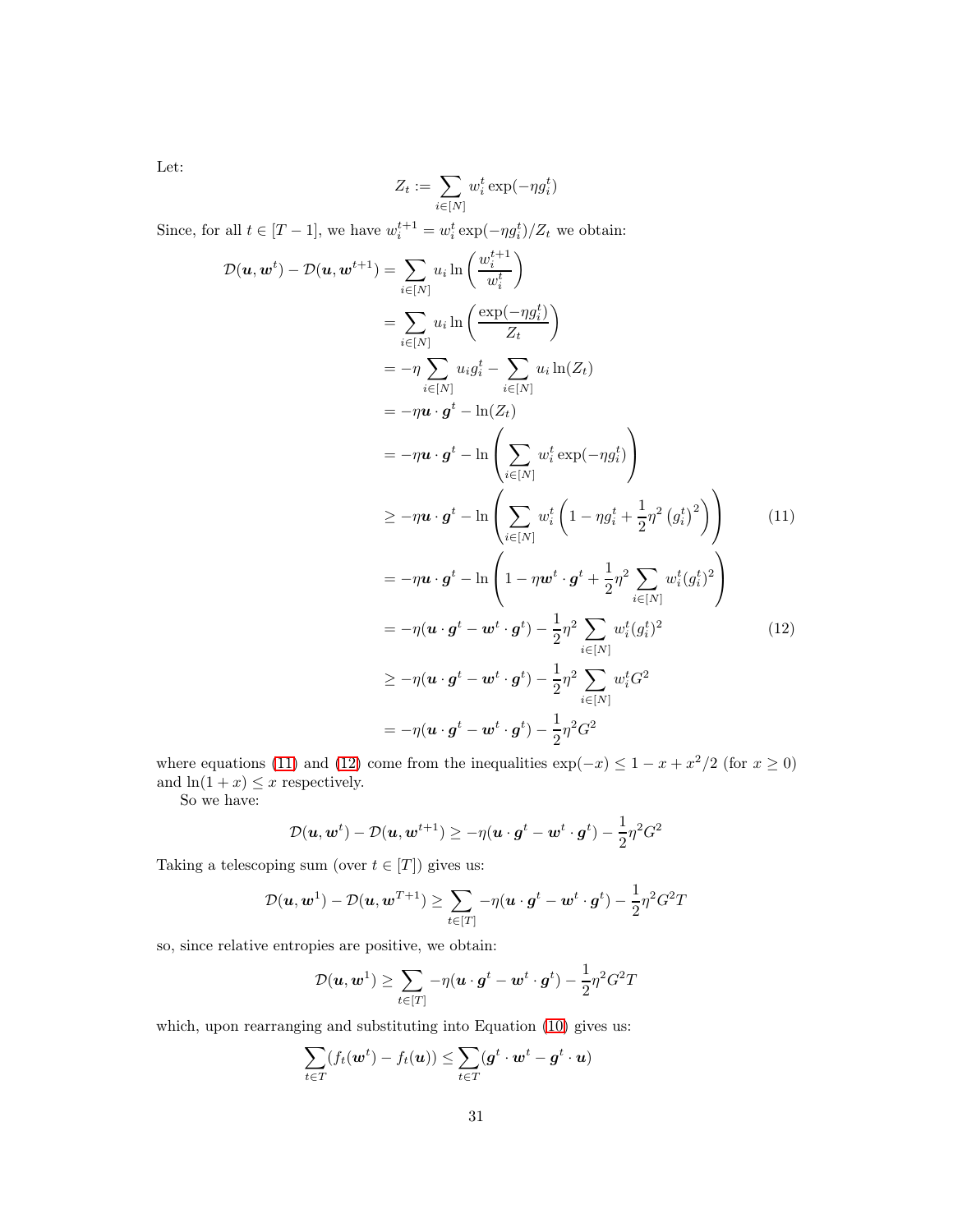$$
\leq \frac{1}{\eta} \mathcal{D}(\mathbf{u}, \mathbf{w}^1) + \frac{1}{2} \eta G^2 T
$$
  
= 
$$
\frac{1}{\eta} \sum_{i \in [N]} u_i \ln(Nu_i) + \frac{1}{2} \eta G^2 T
$$
  

$$
\leq \frac{1}{\eta} \sum_{i \in [N]} u_i \ln(N) + \frac{1}{2} \eta G^2 T
$$
  

$$
\leq \frac{1}{\eta} \ln(N) + \frac{1}{2} \eta G^2 T
$$
  
= 
$$
G \sqrt{2T \ln(N)}
$$

This implies that:

$$
\mathcal{L}\left(\boldsymbol{\sigma}^{\text{CO(N,G)}},\boldsymbol{f}\right) = \frac{1}{T} \sum_{t \in [T]} \int_{\Delta_N} f_t \left[\delta(\boldsymbol{w}^t)\right]
$$
\n
$$
= \frac{1}{T} \sum_{t \in [T]} \int_{\Delta_N} f_t \left[\delta(\boldsymbol{w}^t)\right]
$$
\n
$$
= \frac{1}{T} \sum_{t \in [T]} f_t(\boldsymbol{w}^t)
$$
\n
$$
= \frac{1}{T} \left(\sum_{t \in T} (f_t(\boldsymbol{w}^t) - f_t(\boldsymbol{u}))\right) + \frac{1}{T} \sum_{t \in T} f_t(\boldsymbol{u})
$$
\n
$$
\leq G \sqrt{\frac{2\ln(N)}{T}} + \frac{1}{T} \sum_{t \in T} f_t(\boldsymbol{u})
$$
\n
$$
= G \sqrt{\frac{2\ln(N)}{T}} + \frac{1}{T} \sum_{t \in T} \int_{\Delta_N} f_t \left[\delta(\boldsymbol{u})\right]
$$
\n
$$
= G \sqrt{\frac{2\ln(N)}{T}} + \frac{1}{T} \sum_{t \in T} \int_{\Delta_N} f_t \left[\gamma_t^u\right]
$$
\n
$$
\leq G \sqrt{\frac{2\ln(N)}{T}} + \mathcal{L}\left(\gamma^u, \boldsymbol{f}\right) \tag{13}
$$

We are now ready to bound the generalised regret. Suppose we have  $L, \Gamma \in \mathbb{R}^+$  and assume  $f \in \mathcal{F}_{\text{CO}(N,G)}$  and  $u \in \mathcal{X}_{\text{CO}(N,G)}$  are such that  $\lambda_{\text{CO}(N,G)}(u) \leq \Gamma$  and  $\mathcal{L}(\gamma^u, f) \leq L$ . By Equation  $(13)$  we have:

$$
\mathcal{L}\left(\boldsymbol{\sigma}^{\mathrm{CO}(N,G)},\boldsymbol{f}\right) \leq \mathcal{L}\left(\boldsymbol{\gamma}^{\boldsymbol{u}},\boldsymbol{f}\right) + G\sqrt{\frac{2\ln(N)}{T}} \leq L + G\sqrt{\frac{2\ln(N)}{T}}
$$

<span id="page-31-0"></span> $\blacksquare$ 

Maximising across all  $u$  gives us the result.

### E.6 Proof of Theorem [D.2](#page-18-1)

Suppose we have  $c \in [0, C]$  and  $d \in [0, D]$ . We first show that  $\beta_{\mathcal{Y}}(\ell_{c,d})$  is convex. This is true since, first,  $\sum_{j\in[i]} w_{v(\boldsymbol{d},j)}$  is linear (and hence convex) and the function  $g : \mathbb{R}^+ \to \mathbb{R}^+$  with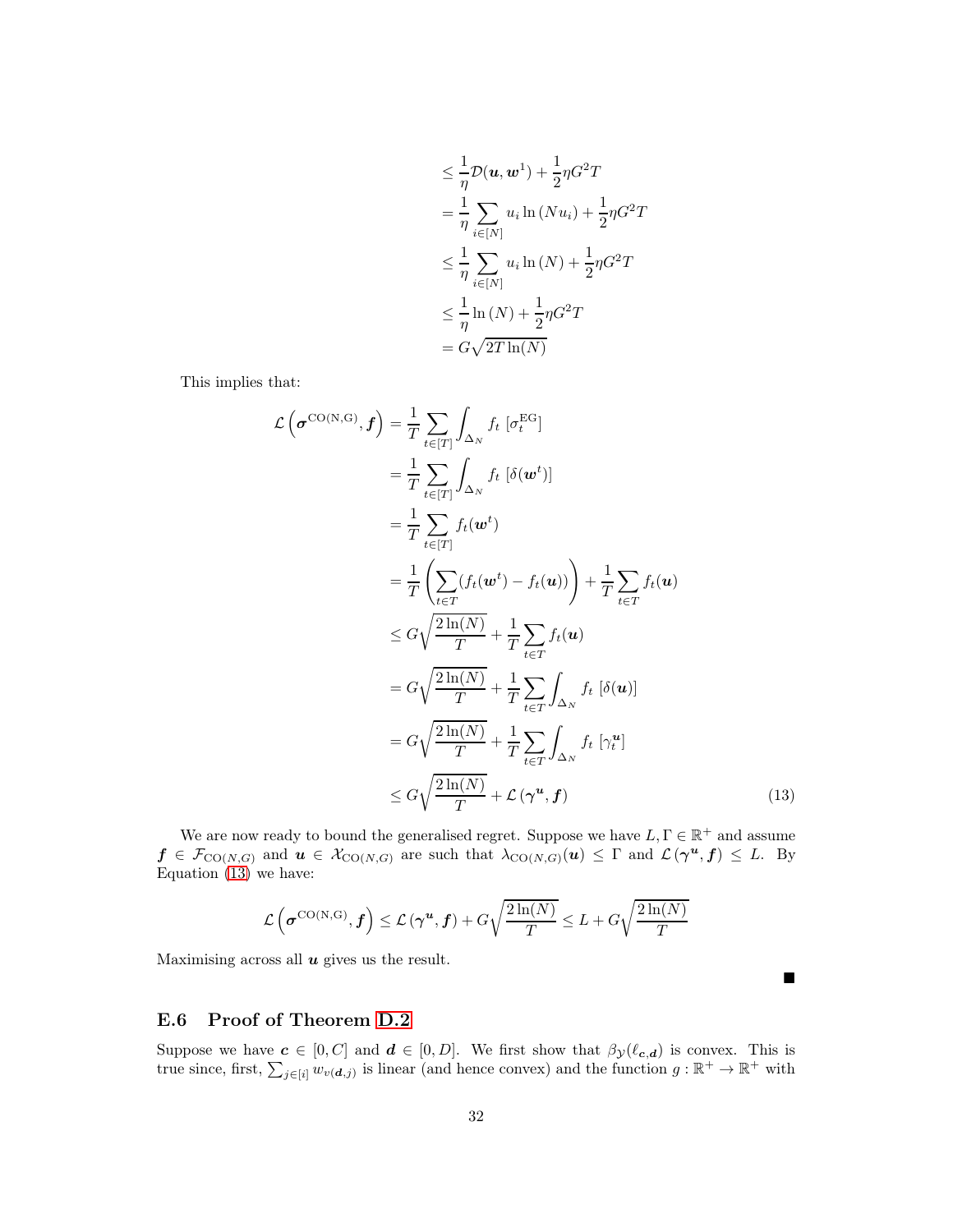$g(x) := x^{\Upsilon}$  is convex, and hence  $\left(\sum_{j \in [i]} w_{v(\boldsymbol{d},j)}\right)^{\Upsilon}$  is a convex function of a convex function and hence convex. Hence  $\sum_{i\in[N-1]} (d_{v(\boldsymbol{d},i)} - d_{v(\boldsymbol{d},i+1)}) (\sum_{j\in[i]} w_{v(\boldsymbol{d},j)})^{\Upsilon}$  is a positive sum of convex functions and hence convex. Since  $\Upsilon c \cdot \boldsymbol{w} + d_{v(\boldsymbol{d},N)}$  is linear and hence convex, we then have that  $\beta y(\ell_{c,d})$  is a positive sum of two convex functions and is hence convex.

We now show that  $\|\nabla \beta_{\mathcal{Y}}(\ell_{c,d})(w)\|_{\infty} \leq \Upsilon(C+D)$  for all  $w \in \Delta_N$  which will complete the proof. We have:

$$
\partial_{v(\boldsymbol{d},i)}[\beta y(\ell_{\boldsymbol{c},\boldsymbol{d}})](\boldsymbol{w}) = \Upsilon c_{v(\boldsymbol{d},i)} + \Upsilon \sum_{j=i}^{N-1} (d_{v(\boldsymbol{d},i)} - d_{v(\boldsymbol{d},i+1)}) \left( \sum_{j \in [i]} w_{v(\boldsymbol{d},j)} \right)^{\Upsilon-1}
$$
\n
$$
\leq \Upsilon c_{v(\boldsymbol{d},i)} + \Upsilon \sum_{j=i}^{N-1} (d_{v(\boldsymbol{d},i)} - d_{v(\boldsymbol{d},i+1)}) \left( \sum_{j \in [N]} w_{v(\boldsymbol{d},j)} \right)^{\Upsilon-1}
$$
\n
$$
\leq \Upsilon c_{v(\boldsymbol{d},i)} + \Upsilon \sum_{j=i}^{N-1} (d_{v(\boldsymbol{d},i)} - d_{v(\boldsymbol{d},i+1)}) \Upsilon^{-1}
$$
\n
$$
= \Upsilon c_{v(\boldsymbol{d},i)} + \Upsilon \sum_{j=i}^{N-1} (d_{v(\boldsymbol{d},i)} - d_{v(\boldsymbol{d},i+1)})
$$
\n
$$
\leq \Upsilon c_{v(\boldsymbol{d},i)} + \Upsilon d_{v(\boldsymbol{d},i)}
$$
\n
$$
\leq \Upsilon C + \Upsilon D
$$

#### E.7 Proof of Theorem [D.3](#page-19-4)

Suppose we have some  $c \in [0, C], d \in [0, D]$  and  $w \in \Delta_N$ . For  $X \in \mathcal{P}([N])$  we define  $g(X) := \sum_{i \in X} c_i$  and for all  $i \in [N]$  we define  $h_i(X) := \mathcal{I}(X \subseteq \{v(\boldsymbol{d},j) : j \in [i]\})$  We start with the following lemma:

 $\blacksquare$ 

<span id="page-32-0"></span>Lemma E.13. *We have:*

$$
\int_{\mathcal{X}_{\mathrm{FL}}\bullet} g \, [\alpha_{\mathcal{Y}}(\boldsymbol{w})] \leq \Upsilon \boldsymbol{w} \cdot \boldsymbol{c}
$$

*Proof.* We have:

$$
\int_{\mathcal{X}_{\mathrm{FL}}}\, g\left[\alpha_{\mathcal{Y}}(\boldsymbol{w})\right] = \int_{\mathcal{X}_{\mathrm{FL}}}\, g\, d\left[\sum_{\boldsymbol{s}\in[N]^{\mathrm{T}}} \delta(\mu(\boldsymbol{s})) \prod_{i\in[\Upsilon]} w_{s_i}\right] \\
= \sum_{\boldsymbol{s}\in[N]^{\mathrm{T}}} \left(\prod_{i\in[\Upsilon]} w_{s_i}\right) \int_{\mathcal{X}_{\mathrm{FL}_K}} g\, d\left[\delta(\mu(\boldsymbol{s}))\right] \\
= \sum_{\boldsymbol{s}\in[N]^{\mathrm{T}}} \left(\prod_{i\in[\Upsilon]} w_{s_i}\right) g(\mu(\boldsymbol{s})) \\
\leq \sum_{\boldsymbol{s}\in[N]^{\mathrm{T}}} \left(\prod_{i\in[\Upsilon]} w_{s_i}\right) \sum_{j\in[\Upsilon]} c_{s_j}
$$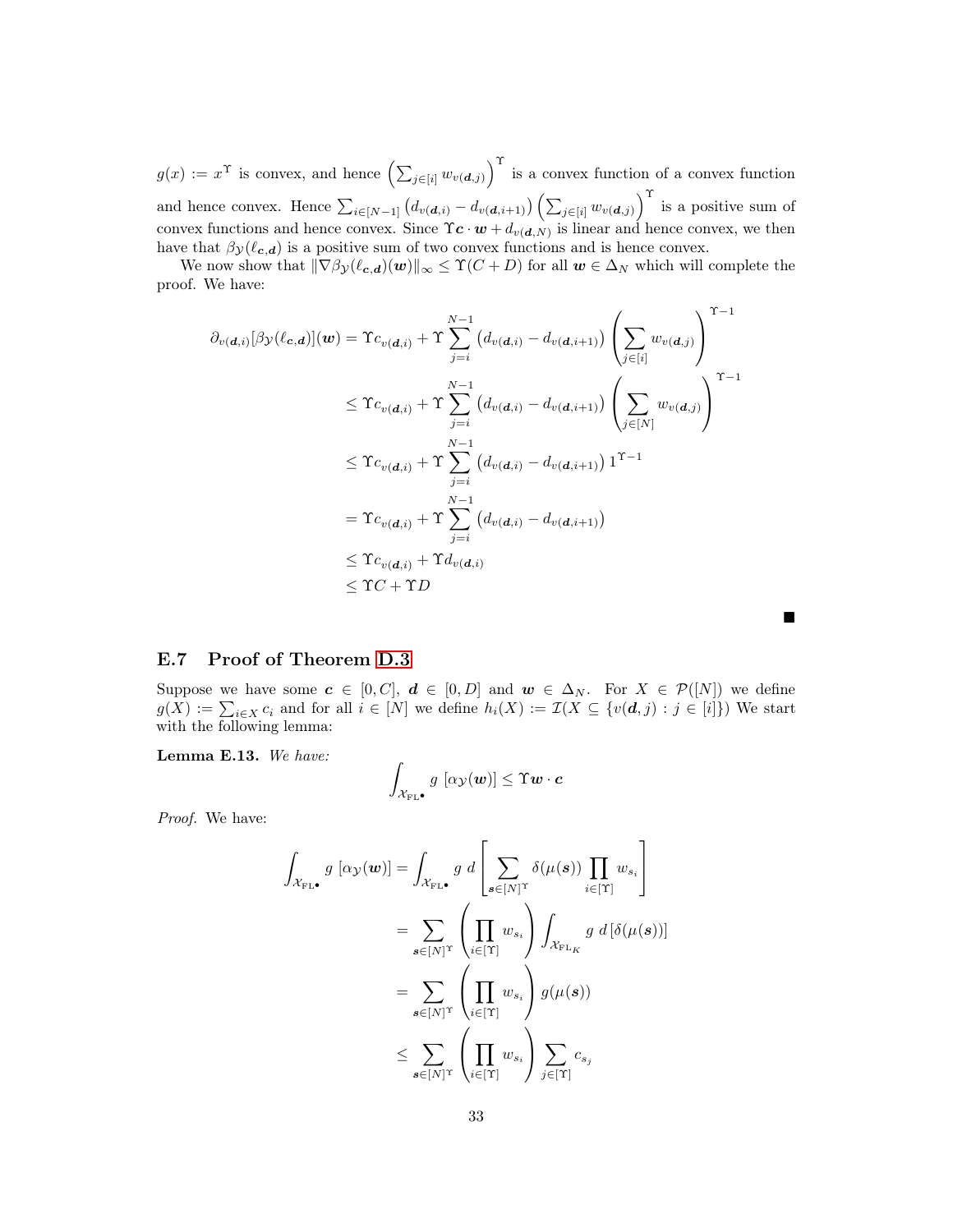$$
= \sum_{j \in [\Upsilon]} \sum_{s \in [N]^{\Upsilon}} \left( \prod_{i \in [\Upsilon]} w_{s_i} \right) c_{s_j} \tag{14}
$$

We now analyse the term  $\sum_{s \in [N]^T} (\prod_{i \in [T]} w_{s_i}) c_{s_j}$  for all  $j \in [N]$ . Without loss of generality let  $j = N$ . Then we have:

$$
\sum_{\mathbf{s}\in[N]^{\mathrm{T}}} \left(\prod_{i\in[\Upsilon]} w_{s_i}\right) c_{s_j} = \sum_{\mathbf{s}\in[N]^{\mathrm{T}}} \left(\prod_{i\in[\Upsilon]} w_{s_i}\right) c_{s_N}
$$
\n
$$
= \sum_{s_N\in[N]} \sum_{\mathbf{s}\in[N]^{\mathrm{T}-1}} \left(\prod_{i\in[\Upsilon]} w_{s_i}\right) c_{s_N}
$$
\n
$$
= \sum_{s_N\in[N]} w_{s_N} c_{s_N} \sum_{\mathbf{s}\in[N]^{\mathrm{T}-1}} \left(\prod_{i\in[\Upsilon-1]} w_{s_i}\right)
$$
\n
$$
= \sum_{s_N\in[N]} w_{s_N} c_{s_N} \left(\prod_{i\in[\Upsilon-1]} \sum_{s_i\in[N]} w_{s_i}\right)
$$
\n
$$
= \sum_{s_N\in[N]} w_{s_N} c_{s_N} \left(\prod_{i\in[\Upsilon-1]} 1\right)
$$
\n
$$
= \sum_{s_N\in[N]} w_{s_N} c_{s_N}
$$
\n
$$
= \mathbf{w} \cdot \mathbf{c}
$$

Substituting into the above gives us the result.

<span id="page-33-0"></span>**Lemma E.14.** For all  $i \in [N]$  we have:

$$
\int_{\mathcal{X}_{\mathrm{FL}}\bullet} h_i\ [\alpha_{\mathcal{Y}}(\boldsymbol{w})] = \left(\sum_{j \in [i]} w_{v(\boldsymbol{d},j)}\right)^{\mathrm{T}}
$$

 $Proof.$  Letting  $V:=\{v(\boldsymbol{d},j):j\in[i]\}$  we have:

$$
\int_{\mathcal{X}_{\mathrm{FL}}\bullet} h_i \, [\alpha \mathbf{y}(\boldsymbol{w})] = \int_{\mathcal{X}_{\mathrm{FL}}\bullet} h_i \, d \left[ \sum_{\boldsymbol{s} \in [N]^{\mathrm{T}}} \delta(\mu(\boldsymbol{s})) \prod_{i \in [T]} w_{s_i} \right]
$$
\n
$$
= \sum_{\boldsymbol{s} \in [N]^{\mathrm{T}}} \left( \prod_{i \in [T]} w_{s_i} \right) \int_{\mathcal{X}_{\mathrm{FL}}\bullet} h_i \, d \left[ \delta(\mu(\boldsymbol{s})) \right]
$$
\n
$$
= \sum_{\boldsymbol{s} \in [N]^{\mathrm{T}}} \left( \prod_{i \in [T]} w_{s_i} \right) h_i(\mu(\boldsymbol{s}))
$$

 $\Box$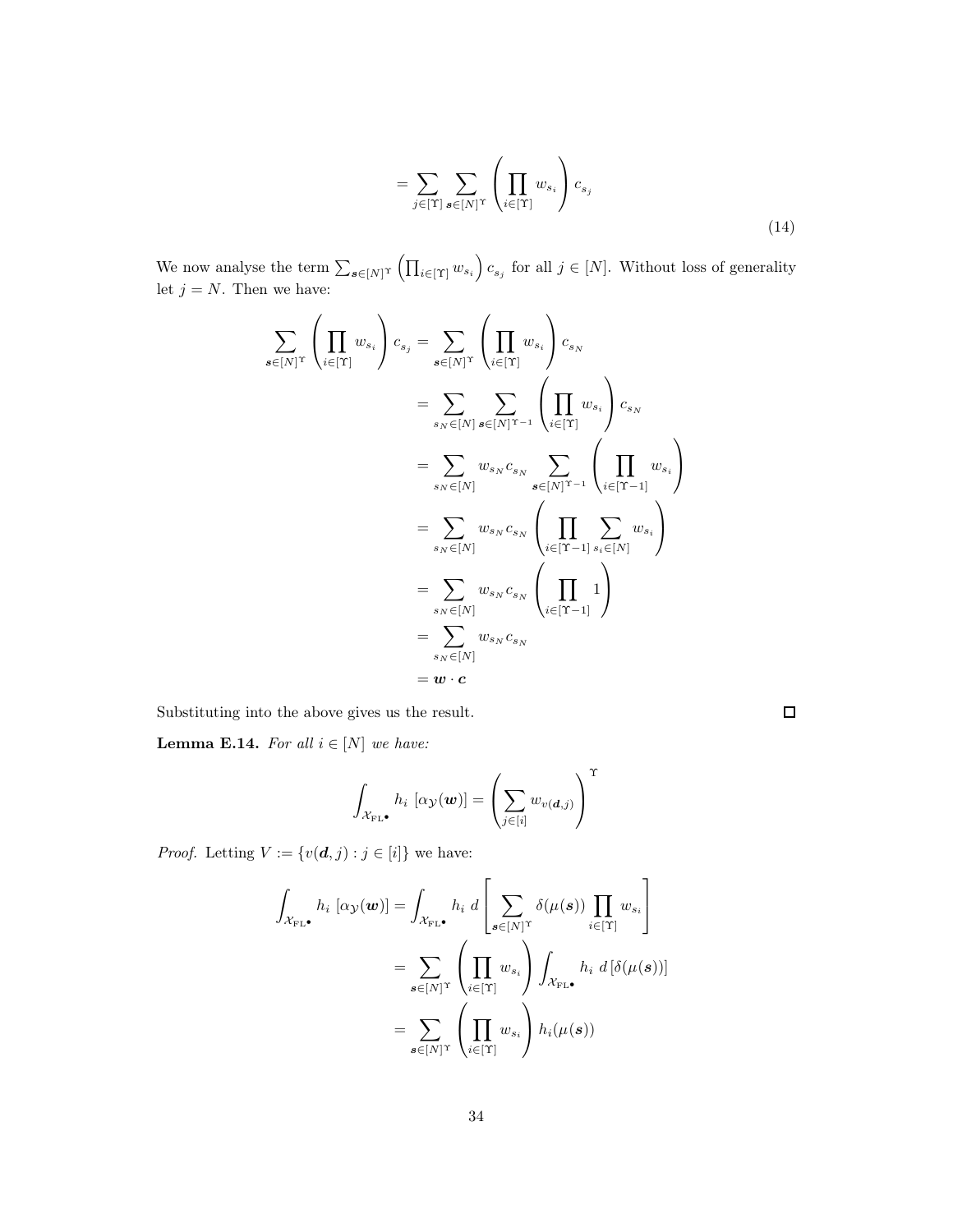$$
= \sum_{\mathbf{s}\in[N]^{\Upsilon}} \left( \prod_{i\in[T]} w_{s_i} \right) \mathcal{I}(k \in V \quad \forall k \in \mu(\mathbf{s}))
$$
  
\n
$$
= \sum_{\mathbf{s}\in[N]^{\Upsilon}} \left( \prod_{i\in[T]} w_{s_i} \right) \mathcal{I}(s_j \in V \quad \forall j \in [Y])
$$
  
\n
$$
= \sum_{\mathbf{s}\in[N]^{\Upsilon}} \left( \prod_{i\in[T]} w_{s_i} \right) \mathcal{I}(\mathbf{s} \in V^{\Upsilon})
$$
  
\n
$$
= \sum_{\mathbf{s}\in V^{\Upsilon}} \left( \prod_{i\in[T]} w_{s_i} \right)
$$
  
\n
$$
= \prod_{i\in[T]} \sum_{s\in V} w_{s_i}
$$
  
\n
$$
= \prod_{i\in[T]} \sum_{s\in V} w_{s}
$$
  
\n
$$
= \left( \sum_{s\in V} w_{s} \right)^{\Upsilon}
$$
  
\n
$$
= \left( \sum_{j\in[i]} w_{v(\mathbf{d},j)} \right)^{\Upsilon}
$$

<span id="page-34-0"></span>**Lemma E.15.** *For all*  $X \in \mathcal{X}_{\tilde{FL}}$  *we have:* 

$$
\ell_{\mathbf{c},\mathbf{d}}(X) = g(X) + d_{v(\mathbf{d},N)} + \sum_{i \in [N-1]} \left( d_{v(\mathbf{d},i)} - d_{v(\mathbf{d},i+1)} \right) h_i(X)
$$

*Proof.* Let j be such that  $v(\mathbf{d}, j) = \operatorname{argmin}_{i \in X} d_i$ . For all  $i < j$  we have that  $v(\mathbf{d}, j) \notin \{v(\mathbf{d}, k) :$  $k \in [i]$  so since  $v(\boldsymbol{d}, j) \in X$  we have  $X \nsubseteq \{v(\boldsymbol{d}, k) : k \in [i]\}$  and hence  $h_i(X) = 0$ . On the other hand, for all k such that  $v(d, k) \in X$ , we have, by definition of j, that  $d_{v(d, k)} \ge d_{v(d, j)}$  so, by definition of v, we have  $v(\boldsymbol{d},k) \leq v(\boldsymbol{d},j)$  and so for all  $i \geq j$  we have  $v(\boldsymbol{d},k) \in \{v(\boldsymbol{d},k'): k' \in [i]\}.$ Hence, for all  $i \geq j$  we have  $X \subseteq \{v(\boldsymbol{d},k) : k \in [i]\}$  which implies  $h_i(X) = 1$ . Putting together gives us  $h_i(X) = \mathcal{I}(i \geq j)$ . This implies:

$$
d_{v(\boldsymbol{d},N)} + \sum_{i \in [N-1]} (d_{v(\boldsymbol{d},i)} - d_{v(\boldsymbol{d},i+1)}) h_i(X)
$$
  
=  $d_{v(\boldsymbol{d},N)} + \sum_{i \in [N-1]} (d_{v(\boldsymbol{d},i)} - d_{v(\boldsymbol{d},i+1)}) \mathcal{I}(i \geq j)$   
=  $d_{v(\boldsymbol{d},N)} + \sum_{i=j}^{N-1} (d_{v(\boldsymbol{d},i)} - d_{v(\boldsymbol{d},i+1)})$   
=  $d_{v(\boldsymbol{d},N)} + (d_{v(\boldsymbol{d},j)} - d_{v(\boldsymbol{d},N)})$   
=  $d_{v(\boldsymbol{d},j)}$   
=  $\min_{i \in X} d_i$ 

 $\Box$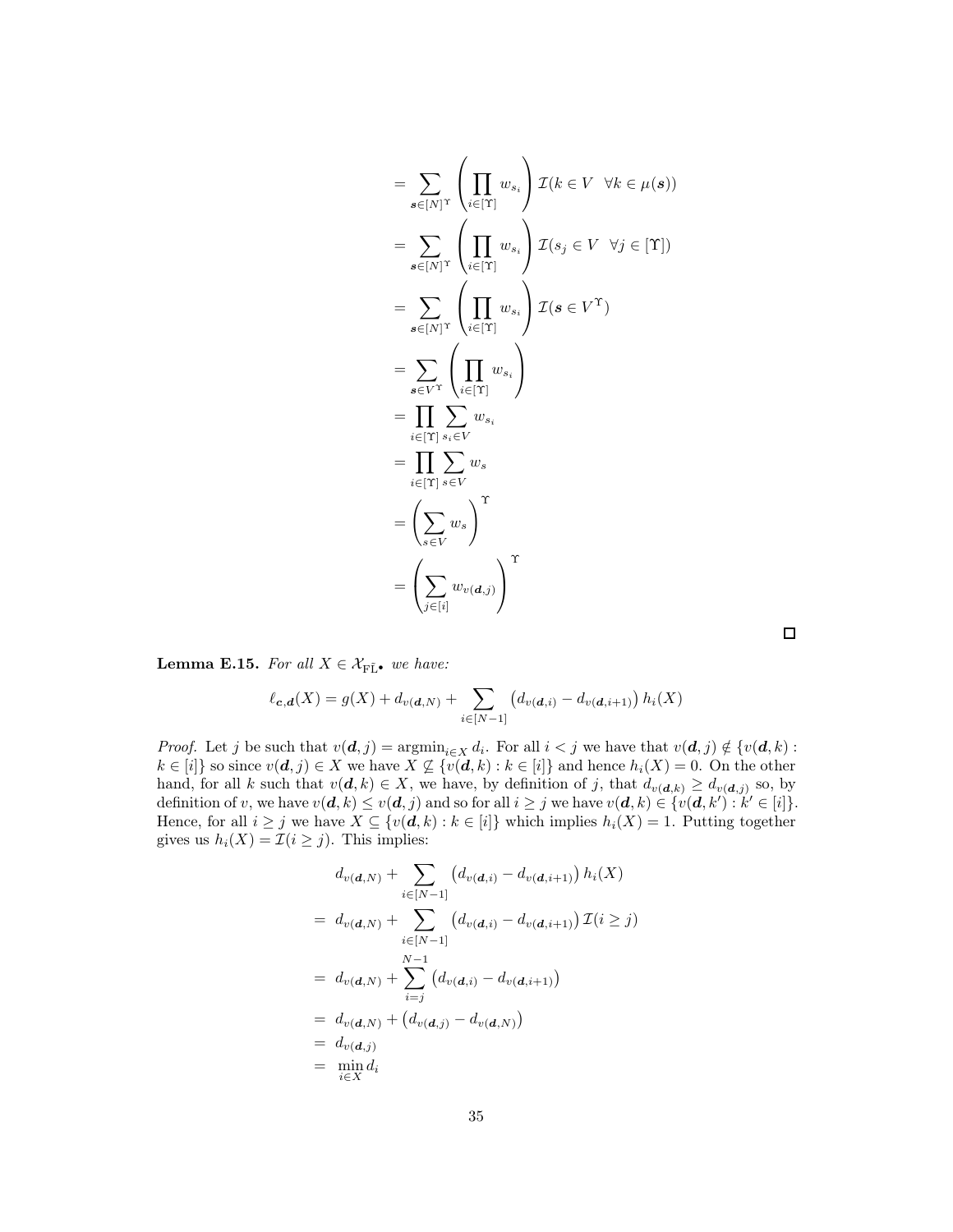By definition of  $g(X)$  we then obtain the result.

We are now ready to prove the theorem. By Lemma [E.15](#page-34-0) we have that:

$$
\int_{\mathcal{X}_{\text{FL•}}} \ell_{\mathbf{c},\mathbf{d}} \left[ \alpha_{\mathcal{Y}}(\mathbf{w}) \right]
$$
\n
$$
= \int_{\mathcal{X}_{\text{FL•}}} g \left[ \alpha_{\mathcal{Y}}(\mathbf{w}) \right] + d_{v(\mathbf{d},N)} \int_{\mathcal{X}_{\text{FL•}}} 1 \left[ \alpha_{\mathcal{Y}}(\mathbf{w}) \right] + \sum_{i \in [N-1]} \left( d_{v(\mathbf{d},i)} - d_{v(\mathbf{d},i+1)} \right) \int_{\mathcal{X}_{\text{FL•}}} h_i \left[ \alpha_{\mathcal{Y}}(\mathbf{w}) \right]
$$

п

 $\Box$ 

Substituting in lemmas [E.13](#page-32-0) and [E.14](#page-33-0) gives us the result.

### E.8 Proof of Theorem [D.4](#page-19-0)

Recall that, by definition of  $\phi_{\mathcal{Y}}$ , we have:

$$
\phi_{\mathcal{Y}}(L,\Gamma):=\max\{[\beta_{\mathcal{Y}}(f)](\psi_{\mathcal{Y}}(x))\,\,|\,\,(x,f)\in\mathcal{X}_{\mathrm{F}\tilde{\mathrm{L}}^{\bullet}}\times\mathcal{F}_{\mathrm{F}\tilde{\mathrm{L}}^{\bullet}},\,\,f(x)\leq L,\,\,\lambda_{\mathrm{F}\tilde{\mathrm{L}}^{\bullet}}(x)\leq\Gamma\}
$$

Suppose we have  $L, \Gamma \in \mathbb{R}^+$ . When  $\Gamma \geq \omega$  we trivially have that  $[\beta_{\mathcal{Y}}(f)](\psi_{\mathcal{Y}}(X)) \leq \omega$  for all  $X \in \mathcal{X}_{\mathbf{F}\tilde{\mathbf{L}}^{\bullet}}$  and  $f \in \mathcal{F}_{\mathbf{F}\tilde{\mathbf{L}}^{\bullet}}$  so:

$$
\phi_{\mathcal{Y}}(L,\Gamma) \le \omega \le \Gamma \le \lceil \ln(T)/2 \rceil L + D\sqrt{1/T} + \Gamma
$$

Now let's consider the case that  $\Gamma < \omega$ . Suppose we have some  $(X, f) \in \mathcal{X}_{\mathbf{F}\tilde{\mathbf{L}}}\bullet \times \mathcal{F}_{\mathbf{F}\tilde{\mathbf{L}}}\bullet$  with  $f(x) \leq L$ , and  $\lambda_{\widetilde{\mathrm{FL}}\bullet}(x) \leq \Gamma$ . Let  $\mathbf{c} \in [0, C]$  and  $\mathbf{d} \in [0, D]$  be such that  $\ell_{\mathbf{c}, \mathbf{d}} = f$  and let  $w = \psi_{\mathcal{Y}}(X)$ . Since  $\lambda_K(X) < \omega$  we have  $|X| = K$  and hence also  $w_i := \mathcal{I}(i \in X)/K$ . Let k be such that  $v(\boldsymbol{d}, k) = \operatorname{argmin}_{i \in X} d_i$ . For all  $i \in [N - 1]$  we have:

$$
\left(\sum_{j\in[i]}w_{v(\boldsymbol{d},j)}\right)^{\mathrm{T}}\leq\left(\sum_{j\in[M]}w_{v(\boldsymbol{d},j)}\right)^{\mathrm{T}}=1^{\mathrm{T}}=1
$$

and for  $i \in [k-1]$  we have:

$$
\left(\sum_{j\in[i]} w_{v(\boldsymbol{d},j)}\right)^{\mathrm{T}} \leq \left(\sum_{j\in[N]\backslash\{k\}} w_{v(\boldsymbol{d},j)}\right)^{\mathrm{T}}
$$

$$
= \left(\left(\sum_{j\in[N]} w_{v(\boldsymbol{d},j)}\right) - w_{v(\boldsymbol{d},k)}\right)^{\mathrm{T}}
$$

$$
= (1 - 1/K)^{\mathrm{T}}
$$

$$
\leq \exp(-1/K)^{\mathrm{T}}
$$

$$
= \exp(-1/K)^{K[\ln(T)/2]}
$$

$$
= \exp(-[\ln(T)/2])
$$

$$
\leq \exp(-\ln(T)/2)
$$

$$
= \sqrt{1/T}
$$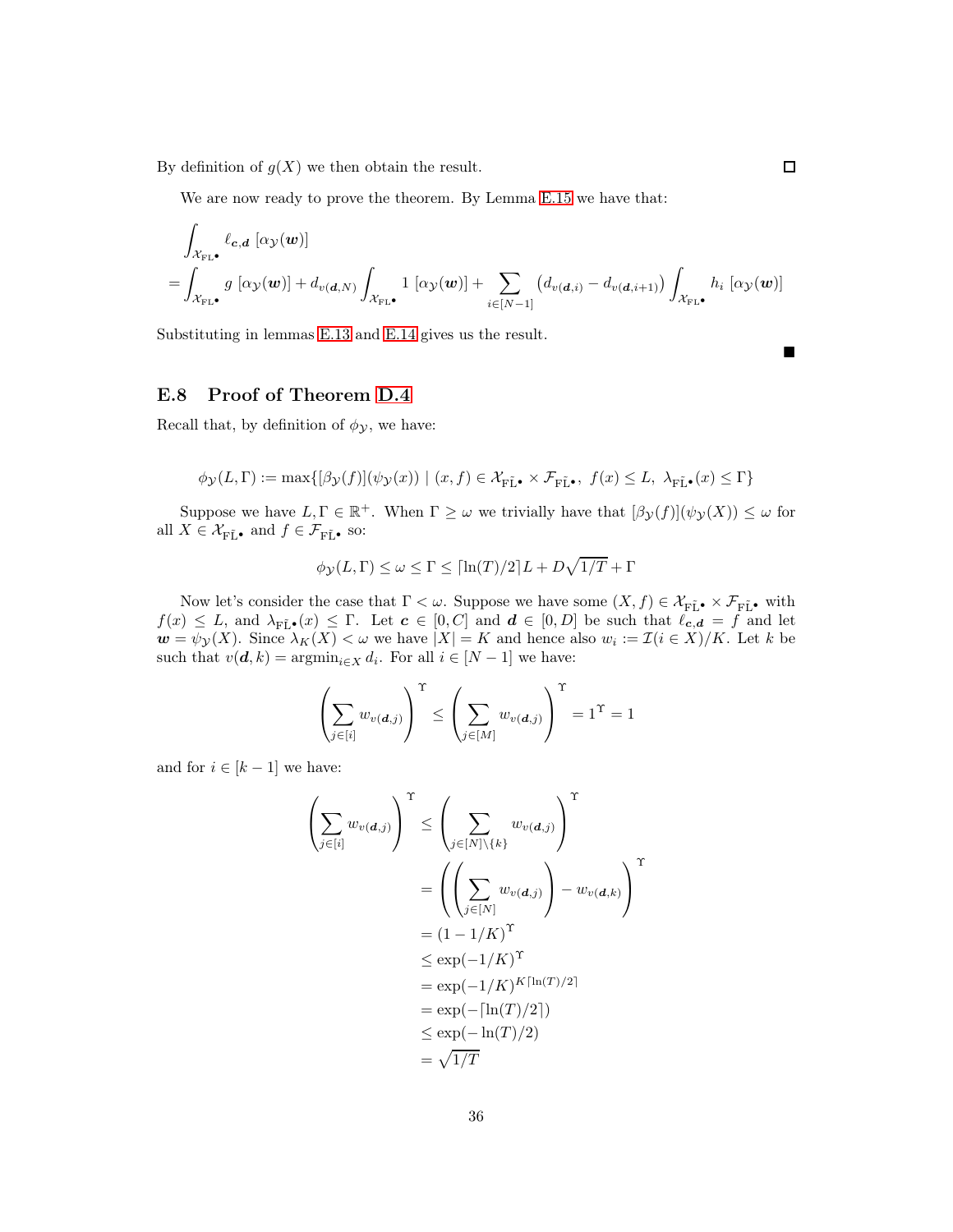Substituting both these inequalities into the definition of  $[\beta_{\mathcal{Y}}(\ell_{c,d})](w)$  gives us

$$
[\beta y(\ell_{c,d})](w)
$$
  
=
$$
\Upsilon c \cdot w + d_{v(d,N)} + \sum_{i \in [N-1]} (d_{v(d,i)} - d_{v(d,i+1)}) \left( \sum_{j \in [i]} w_{v(d,j)} \right)^{\Upsilon}
$$
  

$$
\leq \Upsilon c \cdot w + d_{v(d,N)} + \sum_{i=1}^{k-1} (d_{v(d,i)} - d_{v(d,i+1)}) \sqrt{1/T} + \sum_{i=k}^{N-1} (d_{v(d,i)} - d_{v(d,i+1)})
$$
  
=
$$
\Upsilon c \cdot w + \sum_{i=1}^{k-1} (d_{v(d,i)} - d_{v(d,i+1)}) \sqrt{1/T} + d_{v(d,k)}
$$
  
=
$$
\Upsilon c \cdot w + \sqrt{1/T} \sum_{i=1}^{k-1} (d_{v(d,i)} - d_{v(d,i+1)}) + d_{v(d,k)}
$$
  
=
$$
\Upsilon c \cdot w + \sqrt{1/T} (d_{v(d,1)} - d_{v(d,k)}) + d_{v(d,k)}
$$
  

$$
\leq \Upsilon c \cdot w + d_{v(d,1)} \sqrt{1/T} + d_{v(d,k)}
$$
  

$$
\leq \Upsilon c \cdot w + D \sqrt{1/T} + \min_{i \in X} d_i
$$
  
=
$$
\Upsilon \sum_{i \in X} c_i/K + D \sqrt{1/T} + \min_{i \in X} d_i
$$
  

$$
\leq \lceil \ln(T)/2 \rceil \sum_{i \in X} c_i/K + D \sqrt{1/T} + \min_{i \in X} d_i
$$
  

$$
\leq \lceil \ln(T)/2 \rceil \left( \min_{i \in X} d_i + \sum_{i \in X} c_i \right) + D \sqrt{1/T}
$$
  
=
$$
\lceil \ln(T)/2 \rceil \ell_{c,d}(X) + D \sqrt{1/T}
$$

So:

$$
[\beta_{\mathcal{Y}}(f)](\psi_{\mathcal{Y}}(X)) \leq [\ln(T)/2] \ell_{c,d}(X) + D\sqrt{1/T} + \Gamma
$$
  

$$
\leq [\ln(T)/2]L + D\sqrt{1/T} + \Gamma
$$

Since this holds for any  $(X, f) \in X \in \mathcal{X}_{\mathbf{F}\tilde{\mathbf{L}}^{\bullet}} \times \mathcal{F}_{\mathbf{F}\tilde{\mathbf{L}}^{\bullet}}$  with  $f(x) \leq L$  and  $\lambda_{\mathbf{F}\tilde{\mathbf{L}}^{\bullet}}(x) \leq \Gamma$ , we have:  $\phi_{\mathcal{Y}}(L,\Gamma) \leq \left[ \ln(T)/2 \right] L + D\sqrt{1/T} + \Gamma$ 

#### E.9 Proof of Theorem [D.5](#page-19-1)

The result comes directly from theorems [C.4,](#page-15-1) [D.1](#page-18-0) and [D.4](#page-19-0)

### E.10 Proof of Theorem [D.6](#page-19-5)

Given  $X \in \mathcal{X}_{\mathbf{F}\tilde{\mathbf{L}}^{\circ}}$  with  $|X| > K$  we have  $\lambda_{\mathbf{F}\tilde{\mathbf{L}}^{\circ}}(X) = \omega$ . Since, for all  $X' \in \mathcal{X}_{\mathbf{F}\tilde{\mathbf{L}}^{\bullet}(2N,C,C+D)}$  we have  $\lambda_{\widetilde{\mathrm{FL}}^\bullet(2N,C,C+D)}(X') \leq \omega$  we trivially have that  $\lambda_{\widetilde{\mathrm{FL}}^\bullet(2N,C,C+D)}(\psi_{\mathcal{Z}}(X)) \leq \lambda_{\widetilde{\mathrm{FL}}^\circ}(X)$ . On

 $\blacksquare$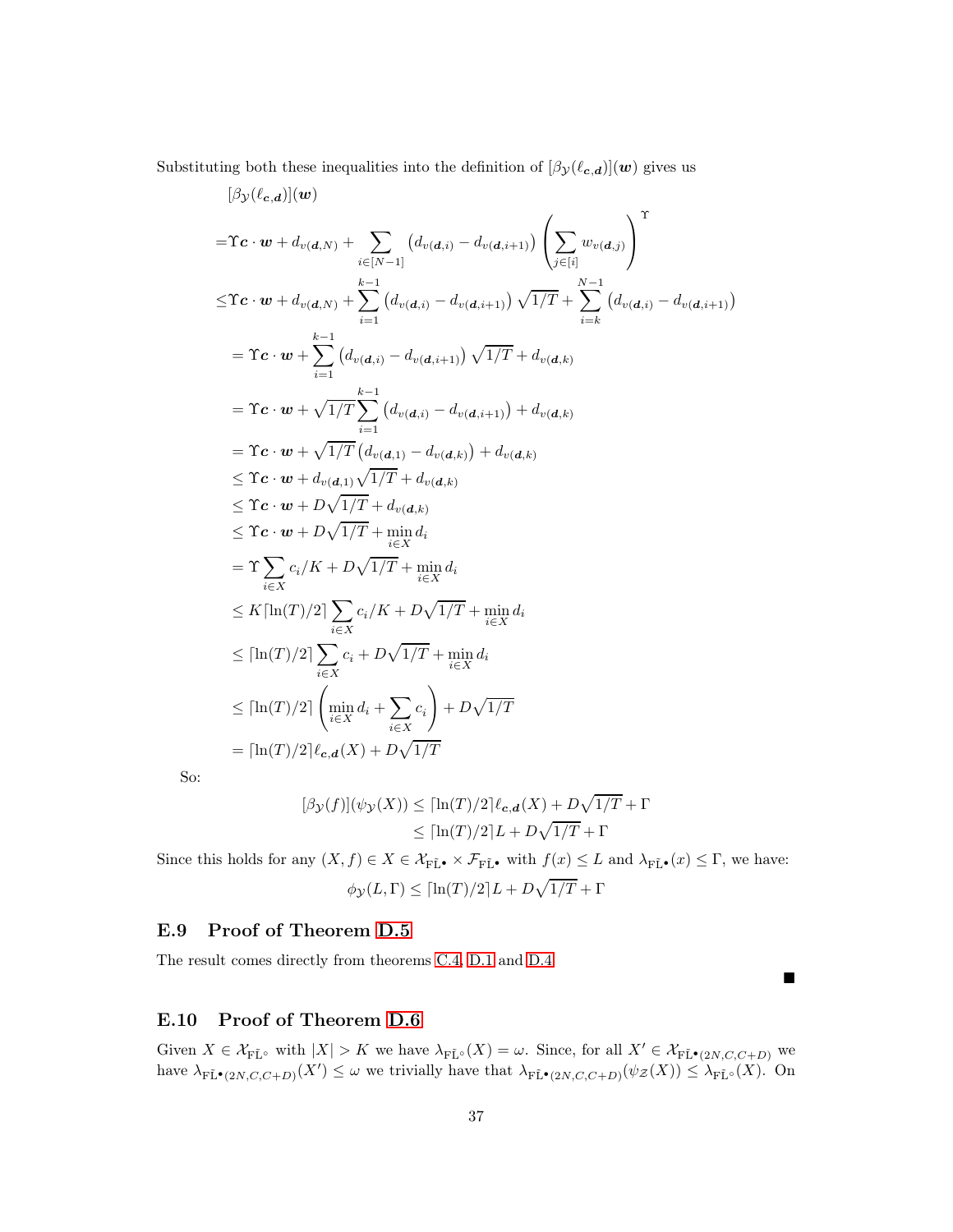the other hand, suppose we have  $X \in \mathcal{X}_{\mathrm{F\tilde{L}}^{\circ}}$  with  $|X| \leq K$ . Then  $|\psi_{\mathcal{Z}}(X)| = |X| + |\{N + i : i \leq k\}|$  $K - |X| = |X| + K - |X| = K$  so  $\lambda_{\text{F\tilde{L}\bullet}(2N,C,C+D)}(\psi_{\mathcal{Z}}(X)) = 0 = \lambda_{\text{FL}^{\circ}}(X)$ . So in any case  $\lambda_{\mathrm{FL}_K(2N,C,C+D)}(\psi_{\mathcal{Z}}(X)) \leq \lambda_{\mathrm{F\tilde{L}}^\circ}(X).$ 

Now suppose we have some  $f \in \mathcal{F}_{\tilde{\mathrm{FL}}^{\circ}}$ . Let  $\boldsymbol{c}, \boldsymbol{d}$  be such that  $f = \ell_{\boldsymbol{c}, \boldsymbol{d}}$  and let  $\hat{\boldsymbol{c}}, \hat{\boldsymbol{d}} \in \mathbb{R}^{2N}$  be defined as:

$$
\hat{c}_i := c_i, \quad \hat{d}_i := d_i \qquad \forall i \in [N]
$$

$$
\hat{c}_i := 0, \quad \hat{d}_i := C + D \qquad \forall i \in [2N] \setminus [N]
$$

Note then that  $\beta_{\mathcal{Z}}(\ell_{\mathbf{c},\mathbf{d}}) = \ell_{\hat{\mathbf{c}},\hat{\mathbf{d}}}.$  Since  $\hat{\mathbf{c}} \in [0,C]^{2N}$  and  $\hat{\mathbf{d}} \in [0,C+D]^{2N}$  we have that  $\beta_{\mathcal{Z}}(\ell_{\mathbf{c},\mathbf{d}}) \in$  $\mathcal{F}_{\text{FL}^{\bullet}(2N,C,C+D,K)}$ . All that is left to show is that  $[\beta_{\mathcal{Z}}(\ell_{c,d})](X') \geq \int_{\mathcal{X}_{\text{FL}^{\circ}}} \ell_{c,d} [\alpha_{\mathcal{Z}}(X')]$  for all  $X' \in \mathcal{X}_{\mathbf{F}\tilde{\mathbf{L}}^{\bullet}}$  and  $(\mathbf{c}, \mathbf{d}) \in [0, C]^N \times [0, D]^N$ . We have two cases:

• In the case that  $X' \cap [N] = \emptyset$  then for all  $i \in X'$  we have  $i \in [2N] \setminus [N]$  so  $\hat{c}_i = 0$  and  $d_i = C + D$ . This means that:

$$
[\beta_{\mathcal{Z}}(\ell_{\mathbf{c},\mathbf{d}})](X') = \sum_{i \in X'} \hat{c}_i + \min_{i \in X'} \hat{d}_i = C + D \ge c_1 + d_1
$$

$$
= \ell_{\mathbf{c},\mathbf{d}}(\{1\}) = \int_{\mathcal{X}_{\text{FL}^\circ}} \ell_{\mathbf{c},\mathbf{d}} [\delta(\{1\})] = \int_{\mathcal{X}_{\text{FL}^\circ}} \ell_{\mathbf{c},\mathbf{d}} [\alpha_{\mathcal{Z}}(X')]
$$

• In the case that  $X' \cap [N] \neq \emptyset$  choose  $i \in X' \cap [N]$  that minimises  $\hat{d}_i$ . Since  $i \in [N]$  we have  $\hat{d}_i \leq D < C + D = \hat{d}_j$  for all  $j \in X' \setminus [N]$  so:

$$
\min_{j \in X'} \hat{d}_j = \hat{d}_i = \min_{j \in X' \cap [N]} \hat{d}_j = \min_{j \in X' \cap [N]} d_j
$$

also we have:

$$
\sum_{j \in X'} \hat{c}_j = \sum_{j \in X \cap [N]} \hat{c}_j + \sum_{j \in X \cap ([2N] \setminus [N]} \hat{c}_j
$$
\n
$$
= \sum_{j \in X \cap [N]} c_j + \sum_{j \in X \cap ([2N] \setminus [N]} 0
$$
\n
$$
= \sum_{j \in X \cap [N]} c_j
$$

so:

$$
[\beta_{\mathcal{Z}}(\ell_{\mathbf{c},\mathbf{d}})](X') = \sum_{j \in X'} \hat{c}_j + \min_{j \in X'} \hat{d}_j
$$
  
\n
$$
= \sum_{j \in X \cap [N]} c_j + \min_{j \in X' \cap [N]} d_j
$$
  
\n
$$
= \ell_{\mathbf{c},\mathbf{d}}(X \cap [N])
$$
  
\n
$$
= \int_{\mathcal{X}_{\text{FL}^{\circ}}} \ell_{\mathbf{c},\mathbf{d}} \left[ \delta(X' \cap [N]) \right]
$$
  
\n
$$
= \int_{\mathcal{X}_{\text{FL}^{\circ}}} \ell_{\mathbf{c},\mathbf{d}} \left[ \alpha_{\mathcal{Z}}(X') \right]
$$

 $\blacksquare$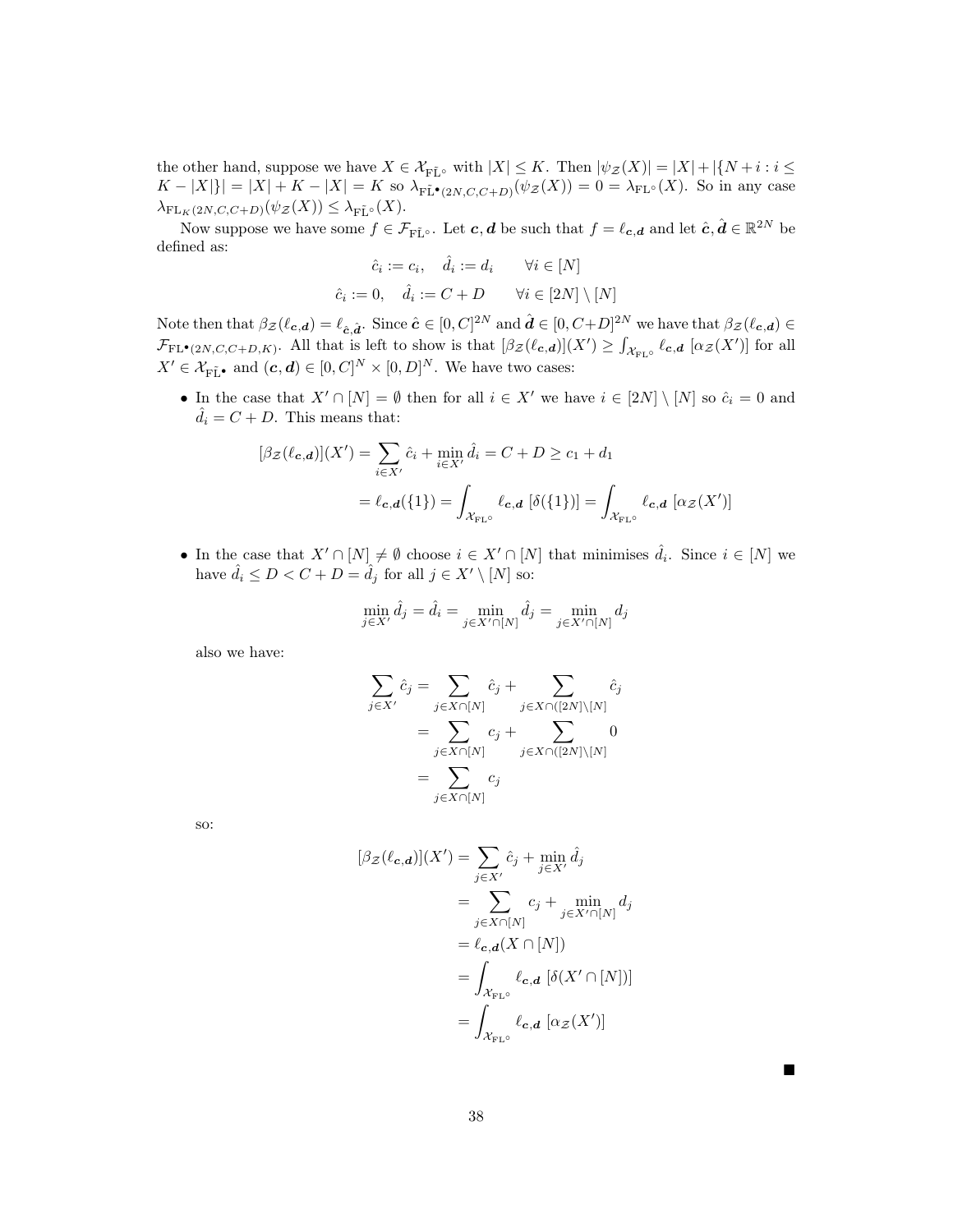### E.11 Proof of Theorem [D.7](#page-19-2)

Given  $L, \Gamma \in \mathbb{R}^+$  suppose we have  $(X, f) \in \mathcal{X}_{\mathbf{F}\tilde{\mathbf{L}}^\circ} \times \mathcal{F}_{\mathbf{F}\tilde{\mathbf{L}}^\circ}$  with  $f(X) \leq L$  and  $\lambda_{\mathbf{F}\tilde{\mathbf{L}}^\circ}(X) \leq \Gamma$ If  $\Gamma \geq \omega$  we trivially have that  $[\beta_{\mathcal{Z}}(f)](\psi_{\mathcal{Z}}(X)) < \omega \leq L + \Gamma$  so suppose now that  $\Gamma < \omega$ . Then we have that  $\lambda_{\widetilde{\mathrm{FL}}^{\circ}}(X) < \omega$  and hence  $|X| \leq K$ .

Let  $c, d$  be such that  $f = \ell_{c,d}$  and let  $\hat{c}, \hat{d} \in \mathbb{R}^{2N}$  be defined as:

$$
\hat{c}_i := c_i, \quad \hat{d}_i := d_i \qquad \forall i \in [N]
$$
  

$$
\hat{c}_i := 0, \quad \hat{d}_i := C + D \qquad \forall i \in [2N] \setminus [N]
$$

Note then that  $\beta_{\mathcal{Z}}(\ell_{c,d}) = \ell_{\hat{c},\hat{d}}$  so:

$$
\begin{aligned}\n[\beta_{\mathcal{Z}}(\ell_{\mathbf{c},\mathbf{d}})](\psi_{\mathcal{Z}}(X)) &= \ell_{\hat{\mathbf{c}},\hat{\mathbf{d}}}(\psi_{\mathcal{Z}}(X)) \\
&= \sum_{i \in \psi_{\mathcal{Z}}(X)} \hat{c}_i + \min_{i \in \psi_{\mathcal{Z}}(X)} \hat{d}_i \\
&= \sum_{i \in \psi_{\mathcal{Z}}(X)} \hat{c}_i + \min_{i \in \psi_{\mathcal{Z}}(X) \cap [N]} \hat{d}_i \\
&= \sum_{i \in \psi_{\mathcal{Z}}(X)} \hat{c}_i + \min_{i \in \psi_{\mathcal{Z}}(X) \cap [N]} d_i \\
&= \sum_{i \in \psi_{\mathcal{Z}}(X) \cap [N]} c_i + \min_{i \in \psi_{\mathcal{Z}}(X) \cap [N]} d_i \\
&= \sum_{i \in X} c_i + \min_{i \in X} d_i \\
&= \ell_{\mathbf{c},\mathbf{d}}(X) \\
&= f(X) \\
&\leq L \\
&\leq L + \Gamma\n\end{aligned}
$$

So, in either case, we have  $[\beta_{\mathcal{Z}}(\ell_{c,d})](\psi_{\mathcal{Z}}(X)) \leq L + \Gamma$ . Since this applies to all  $(X, f)$  with  $f(X) \leq L$  and  $\lambda_{\widetilde{\mathrm{FL}}^{\circ}}(X) \leq \Gamma$  we hence have  $\phi_{\mathcal{W}}(L, \Gamma) \leq L + \Gamma$ 

п

 $\blacksquare$ 

#### E.12 Proof of Theorem [D.8](#page-19-3)

Direct from theorems [C.4,](#page-15-1) [D.5](#page-19-1) and [D.7](#page-19-2)

## E.13 Proof of Theorem [D.9](#page-20-2)

Note first that since  $\min\{\lambda_{\tilde{FI}}(x) \mid x \in \mathcal{X}_{\tilde{FI}}\} = 1$  we also have  $\min\{\lambda_{\mathcal{G}}(x) \mid x \in \mathcal{X}_{\mathcal{G}}\} = 1$  which is required to use the doubling trick. We define the quantities  $\nu$  and  $\rho$  as equal to  $\lceil \ln(T)/2 \rceil$ and  $(a + b)\sqrt{\ln(2N)/T}$  respectively. Defining  $\mathcal{G}^{\theta}$  (from  $\mathcal{G}$ ), for all  $\theta \geq 1$ , as in Subsection [C.3](#page-15-0) we have, for all  $X \in \mathcal{X}_G$ :

$$
\lambda_{\mathcal{G}^{\theta}}(X) = \lambda_{\mathcal{G}}^{\theta}(X)
$$

$$
= \mathcal{I}(\lambda_{\mathcal{G}}(X) > \theta)\omega
$$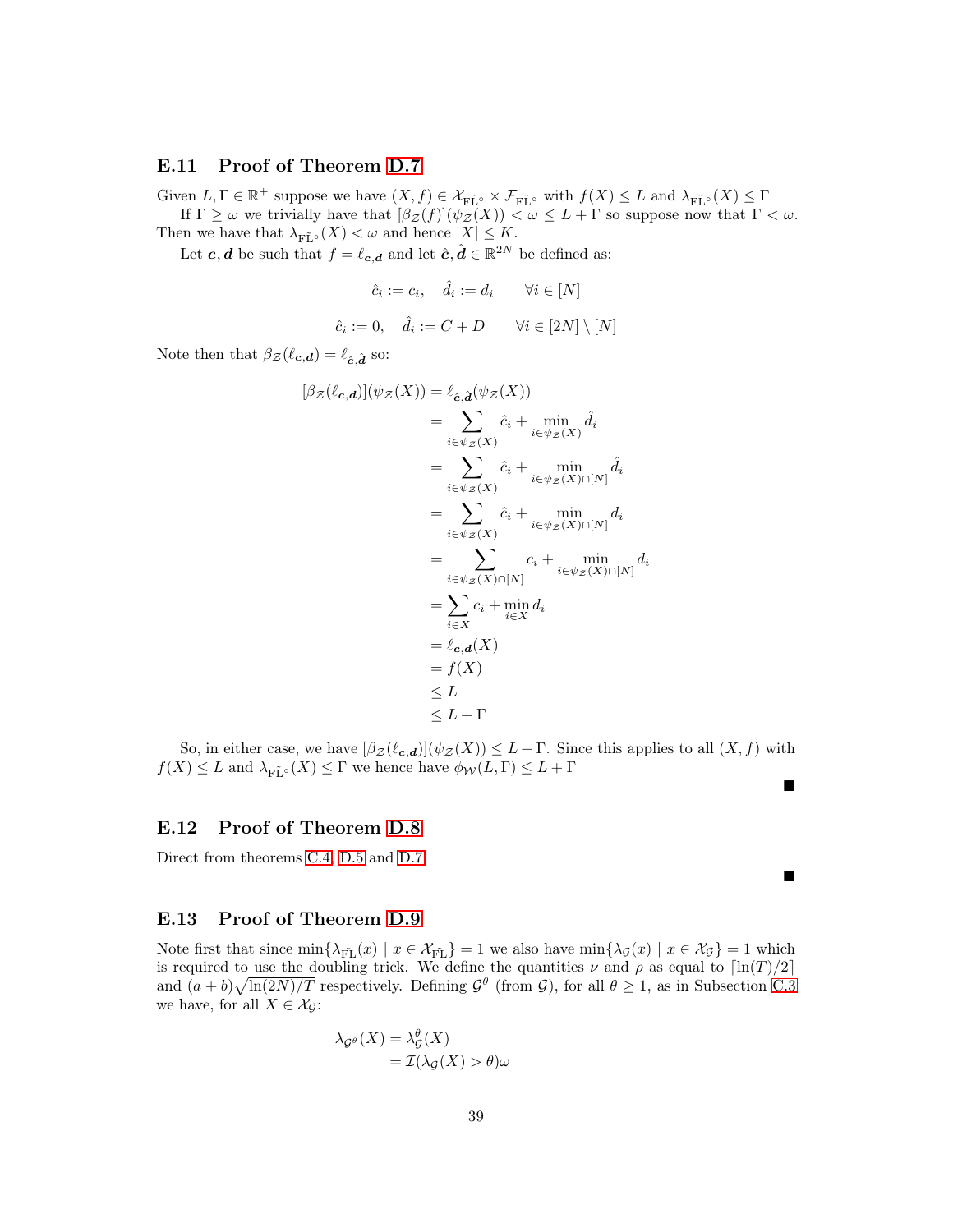$$
= \mathcal{I}((a\lambda_{\tilde{\text{FL}}}(X) + b)/(a + b) > \theta)\omega
$$
  
\n
$$
= \mathcal{I}(\lambda_{\tilde{\text{FL}}}(X) > ((a + b)\theta - b)/a)\omega
$$
  
\n
$$
= \mathcal{I}(|X| > ((a + b)\theta - b)/a)\omega
$$
  
\n
$$
= \mathcal{I}(|X| > [(a + b)\theta - b)/a])\omega
$$
  
\n
$$
= \lambda_{\tilde{\text{FL}}^{\circ}(N,C,D, [(\theta(a+b)-b)/a])}(X)
$$

Hence we have that  $\mathcal{G}^{\theta} = \tilde{\text{FL}}^{\circ}(N, C, D, \lfloor (\theta(a+b)-b)/a \rfloor)$  so by Theorem [D.8](#page-19-3) we have that the strategy  $\sigma^{\theta}$  has a generalised regret, with respect to  $\mathcal{G}^{\theta}$ , of

$$
R_{\mathcal{G}^{\theta}}^{\sigma^{\theta}}(L, \Gamma)
$$
\n
$$
= R_{\mathcal{F}\tilde{\mathcal{L}}^{\circ}(N,C,D,\lfloor(\theta(a+b)-b)/a\rfloor)}^{\sigma^{\theta}}(L, \Gamma)
$$
\n
$$
= R_{\mathcal{F}\tilde{\mathcal{L}}^{\circ}(N,C,D,\lfloor(\theta(a+b)-b)/a\rfloor)}^{\sigma^{\mathcal{F}\mathcal{L}^{\circ}}(N,C,D,\lfloor(\theta(a+b)-b)/a\rfloor)}(L, \Gamma)
$$
\n
$$
\leq [\ln(T)]L/2 + (2[\theta(a+b)-b)/a][\ln(T)/2](2C+D) + (C+D))\sqrt{\ln(2N)/T} + \Gamma
$$
\n
$$
\leq [\ln(T)]L/2 + (2(\theta(a+b)-b)/a)[\ln(T)/2](2C+D) + (C+D))\sqrt{\ln(2N)/T} + \Gamma
$$
\n
$$
= [\ln(T)]L/2 + ((\theta(a+b)-b)/a)a + b)\sqrt{\ln(2N)/T} + \Gamma
$$
\n
$$
= [\ln(T)]L/2 + \theta(a+b)\sqrt{\ln(2N)/T} + \Gamma
$$
\n
$$
= \nu L + \rho\theta + \Gamma
$$

which is required for the doubling trick. Since all the conditions for the doubling trick are now satisfied we can invoke Theorem [C.8,](#page-16-0) giving us:

<span id="page-39-0"></span>
$$
R_{\mathcal{G}}^{\sigma^{\mathrm{DT}}}(L,\Gamma) \le 5\nu L + 8\rho \Gamma + \frac{1}{T} \sum_{i=1}^{\lceil \log_2(\Gamma) \rceil} q^{2^i}
$$
 (15)

where  $q^{2^i}$  is defined as in Subsection [C.3.](#page-15-0) That is:

$$
q^{\theta} := \max \left\{ \int_{\mathcal{X}} f_t[\sigma_t^{\theta}(\mathbf{f})] \mid \mathbf{f} \in \mathcal{F}^T, t \in [T] \right\}
$$

which, by above, is equal to:

θ

$$
\max \left\{ \int_{\mathcal{X}} f_t[\boldsymbol{\sigma}^{\mathrm{FL}^{\circ}(\mathrm{N},\mathrm{C},\mathrm{D},\lfloor(\theta(\mathrm{a}+\mathrm{b})\cdot\mathrm{b})/\mathrm{a}\rfloor)}(\boldsymbol{f})] \mid \boldsymbol{f} \in \mathcal{F}^T, t \in [T] \right\}
$$

Fix some  $\Gamma \in \mathbb{R}^+$  and let  $K := (\Gamma(a+b) - b)/a$ .

Since the strategy  $\sigma^{\text{FL}^{\circ}(N,C,D)}\ell^{(a+b)-b)/a(j)}$  always selects a set of at most  $\lceil \ln(T) \rceil \lfloor (\theta(a+b)-b)/a(j) \rfloor \}$ b) – b)/a] sites we have  $q^{\theta} \leq \lceil \ln(T)/2 \rceil \lfloor (\theta(a+b) - b)/a \rfloor C + D$  so we have:

$$
\sum_{i=1}^{\lceil \log_2(\Gamma) \rceil} q^{2^i} \le \sum_{i=1}^{\lceil \log_2(\Gamma) \rceil} \lceil \ln(T)/2 \rceil \left\lfloor \frac{2^i(a+b)-b}{a} \right\rfloor C + D
$$
  

$$
\le \sum_{i=1}^{\lceil \log_2(\Gamma) \rceil} \lceil \ln(T)/2 \rceil \frac{2^i(a+b)-b}{a} C + D
$$
  

$$
\le \sum_{i=1}^{\lceil \log_2(\Gamma) \rceil} \lceil \ln(T)/2 \rceil \frac{2^i(a+b)}{a} C + D
$$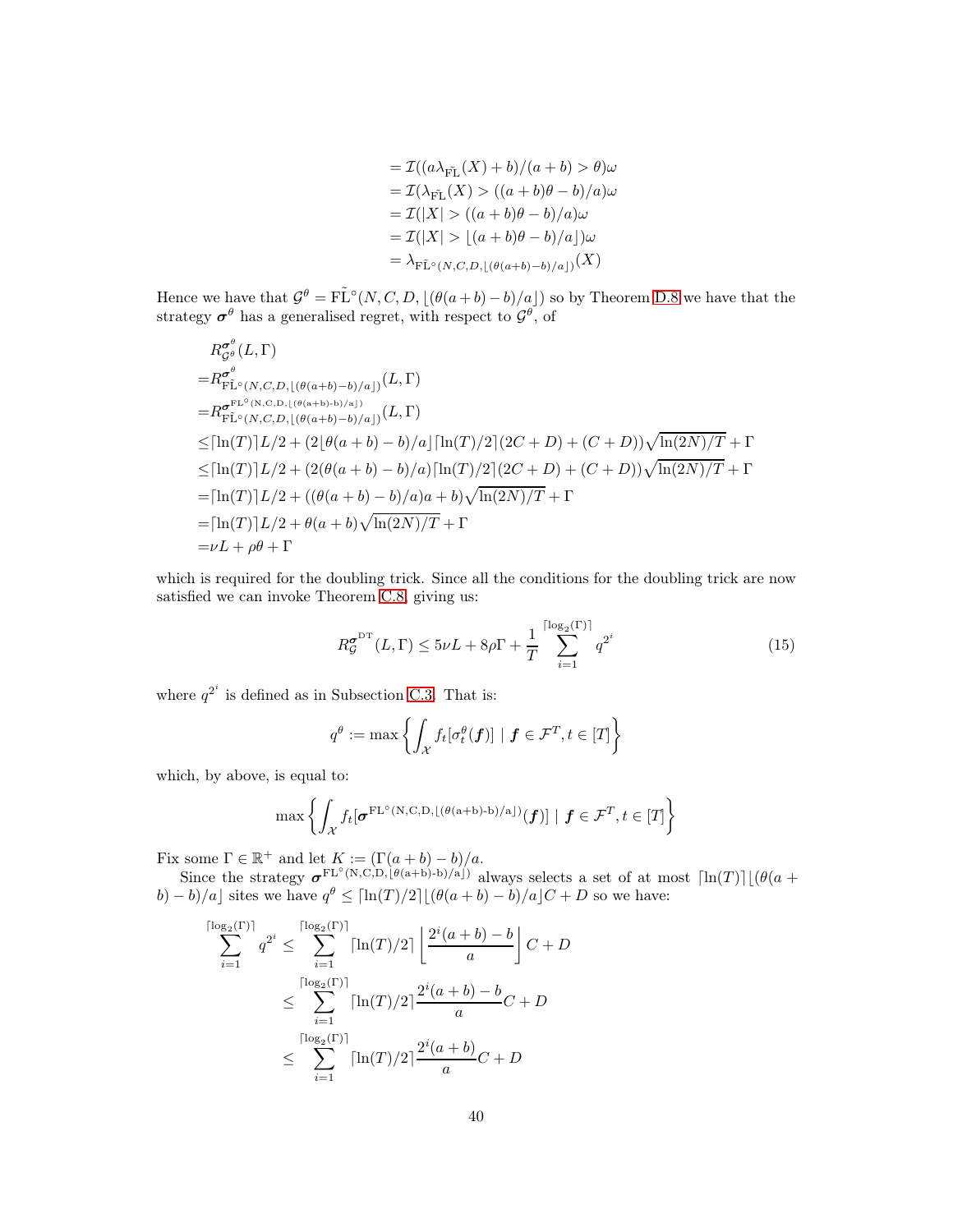$$
\leq [\ln(T)/2] \frac{2^{\lceil \log_2(T) \rceil + 1} (a+b)}{a} C + D
$$
  
\n
$$
\leq [\ln(T)/2] \frac{8\Gamma(a+b)}{a} C + D
$$
  
\n
$$
= [\ln(T)/2] 8 \frac{\Gamma(a+b) - b}{a} C + 8[\ln(T)/2] \frac{b}{a} C + D
$$
  
\n
$$
= [\ln(T)/2] 8 \frac{\Gamma(a+b) - b}{a} C + 8[\ln(T)/2] \frac{C + D}{(4C + 2D)[\ln(T)/2]} C + D
$$
  
\n
$$
= [\ln(T)/2] 8 \frac{\Gamma(a+b) - b}{a} C + 8 \frac{C + D}{4C + 2D} C + D
$$
  
\n
$$
= [\ln(T)/2] 8 \frac{\Gamma(a+b) - b}{a} C + 8C + D
$$
  
\n
$$
= 4[\ln(T)/2] K C + 8C + D
$$

so:

$$
\frac{1}{T} \sum_{i=1}^{\lceil \log_2(\Gamma) \rceil} q^{2^i} \in \mathcal{O}\left(\frac{\ln(T)}{T} (KC + C + D)\right)
$$
\n
$$
\subseteq \mathcal{O}\left(K(C+D)\sqrt{\frac{\ln(N)}{T}}\right) \tag{16}
$$

We also have:

$$
\rho \Gamma = \Gamma(a+b) \sqrt{\frac{\ln(2N)}{T}}
$$
  
\n
$$
\frac{aK+b}{a+b}(a+b) \sqrt{\frac{\ln(2N)}{T}}
$$
  
\n
$$
= (aK+b) \sqrt{\frac{\ln(2N)}{T}}
$$
  
\n
$$
\in \mathcal{O}\left(K(C+D)\ln(T)\sqrt{\frac{\ln(N)}{T}}\right)
$$
\n(17)

<span id="page-40-2"></span><span id="page-40-1"></span> $\blacksquare$ 

Combining equations  $(15)$ ,  $(16)$  and  $(17)$  gives us:

$$
R_{\mathcal{G}}^{\sigma^{\mathrm{DT}}}(L,\Gamma) \in \mathcal{O}\left(L\ln(T) + K(C+D)\ln(T)\sqrt{\frac{\ln(N)}{T}}\right)
$$

which implies the result.

# <span id="page-40-0"></span>F Hypothesis Classes and Infinite Complexities

In this paper we utilise complexity functions that (informally) evaluate as infinite on some actions. Hence, to give an idea of what these infinities mean, we now consider, as an example, the general task of "online classification". Since infinity is not actually a number we will instead use, as a surrogate, a number  $\omega$  and take the limit  $\omega \to \infty$ .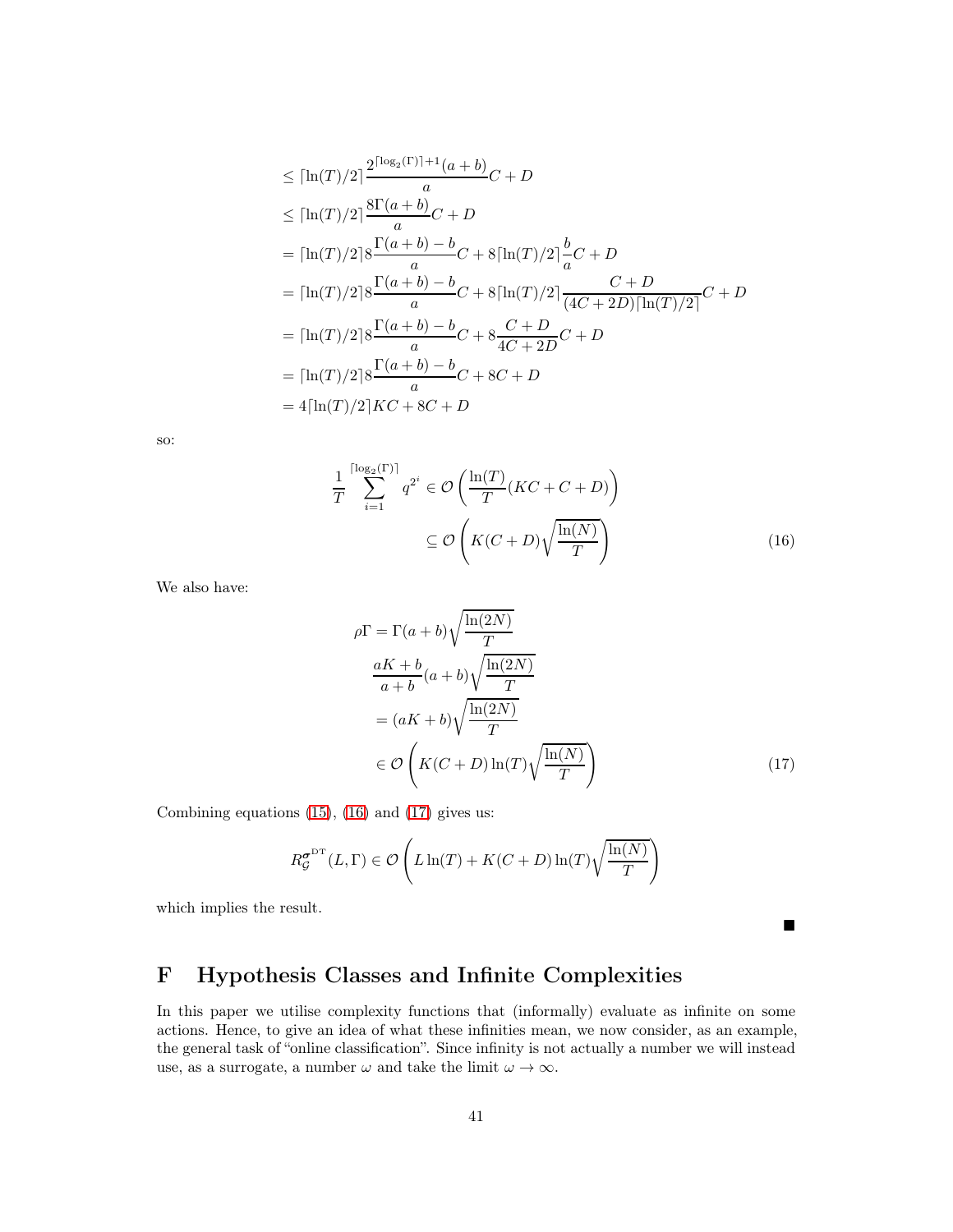In an online classification problem we have a set S and a set  $\mathcal H$  of functions from S into  $\{-1,0,1\}$  that are known to Learner. We call H the "hypothesis space". We also have a "complexity" function  $\lambda': \mathcal{H} \to \mathbb{R}^+$ . Nature chooses some  $h \in \mathcal{H}$  a-priori but doesn't reveal it to Learner. Learning proceeds in trials  $t = 1, 2, ..., T$ . On trial t:

- 1. Nature chooses some  $s_t \in \mathcal{S}$  with  $h(s_t) \neq 0$  and reveals it to Learner.
- 2. Learner chooses some  $\hat{y}_t \in \{-1, 1\}$
- 3.  $h(s_t)$  is revealed to Learner
- 4. If  $\hat{y}_t \neq h(s_t)$  then Learner incurs a mistake.

Given a strategy for Learner we define its "mistake bound" to be a function  $M : \mathbb{R}^+ \to \mathbb{R}^+$ such that  $M(\beta)$  is the maximum number of mistakes made by the algorithm if nature chooses h with  $\lambda'(h) \leq \beta$ .

An example of online classification is "online linear classification" of dimension  $n$  in which  $S = \{ s \in \mathbb{R}^n : ||s|| \leq 1 \}$  and each hypothesis h is defined by a pair  $(w, \mu) \in S \times (0, 1)$  such that

$$
h(\mathbf{s}) = \mathcal{I}(|\mathbf{w} \cdot \mathbf{s}| \ge \mu) \operatorname{sign}(\mathbf{w} \cdot \mathbf{s})
$$
 and  $\lambda'(h) = 1/\mu$ 

The famous "Perceptron" algorithm achieves a mistake bound of  $M(\beta) \leq \beta^2$  for online linear classification.

We can formulate online classification as an online optimisation game  $\mathcal G$  as follows:

- $\mathcal{X}_G = \langle \mathcal{S}, \{-1, 0, 1\}\rangle$
- $\mathcal{F}_{\mathcal{G}}$  is the set of all  $f \in \langle \mathcal{X}_{\mathcal{G}}, \mathbb{R}^+ \rangle$  such that there exists  $(s, y) \in \mathcal{S} \times \{-1, 1\}$  with  $f(g) =$  $\mathcal{I}(g(s) \neq y)$  for all  $g \in \mathcal{X}_{\mathcal{G}}$
- Given  $g \in \mathcal{X}_{\mathcal{G}}$  we have  $\lambda_{\mathcal{G}}(g) := \mathcal{I}(g \notin \mathcal{H})\omega + \mathcal{I}(g \in \mathcal{H})\lambda'(g)$

This game is equivalent to online classification by the following relationships (where  $f_t$  and  $g_t$ are Nature's and Learner's actions on trial t respectively).

• 
$$
f_t(g_t) = \mathcal{I}(g_t(s_t) \neq h(s_t))
$$

- $\hat{y}_t = g_t(s_t)$
- If a mistake is made on trial t then  $f_t(g_t) = 1$ . Otherwise  $f_t(g_t) = 0$

Given a strategy  $\sigma$  with mistake bound  $M(\cdot)$ , its generalised regret  $R^{\sigma}_{\mathcal{G}}$  satisfies:

$$
R_{\mathcal{G}}^{\sigma}(L,\Gamma) \leq L\omega + \frac{1}{T}M(\Gamma) + \omega \mathcal{I}(\Gamma \geq \omega)
$$

So, in Online classification, complexities evaluate as infinite on actions that correspond to functions that are not in the hypothesis space: i.e. those that Nature cannot choose.

## <span id="page-41-0"></span>G The Failure of Deterministic Algorithms

In this section we prove that no deterministic algorithm, e.g. follow the (approximate) leader, can achieve the (expected) loss bound of our algorithm; even if the opening costs do not vary from trial to trial. Specifically we prove the following theorem and corollary: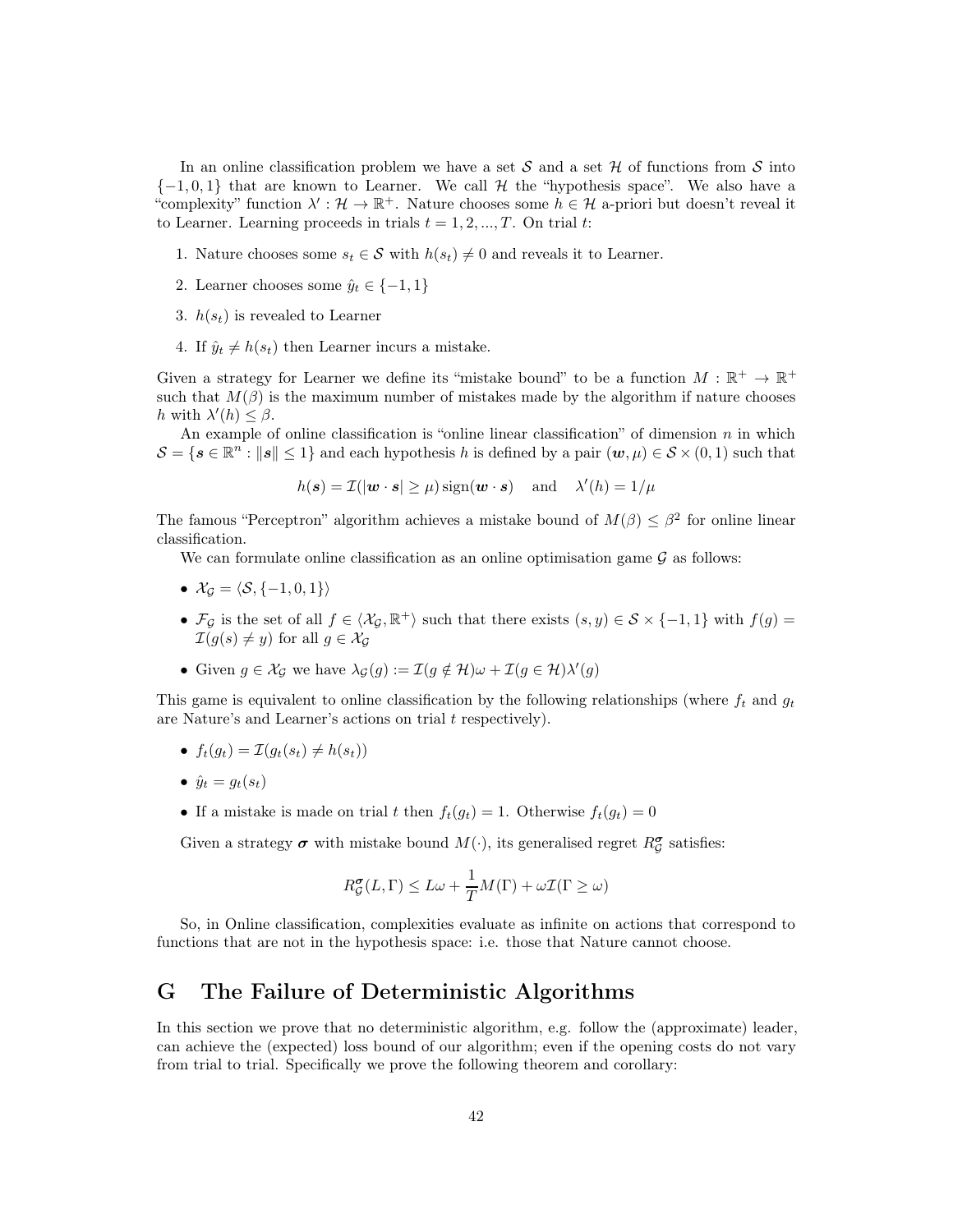<span id="page-42-0"></span>**Theorem G.1.** Take the online learning problem of Section [2](#page-4-0) with  $C := 1$  and  $D := 1$ . Suppose *we have a deterministic algorithm* A *for Learner and a function*  $B: (\mathbb{R}^+)^3 \to \mathbb{R}^+$  *such that* B is monotonic increasing in its first variable and, for all  $\epsilon \in \mathbb{R}^+$ , there exists  $N, T \in \mathbb{N}$  with  $B(2/\sqrt{N}, N, T) < \epsilon$ . Then, for all  $\epsilon \in \mathbb{R}^+$  there exists an N and T such that there are N sites, T *trials, and a sequence of Natures selections of cost vectors*  $\{c^t, d^t \in [0,1]^N : t \in [T]\}$ *, and a set*  $X^* \in \mathcal{P}([N]) \setminus \emptyset$  *such that:* 

$$
B\left(\frac{1}{T}\sum_{t=1}^T \ell_{\mathbf{c}^t, \mathbf{d}^t}(X^*), N, T\right) < \epsilon
$$

*and:*

$$
\frac{1}{T} \sum_{t=1}^{T} \ell_{\mathbf{c}^t, \mathbf{d}^t}(X^t) \ge 1
$$

where  $X<sup>t</sup>$  is selection of A at trial t. In addition, the selection of opening cost vectors need not *vary from trial to trial. i.e. there exist*  $c \in [0,1]^N$  *such that*  $c^t := c$  *for all*  $t \in [T]$ *.* 

Theorem [G.1](#page-42-0) has the following corollary:

<span id="page-42-1"></span>Corollary G.2. *For any deterministic algorithm* A *for Learner, for the problem of Section [2](#page-4-0) then:*

$$
\mathbb{E}\left(\sum_{t=1}^T \ell_{\boldsymbol{c}^t,\boldsymbol{d}^t}(X^t)\right) \notin \mathcal{O}\left(\ln(T) \sum_{t=1}^T \ell_{\boldsymbol{c}^t,\boldsymbol{d}^t}(X^*) + N(C+D)\ln(T)\sqrt{\ln(N)T}\right)
$$

 $where X<sup>t</sup> is selection of A on trial t and X<sup>*</sup> is an arbitrary set of sites.$ 

Corollary [G.2](#page-42-1) follows from Theorem [G.1](#page-42-0) by choosing the function  $B$  (in Theorem [G.1\)](#page-42-0) such that  $B(L, N, T) := \ln(T) L + 2N \ln(T) \sqrt{\ln(N)/T}$ 

We now prove Theorem [G.1.](#page-42-0) Suppose we have some arbitrary  $\epsilon \in \mathbb{R}^+$ . Choose N and T such that  $B(2/\sqrt{N}, N, T) < \epsilon$ . Let X<sup>t</sup> be the selection of A at trial t. We define the fixed opening cost vector **c** by  $c_i := 1/\sqrt{N}$  for all  $i \in [N]$ .

**Definition G.3.** We partition [T] into two sets,  $\Lambda$  and  $\Upsilon$ , where:

- $\Lambda := \{ t \in [T] : |X^t| \le \sqrt{N} \}$
- $\Upsilon := \{t \in [T] : |X^t| > \sqrt{N}\}\$

Since the algorithm is deterministic, Nature can know the choice of  $X<sup>t</sup>$  before the it chooses  $d<sup>t</sup>$ . Hence, we now define an adversarial choice of this vector:

- If  $t \in \Lambda$  then for all  $i \in X^t$  set  $d_i^t := 1$  and for all  $i \in [N] \setminus X^t$  set  $d_i^t := 0$ .
- If  $t \in \Upsilon$  then for all  $i \in [N]$  set  $d_i^t := 0$

<span id="page-42-2"></span>Lemma G.4. *We have:*

$$
\frac{1}{T} \sum_{t \in [T]} \ell_{\mathbf{c}^t, \mathbf{d}^t}(X^t) \ge 1
$$

*Proof.* Note that if  $t \in \Lambda$  we have:

$$
\ell_{\mathbf{c}^t, \mathbf{d}^t}(X^t) \ge \min_{i \in [N]} d_i^t
$$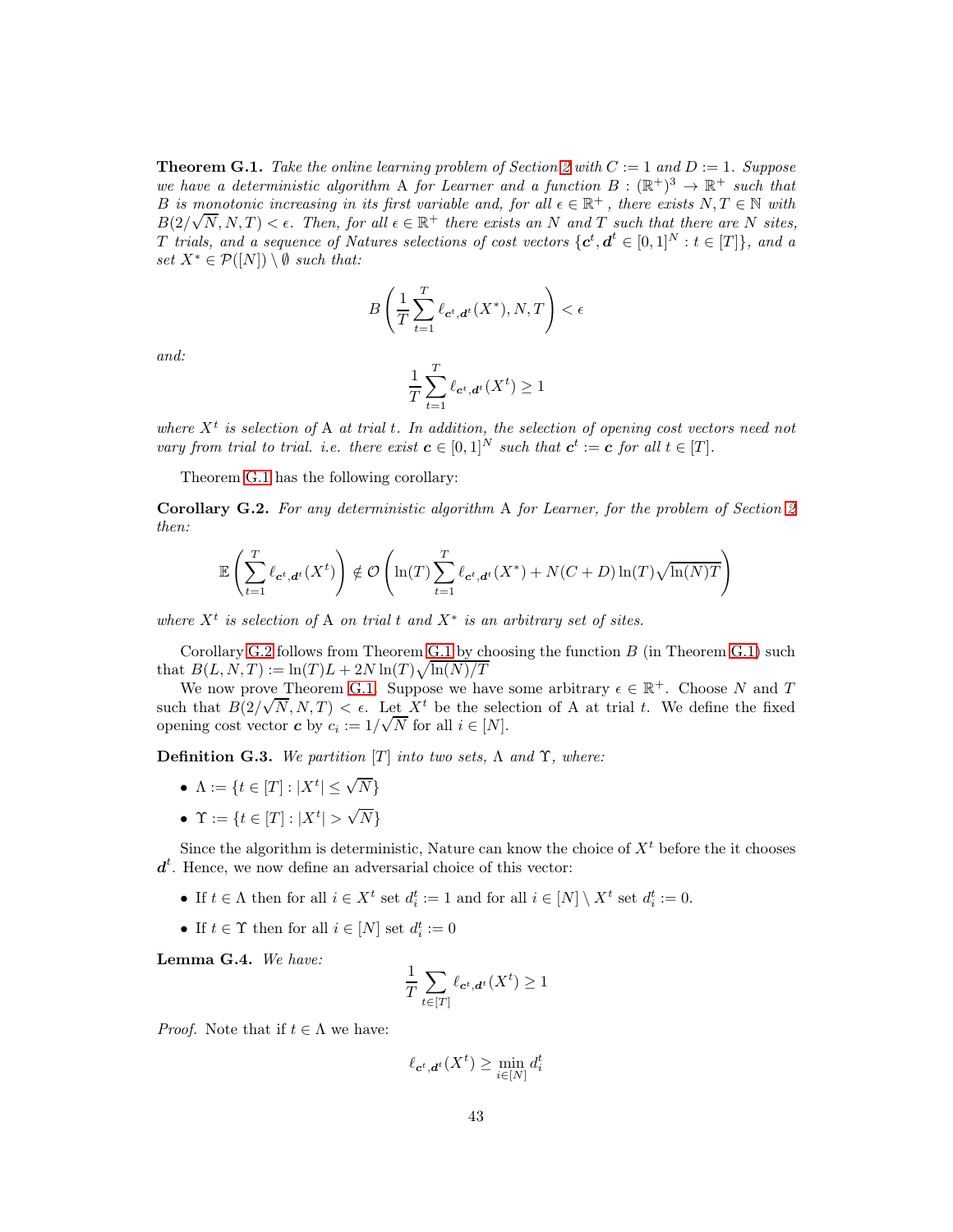$$
= \min_{i \in [N]} 1
$$

$$
= 1
$$

and if  $t\in \Gamma$  we have:

$$
\ell_{\mathbf{c}^t, \mathbf{d}^t}(X^t) \ge \sum_{i \in [N]} c_i^t
$$

$$
= \sum_{i \in X^t} c_i
$$

$$
= \sum_{i \in X^t} 1/\sqrt{N}
$$

$$
= |X^t|/\sqrt{N}
$$

$$
\ge \sqrt{N}/\sqrt{N}
$$

$$
= 1
$$

 $\Box$ 

<span id="page-43-0"></span>So in either case we have  $\ell_{\mathbf{c}^t, \mathbf{d}^t}(X^t) \geq 1$  and hence  $\frac{1}{T} \sum_{t \in [T]} \ell_{\mathbf{c}^t, \mathbf{d}^t}(X^t) \geq 1$ . **Lemma G.5.** *There exists*  $X^* \in \mathcal{P}([N]) \setminus \emptyset$  *such that:* 

$$
B\left(\frac{1}{T}\sum_{t=1}^T \ell_{\mathbf{c}^t, \mathbf{d}^t}(X^*), N, T\right) < \epsilon
$$

*Proof.* We define  $j := \operatorname{argmin}_{i \in [N]} |\{t \in \Lambda : i \in X^t\}|$  and define  $X^* := \{j\}$ . We have:

$$
\sum_{i \in [N]} |\{t \in \Lambda : i \in X^t\}| = \sum_{i \in [N]} \sum_{t \in \Lambda} \mathcal{I}(i \in X^t)
$$

$$
= \sum_{t \in \Lambda} \sum_{i \in [N]} \mathcal{I}(i \in X^t)
$$

$$
= \sum_{t \in \Lambda} |\overline{X}^t|
$$

$$
\leq \sum_{t \in \Lambda} |\overline{X}^t|
$$

$$
\leq T\sqrt{N}
$$

Hence we have that:

$$
|\{t \in \Lambda : j \in X^t\}| \le (1/N) \sum_{i \in [N]} |\{t \in \Lambda : i \in X^t\}|
$$
  

$$
\le (1/N)T\sqrt{N}
$$
  

$$
= T/\sqrt{N}
$$

Note that on trial  $t \in \Lambda$  we have  $d_j^t = 1$  if  $j \in X^t$  and  $d_j^t = 0$  otherwise. Also on a trial  $t \in \Gamma$ we have  $d_j^t = 0$ . This means:

$$
\sum_{t \in [T]} d_j^t = \sum_{t \in \Lambda} d_j^t + \sum_{t \in \Gamma} d_j^t
$$